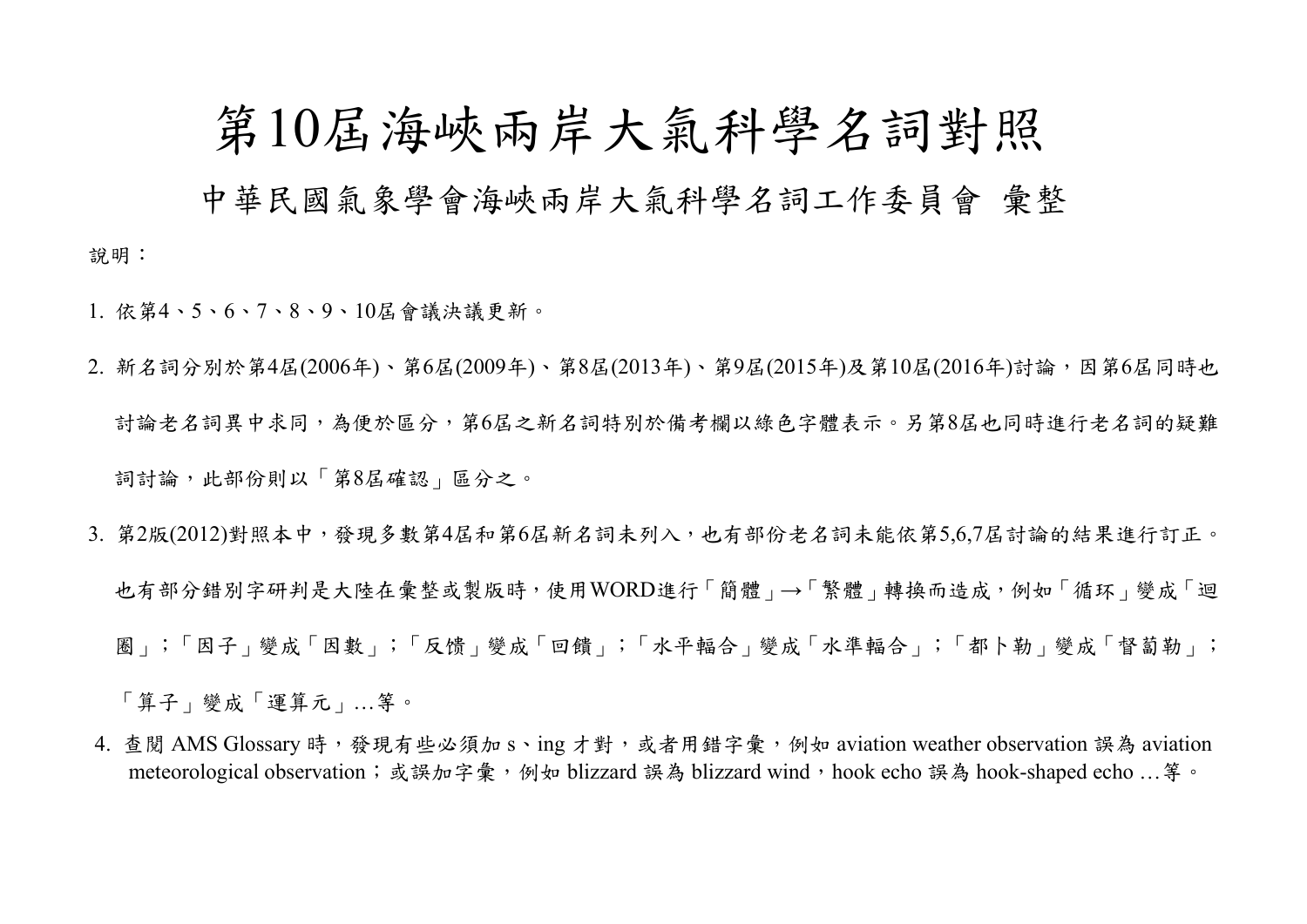## 第 **10** 屆海峽兩岸大氣科學新詞

| 序號             | 英文名                          | 大陸推薦名     | 臺灣推薦名 | 共同推薦名   | 備註             |
|----------------|------------------------------|-----------|-------|---------|----------------|
| $\mathbf{1}$   | A-display                    | A型显示      | A 顯示器 | A[型]顯示  |                |
| $\overline{3}$ | acidity profile              | 酸度廓线      | 酸度剖線  | (陆)酸度廓线 |                |
|                |                              |           |       | (台)酸度剖線 |                |
| 4              | advisory                     |           | 警示    | 警示      |                |
| 5              | African Easterly Wave  非洲东风波 |           | 非洲東風波 | 非洲東風波   |                |
| 6              | air-fuel ratio               | 空燃比       | 空燃比   | 空燃比     |                |
| $\tau$         | aldehydes                    | 醛         | 醛     | 醛       |                |
| 8              | Alpach                       | 阿伯风       | 阿卑風   | (陆)阿伯风  | (英漢)           |
|                |                              |           |       | (台)阿卑風  | (=aberwind) 阿伯 |
|                |                              |           |       |         | 風              |
| 9              | Ammonium sulfate             | 硫酸铵       | 硫酸銨   | 硫酸銨     |                |
| 10             | amount of precipitation 降水量  |           | 降水量   | 降水量     |                |
| 11             | analysis of variance         | 方差分析      | 方差分析  | 方差分析    |                |
| 12             | angularity correction        | 角度校正      | 角度校正  | 角度校正    |                |
| 13             | approach channel             | 引航道       | 接近航道  | 引航道     |                |
| 14             | aspect                       | 坡向        | 方位;方向 | 坡向      |                |
| 15             | automatic station            | 自动站       | 自動站   | 自動站     |                |
| 16             | available head               | 可用水头 (水文) | 可用落差  | (陆)可用水头 | 遺留             |
|                |                              |           |       | (台)可用落差 |                |
| 17             | average limit of ice         |           | 平均冰界  | 平均冰界    | 海冰             |
| 19             | balance meter                | 平衡表       | 平衡計   | (陆) 平衡表 |                |
|                |                              |           |       | 台)平衡計   |                |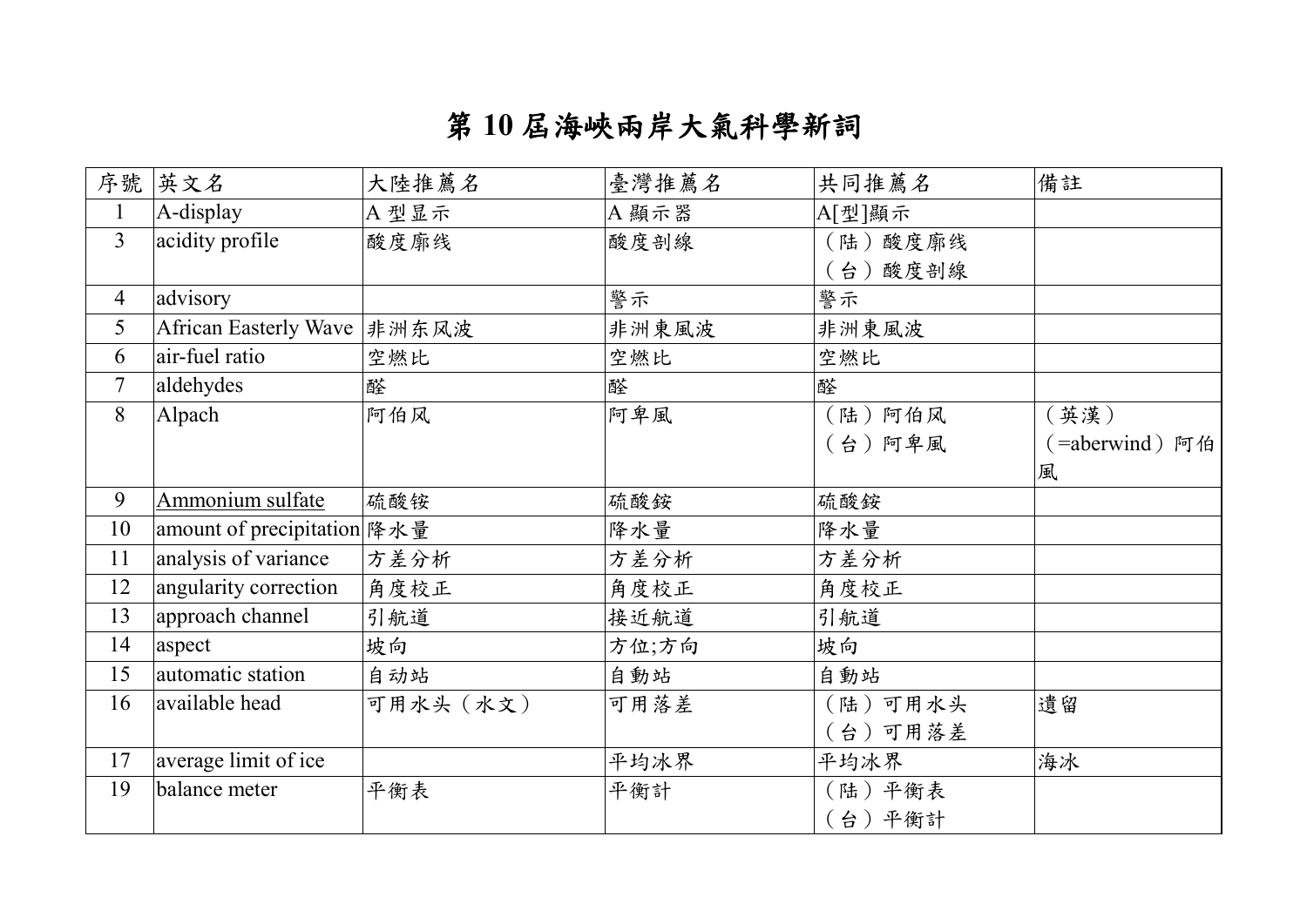| 23 | Baud rate            | 波特率     | 鮑率           | (陆)波特率     |                 |
|----|----------------------|---------|--------------|------------|-----------------|
|    |                      |         |              | (台)鮑率      |                 |
| 25 | Besson nephoscope    | 贝森测云器   | 梳狀測雲器        | 貝森測雲器,梳狀測雲 |                 |
|    |                      |         |              | 器          |                 |
| 26 | bit rate             | 比特率     | 位元率          | (陆)比特率     |                 |
|    |                      |         |              | (台)位元率     |                 |
| 28 | bond energy          | 键能      | 鍵能           | 鍵能         |                 |
| 29 | bromine compounds    | 溴化合物    | 溴化物          | 溴化物        |                 |
| 31 | brackish water       | 半咸水     | 半鹼水          | 半咸水        |                 |
| 32 | Brückner cycle       | 布吕克纳周期  | 布呂克納週期       | 布呂克納週期     |                 |
| 33 | bubble gauge         | 气泡水位计   | 計泡器          | 氣泡水位計      |                 |
| 34 | butadiene            | 丁二烯     | 丁二烯          | 丁二烯        |                 |
| 35 | Canary Current       | 加那利海流   | 加那利海流        | 加那利海流      |                 |
| 36 | California norther   | 加利福尼亚北风 | 加州大風         | 加州北風       |                 |
| 37 | carbon capture       | 碳捕获     | 碳捕獲          | 碳捕獲        |                 |
| 38 | case-based reasoning | 个例推理    | 案例推理         | 個例推理,案例推理  |                 |
| 39 | Cassegrainian        | 卡塞格林望远镜 | 卡士格望遠鏡       | (陆)卡塞格林望远镜 |                 |
|    | telescope            |         |              | (台)卡士格望遠鏡  |                 |
| 40 | cathode-ray          | 阴极射线示波器 | 陰極射線示波儀      | 陰極射線示波器    | 陰極射線示波器         |
|    | oscillograph         |         |              |            | (舊稱,現不常用)       |
|    |                      |         |              |            | 現常用 cathode-ray |
|    |                      |         |              |            | oscilloscope    |
| 41 | channeling           | 峡谷风     | 1 成溝作用;渠化2 竄 | 峽谷風        |                 |
|    |                      |         | 槽;竄流         |            |                 |
| 42 | chilling             | 冷温[量]   | 冷卻[期]        | 冷溫量        |                 |
| 43 | chocolate gale       | 巧克力北风   | 巧克力大風        | 巧克力北風      |                 |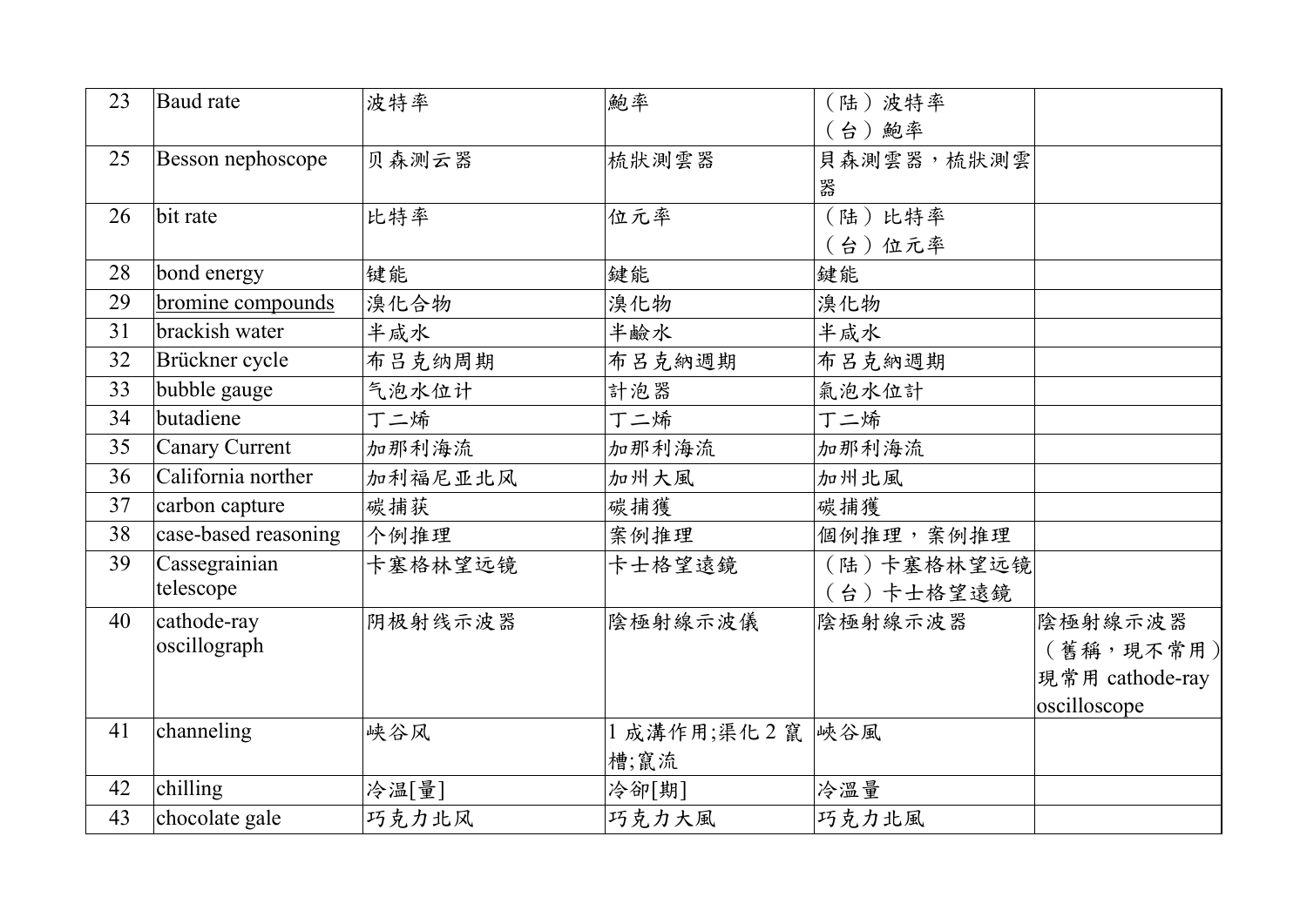| 44 | cetane                        | 十六烷,鲸蜡烷               | 鯨蠟烷;十六烷 | 十六烷,鯨蠟烷             |                        |
|----|-------------------------------|-----------------------|---------|---------------------|------------------------|
| 45 | chain length                  | 链长                    | 鏈長      | 鏈長                  |                        |
| 46 | clear air                     | 晴空                    | 晴空      | 晴空                  |                        |
| 47 | coffin corner                 | 危角                    | Q 角落    | 危角落                 | 增加 Q conrner (危<br>角落) |
| 48 | Q corner                      | Q 角落                  | Q 角落    | Q角落                 |                        |
| 49 | color look-up table<br>(CLUT) | 查色表                   | 彩色圖形查表  | 查色表                 |                        |
| 51 | conservative pollutant        | 守恒污染物, 持恒污染物 守恆[性]污染物 |         | 守恆污染物               |                        |
| 52 | constructed analogs           | 构造类似态                 | 類比法     | 類比法                 |                        |
| 53 | contaminate                   | 污染                    | 污染      | 污染                  |                        |
| 54 | contour                       | 等值线                   | 等值線     | 等值線                 |                        |
| 55 | cosmogenic<br>radioisotopes   | 宇宙源放射性同位素             |         | 宇宙源放射性同位素 宇宙源放射性同位素 |                        |
| 56 | creep                         | 蠕变                    | 蠕動;潛變   | 蠕變                  |                        |
| 57 | critical tidal level          | 临界潮[水]位               | 臨界潮位    | 臨界潮位                |                        |
| 58 | cyclohexane                   | 环己烷                   | 環已烷     | 環己烷                 |                        |
| 59 | data directory                | 资料目录                  | 資料目錄    | 資料目錄                |                        |
| 61 | decorrelation time            | 相干时间                  | 去相聯時間   | 相干時間                |                        |
| 62 | deduction                     | 演绎                    | 演繹      | 演繹                  |                        |
| 63 | deep sound channel            | 深海声道                  | 深海聲道    | 深海聲道                |                        |
| 64 | deep well                     | 深井                    | 深井      | 深井                  |                        |
| 65 | denitrification               | 反硝化作用                 | 脫硝[作用]  | 反硝化作用, 脫硝           |                        |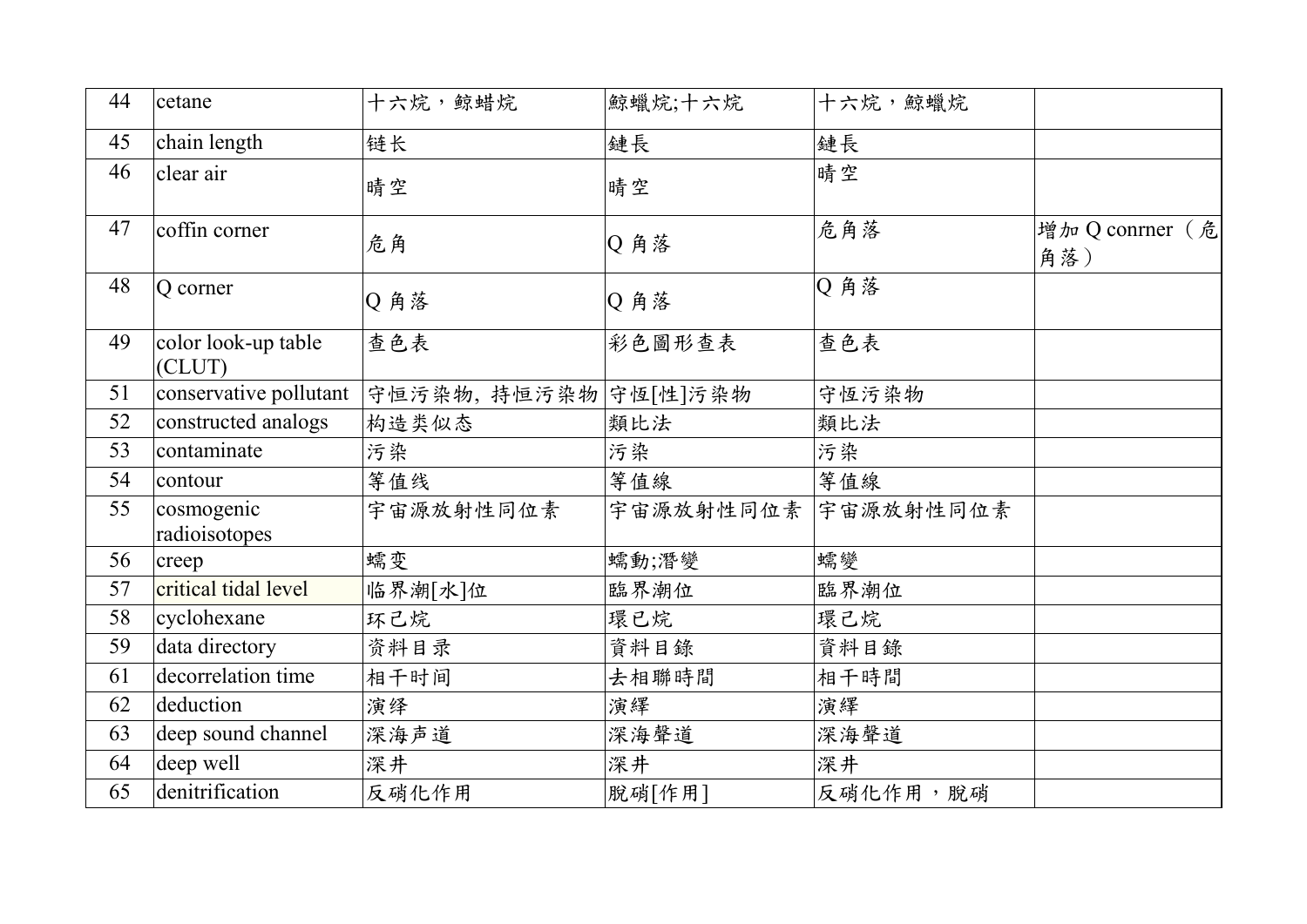| 67 | designated pollutant             | 指定污染物,标志污染物 指定污染物 |            | 指定污染物      |  |
|----|----------------------------------|-------------------|------------|------------|--|
| 68 | desulfurization                  | 脱硫[作用]            | 脫硫[作用]     | 脫硫[作用]     |  |
| 69 | dimethyl disulfide               | 二甲基二硫             | 二硫化二甲基;二硫二 | (陆)二甲基二硫   |  |
|    |                                  |                   | 甲烷         | (台)二硫化二甲基; |  |
|    |                                  |                   |            | 二硫二甲烷      |  |
| 70 | dinitrogen pentoxide             | 五氧化二氮             | 五氧化二氮      | 五氧化二氮      |  |
| 72 | domain expert                    | 领域专家              | 領域專家       | 領域專家       |  |
| 73 | drain                            | 排水道,疏水            | 排水道        | 排水道        |  |
| 74 | drainage divide                  | 分水岭               | 分水嶺        | 分水嶺        |  |
| 75 | dry enthalpy                     | 干焓                | 乾焓         | 幹焓         |  |
| 76 | duplexer                         | 双工器               | [收發]雙工器    | 雙工器        |  |
| 77 | dye laser                        | 染料激光              | 染料雷射       | (陆)染料激光    |  |
|    |                                  |                   |            | (台)染料雷射    |  |
| 78 | earth structure                  | 地球结构              | 土工結構物      | 地球結構       |  |
| 79 | East antarctic ice sheet   东南极冰盖 |                   | 東南極冰棚      | 東南極冰蓋      |  |
| 80 | East iceland current             | 东冰岛海流             | 東冰島海流      | 東冰島海流      |  |
| 81 | East Indian Current              | 东印度海流             | 東印度海流      | 東印度海流      |  |
| 82 | East Indian winter jet           | 东印度冬季急流           | 東印度冬季噴流    | (陆)东印度冬季急流 |  |
|    |                                  |                   |            | (台)東印度冬季噴流 |  |
| 83 | effluent seepage                 | 渗出                | 滲出         | 滲出         |  |
| 84 | elevation capacity               | 高程容积曲线            | 高程容積曲線     | 高程容積曲線     |  |
|    | curve                            |                   |            |            |  |
| 85 | emission standard                | 排放标准              | 排放標準       | 排放標準       |  |
| 86 | engineering hydrology 工程水文学      |                   | 工程水文學      | 工程水文學      |  |
| 87 | enhanced network                 | 增强网络              | 增強網路       | 增強網路       |  |
| 88 | epoxide                          | 环氧化物              | 環氧化物       | 環氧化物       |  |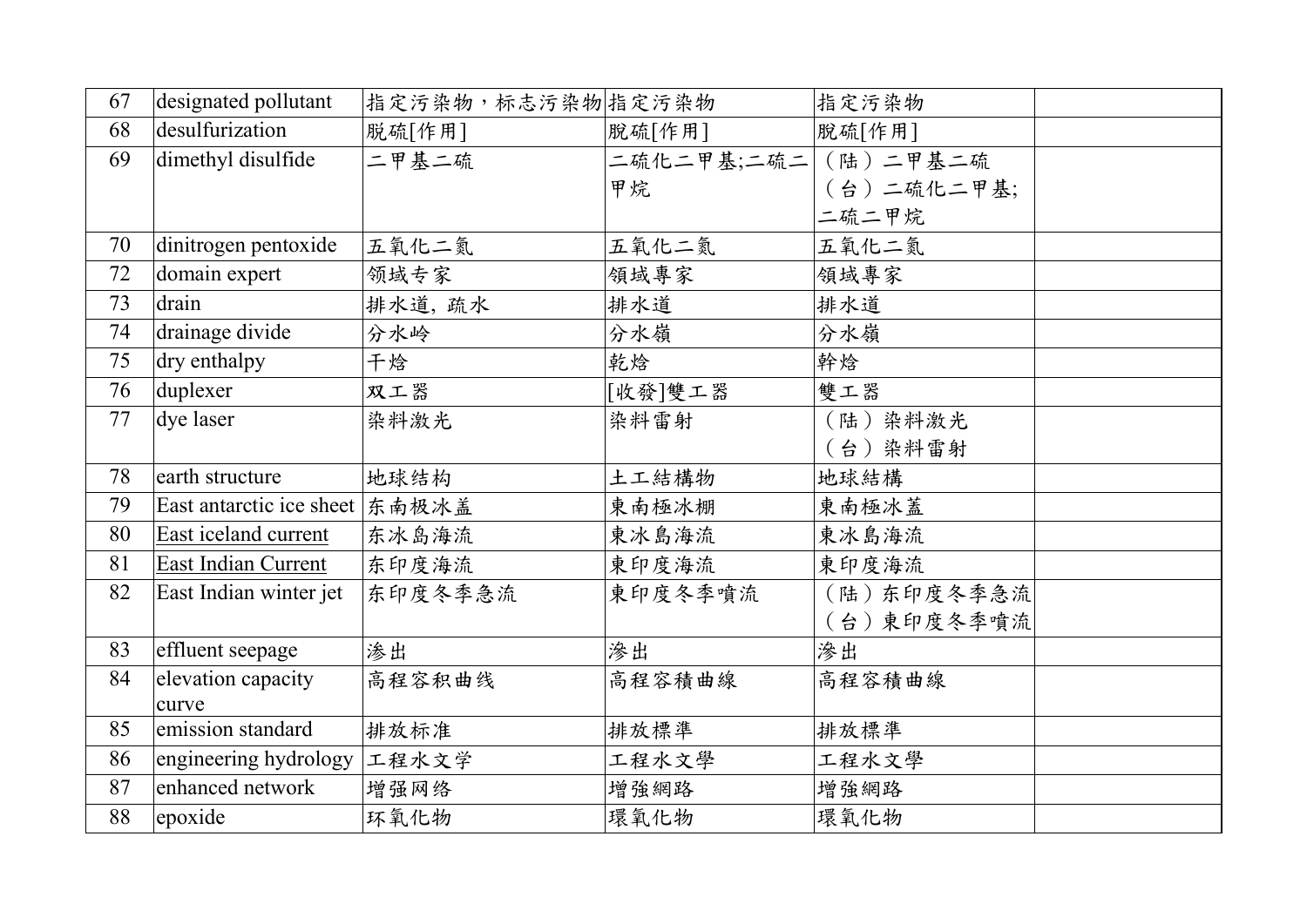| 89  |                       |        |        |           |          |
|-----|-----------------------|--------|--------|-----------|----------|
|     | equations of motion   | 运动方程   | 運動方程   | 運動方程      |          |
| 90  | equilibrium range     | 平衡区    | 平衡區    | 平衡區       |          |
| 91  | Equipatos             | 伊奎帕特雨  | 伊奎巴脱雨  | (陆)伊奎帕特雨  |          |
|     |                       |        |        | (台)伊奎巴脫雨  |          |
| 92  | ergodic               | 遍历     | 遍歷     | 遍歷        |          |
| 93  | ethene                | 乙烯     | 乙烯     | 乙烯        |          |
| 94  | eustatic sea level    | 海面升降变化 | 海面升降的  | 海面升降變化    |          |
|     | changes               |        |        |           |          |
| 96  | excited state         | 激[发]态  | 激態     | (陆) 激[发]态 |          |
|     |                       |        |        | (台)激態     |          |
| 97  | extensive air shower  | 广延大气簇射 | 宇宙線射叢  | (陆)广延大气簇射 |          |
|     |                       |        |        | (台)宇宙線射叢  | 遺留,臺灣回去查 |
| 98  | extensive quantity    | 广延量    | 延量     | 廣延量       |          |
| 99  | external forcings     | 外强迫/外力 | 外力     | 外強迫       |          |
| 101 | far infrared          | 远红外    | 遠紅外[線] | (陆)远红外    |          |
|     |                       |        |        |           |          |
|     |                       |        |        | (台)遠紅外[線] |          |
| 102 | Feng Yun              | 风云卫星   | 風雲[衛星] | 風雲衛星      |          |
| 104 | filtration            |        |        |           |          |
|     |                       | 过滤[作用] | 過濾     | 過濾        |          |
| 105 | first-order reactions |        |        |           |          |
|     |                       | 一级反应   | 一級反應   | 一級反應      |          |
| 106 | flight documentation  |        |        |           |          |
|     |                       | 飞行文件   | 飛航文件   | (陆)飞行文件   |          |
|     |                       |        |        |           |          |
|     |                       |        |        | (台)飛航文件   |          |
|     |                       |        |        |           |          |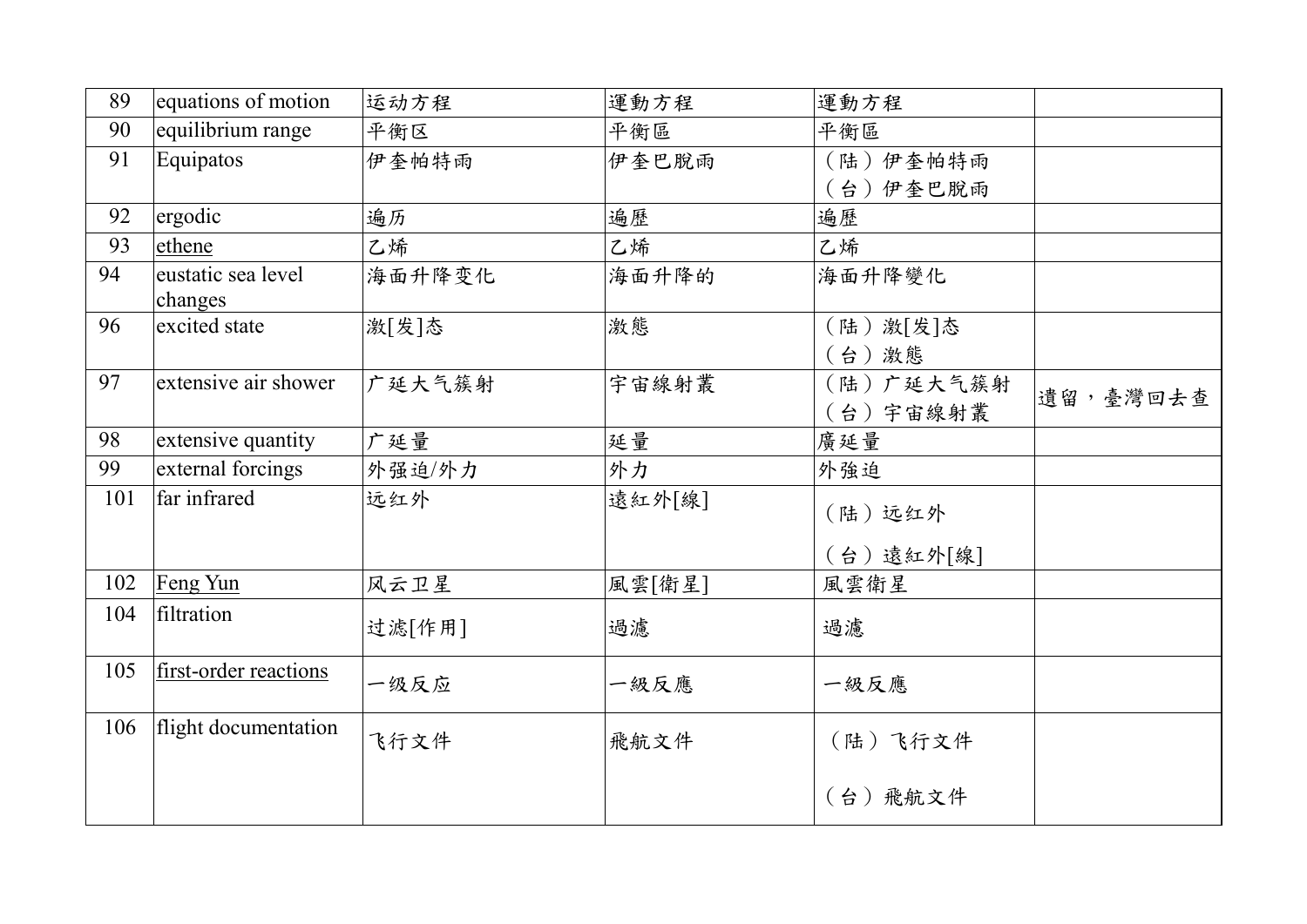| 107 | floating ice                           | 浮冰         | 浮冰                 | 浮冰         |  |
|-----|----------------------------------------|------------|--------------------|------------|--|
| 108 | flood marks                            | 洪痕         | 洪水標記               | 洪痕         |  |
| 109 | flow line                              | 流线         | 流線                 | 流線         |  |
| 110 | flue gas                               | 烟气         | 煙氣                 | 煙氣         |  |
| 111 | flux of radiation                      | 辐射通量       | 輻射通量               | 輻射通量       |  |
| 112 | fohn 同 foehn                           | 焚风         | 焚風                 | 焚風         |  |
| 113 | forecast period                        | 预报期        | 預報期                | 預報期        |  |
| 114 | freak wave                             | 异常波        | 異常波                | 異常波        |  |
| 115 | friction layer                         | 摩擦层        | 摩擦層                | 摩擦層        |  |
| 116 | fuzzy logic                            | 模糊逻辑       | 模糊邏輯               | 模糊邏輯       |  |
| 117 | gas filter correlation<br>spectroscopy | 气体滤除相关性光谱学 | 氣體濾除相間性光譜氣體濾除相關性光譜 |            |  |
|     |                                        |            | 學                  | 學          |  |
| 118 | gas-particle<br>distribution factor    | 气体颗粒分布因子   | 氣體粒子分佈因數           | (陆)气体颗粒分布因 |  |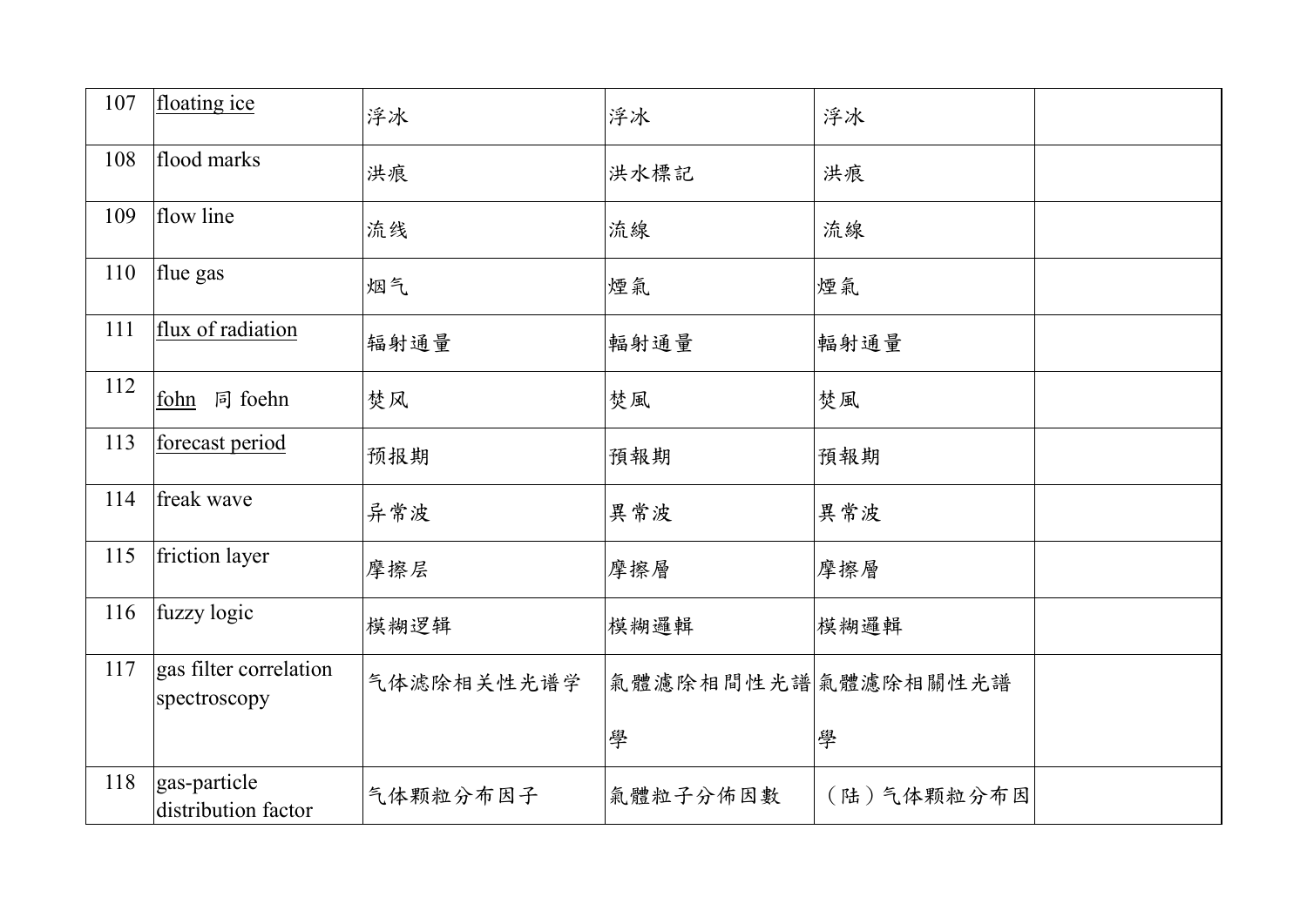|     |                                   |             |                 | 子                    |  |
|-----|-----------------------------------|-------------|-----------------|----------------------|--|
|     |                                   |             |                 | (台)氣體粒子分佈因           |  |
|     |                                   |             |                 | 數                    |  |
| 119 | gaseous electric<br>discharge     | 气体放电        | 氣體放電            | 氣體放電                 |  |
| 120 | generic rule                      | 同属规则        | 同屬規則            | 同屬規則                 |  |
| 121 | GOMS(Geostationary<br>Operational | 俄罗斯地球同步业务气  |                 | (陆)俄罗斯地球同步           |  |
|     | Meteorological<br>Satellite)      | 象卫星         | 俄羅斯地球同步作業业务气象卫星 |                      |  |
|     |                                   |             | 氣象衛星            | (台)俄羅斯地球同步           |  |
|     |                                   |             |                 | 作業氣象衛星               |  |
| 122 | Gill anemometer                   | 吉尔风速表       |                 | (陆) 吉尔风速表            |  |
|     |                                   |             | 吉爾風速計           | (台)吉爾風速計             |  |
| 123 | glass                             | 气象玻璃(水银气压表) |                 | 氣象玻璃(水銀氣壓 (陆)气象玻璃(水银 |  |
|     |                                   |             | 計)              | 气压表)                 |  |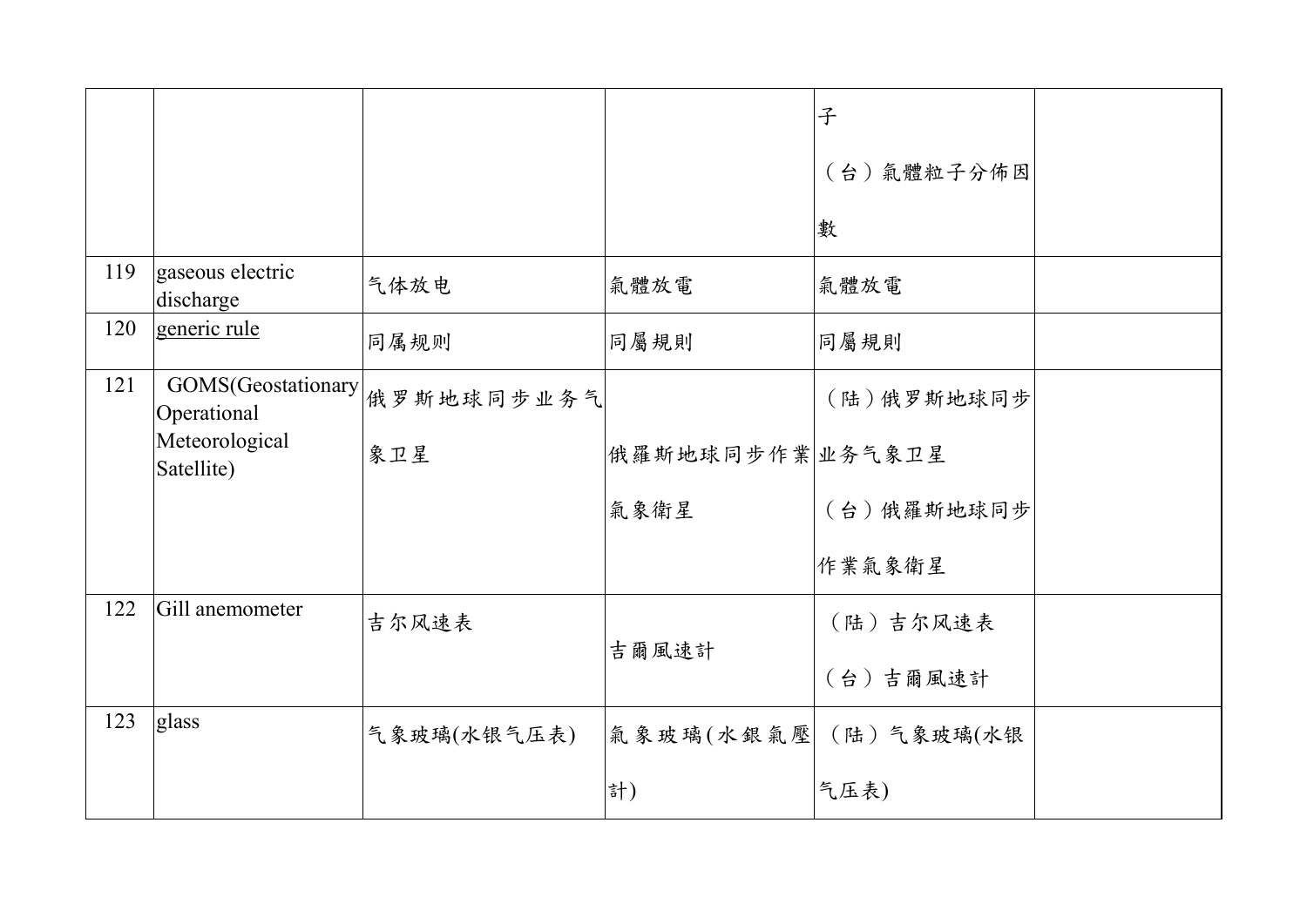|     |                              |              |            | (台)氣象玻璃(水銀氣 |  |
|-----|------------------------------|--------------|------------|-------------|--|
|     |                              |              |            | 壓計)         |  |
| 125 | <b>Great Whirl</b>           | 索马里大涡流       |            | (陆)索马里大涡流   |  |
|     |                              |              | 索馬利大渦流     | (台)索馬利大渦流   |  |
| 126 | Gregal                       | 格里加尔风 (地中海中西 |            | 格里加爾風       |  |
|     |                              | 部和邻近欧洲地区的强   | (地中海上)強勁東北 |             |  |
|     |                              | 东北风)         | 風          |             |  |
| 127 | gross primary<br>production  | 初级生产总量       | 初級生產總量     | 初級生產總量      |  |
| 128 | ground state                 | 基态           | 基態         | 基態          |  |
| 129 | groundwater hydrology 地下水水文学 |              | 地下水水文學     | 地下水水文學      |  |
| 130 | groundwater station          | 地下水测站        | 地下水測站      | 地下水測站       |  |
| 131 | Gulf Stream extension        | 湾流延伸[体]      |            | (陆)湾流延伸[体]  |  |
|     |                              |              | 灣流延伸       | (台)灣流延伸     |  |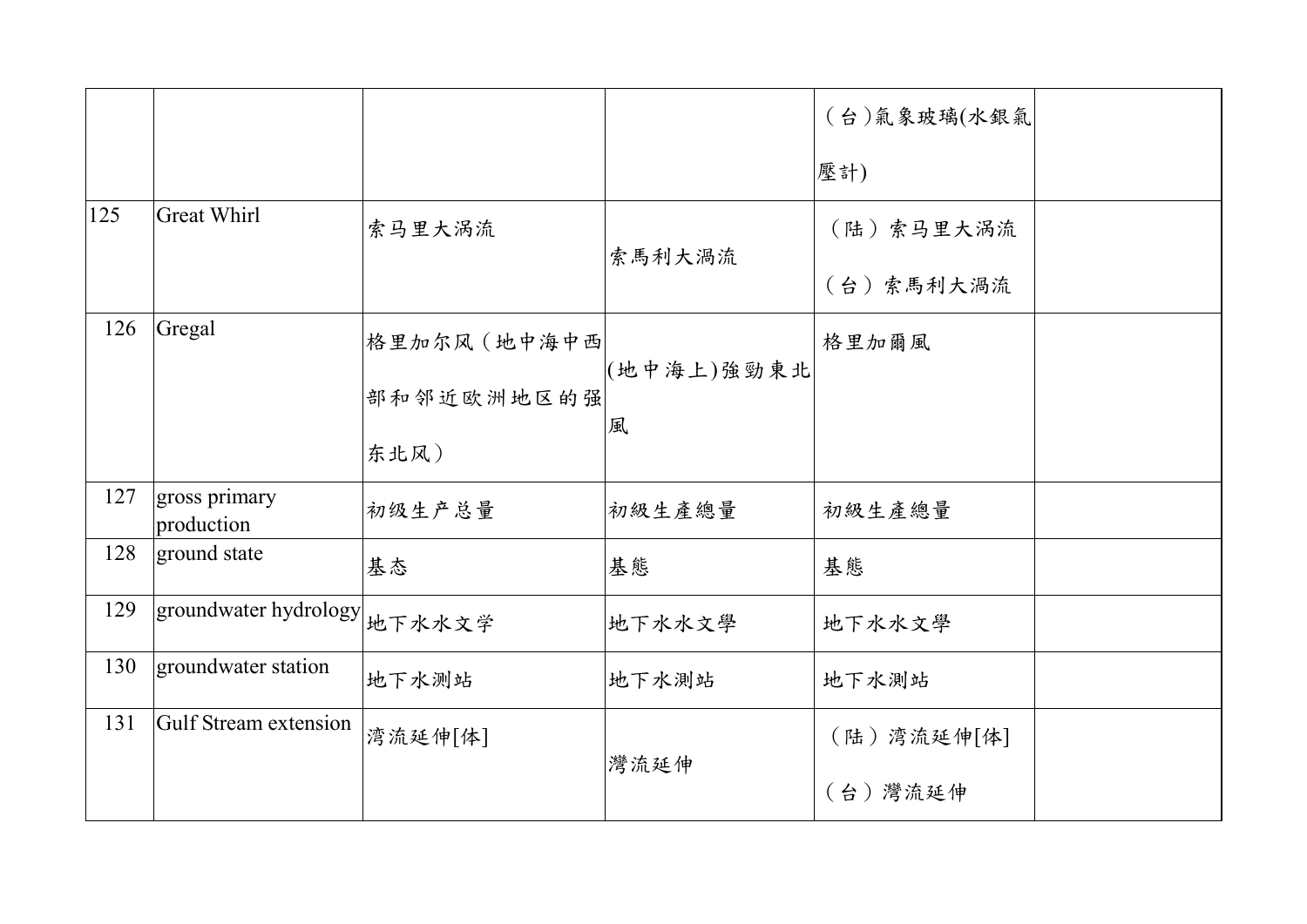| 132 | Gulf Stream rings                   | 湾流环         | 灣流環    | 灣流環        |  |
|-----|-------------------------------------|-------------|--------|------------|--|
| 133 | Guyana current                      | 圭亚那海流       |        | (陆) 圭亚那海流  |  |
|     |                                     |             | 蓋亞納海流  | (台)蓋亞納海流   |  |
| 134 | Haines index                        | 海恩斯指数       |        | (陆)海恩斯指数   |  |
|     |                                     |             | 海尼斯指數  | (台)海尼斯指數   |  |
| 135 | Halmahera eddy                      | 哈马黑拉涡 (菲律宾) |        | (陆)哈马黑拉涡   |  |
|     |                                     |             | 海馬何拉渦旋 | (台)海馬何拉渦旋  |  |
| 136 | halogens                            | 鹵素          | 鹵素     | 鹵素         |  |
| 137 | height<br>vertical<br>coordinate    | 高度垂直坐标      | 高度垂直座標 | 高度垂直座標     |  |
| 138 | Henyey-Greenstein<br>phase function | 亨尼-格林斯坦相函数  |        | (陆)亨尼-格林斯坦 |  |
|     |                                     |             | 亨-葛相函數 | 相函数        |  |
|     |                                     |             |        | (台)亨-葛相函數  |  |
| 139 | hidden layer                        | 隐蔽层         | 隱蔽層    | 隱蔽層        |  |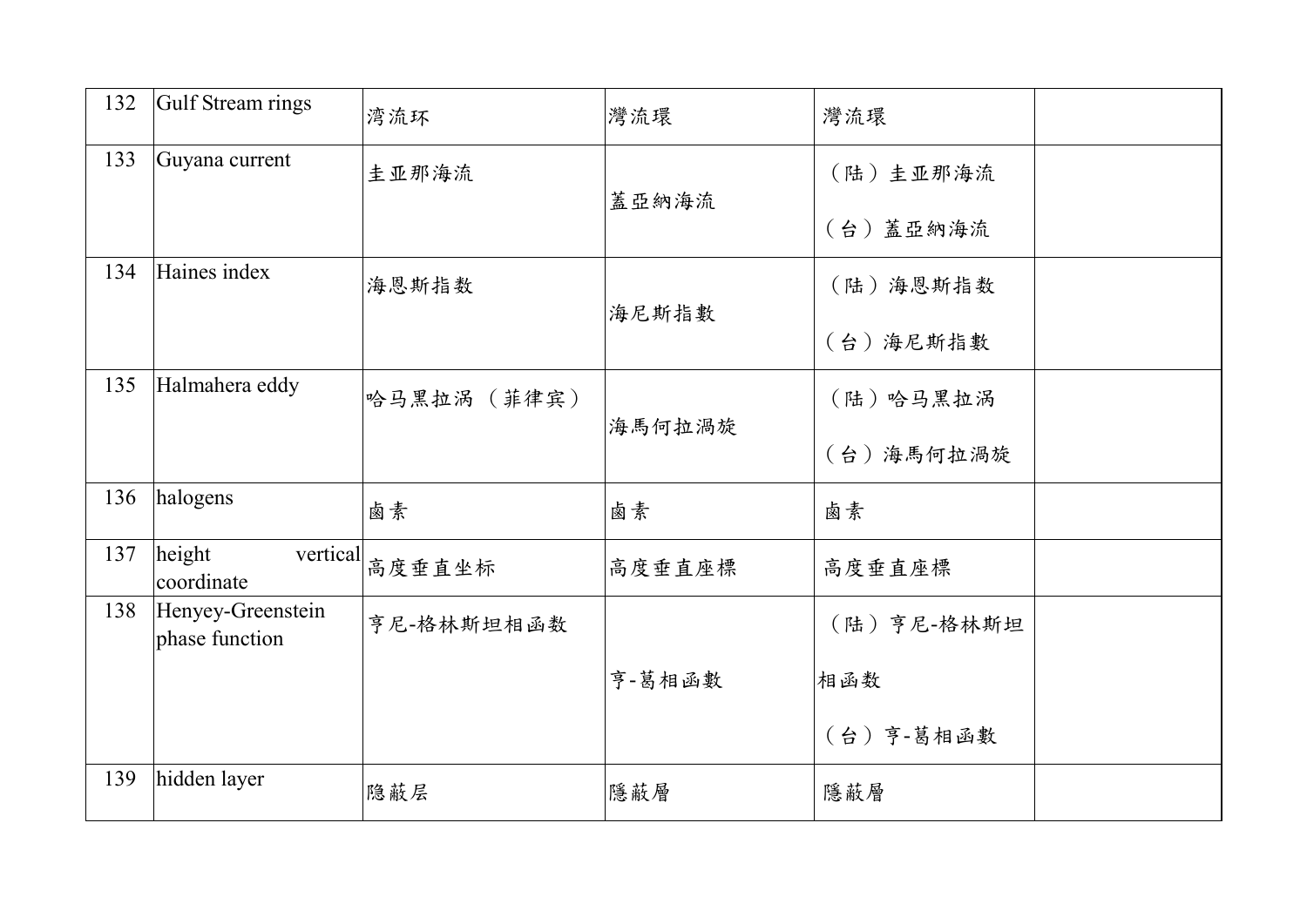| 140 | high-performance<br>liquid chromatography | 高效液相色谱法  | 高效液相層析法 | (陆)高效液相色谱法<br>(台)高效液相層析法 |  |
|-----|-------------------------------------------|----------|---------|--------------------------|--|
| 141 | hodogram                                  | 风矢图      | 風徑圖     | (陆)风矢图<br>(台)風徑圖         |  |
| 142 | homothermy                                | 等温[现象]   | 等溫[現象]  | 等溫[現象]                   |  |
| 143 | hourly time-front<br>computer             | 时距计算机    | 逐時時鋒電腦  | 時距電腦,時距電腦                |  |
| 144 | hydraulic barrier                         | 地下水流限    | 液壓障礙    | 地下水流障礙                   |  |
| 145 | hydraulic grade line                      | 水流势能线    | 水力級線    | (陆)水流势能线<br>(台)水力級線      |  |
| 146 | hydraulic structures                      | 水工构筑物    | 水工建築物   | (陆)水工构筑物<br>(台)水工建築物     |  |
| 147 | hydrogen peroxide                         | 过氧化氢,双氧水 | 過氧化氫    | 過氧化氫                     |  |
| 148 | hydrological network                      | 水文站网     | 水文網     | 水文站網                     |  |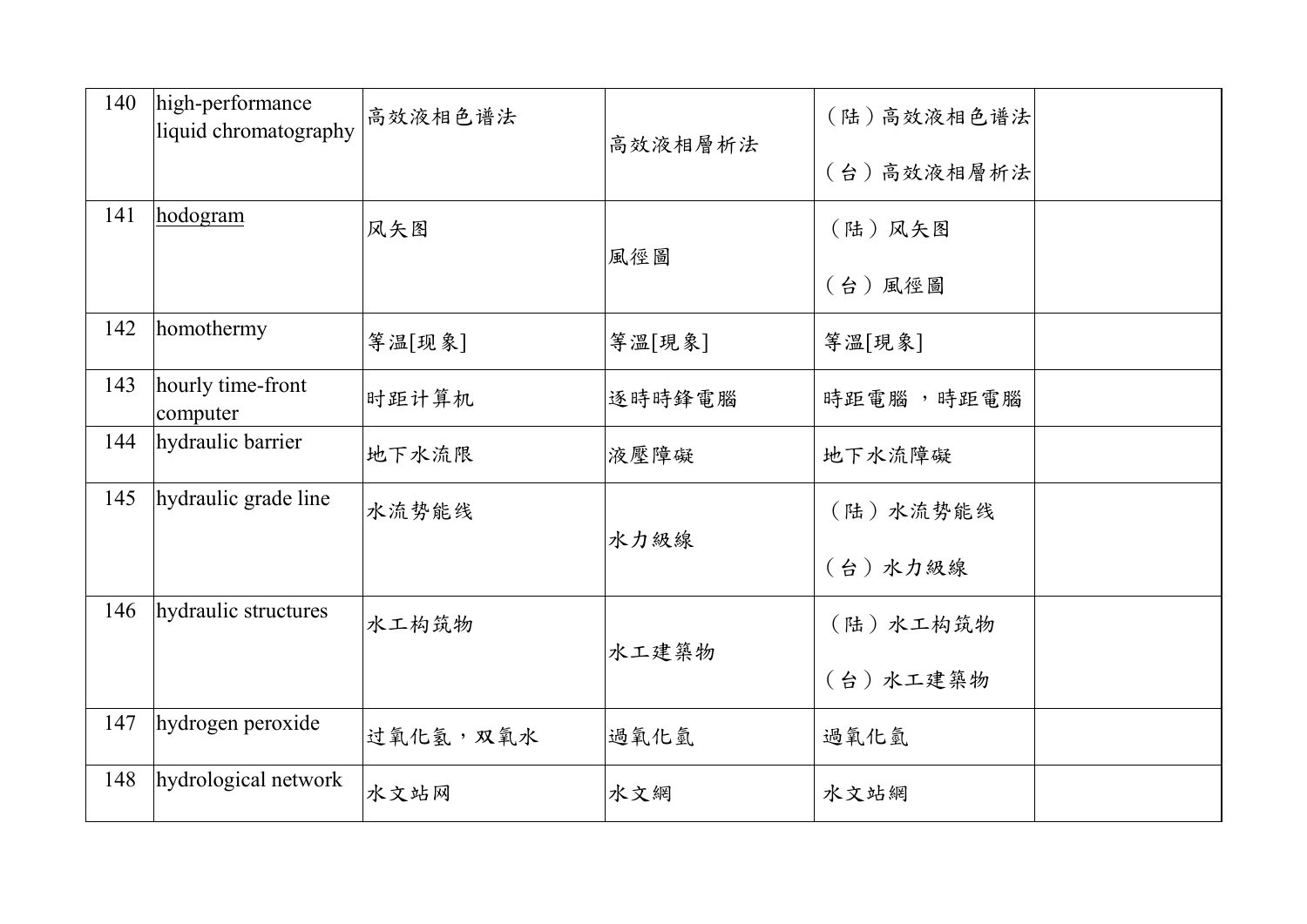| 149 | hydrophyte                   | 水生植物    | 水中植物    | 水生植物              |  |
|-----|------------------------------|---------|---------|-------------------|--|
| 150 | hypochlorous acid            | 次氯酸     | 次氯酸     | 次氯酸               |  |
| 151 | ice and snow albedo          | 冰雪反照率   | 冰雪反照率   | 冰雪反照率             |  |
| 152 | ice formation on<br>aircraft | 飞机结冰    | 飛機結冰    | 飛機結冰              |  |
| 153 | ice regime phase             | 冰情阶段    | 冰型相位    | 冰情階段              |  |
| 154 | image                        | 影像,图像   | 影像      | (陆)影像,图像<br>(台)影像 |  |
| 155 | image level                  | 像级      | 影像分線    | 像級                |  |
| 156 | implicit time<br>difference  | 隐式时间差分  | 隱式時間差分  | 隱式時間差分            |  |
| 157 | Indian equatorial jet        | 印度洋赤道急流 | 印度洋赤道急流 | 印度洋赤道急流           |  |
| 158 | indicator function           | 指示函数    | 指示函數    | 指示函數              |  |
| 160 | infiltrometer                | 入渗仪     | 入滲計     | (陆)入渗仪            |  |
|     |                              |         |         | (台)入滲計            |  |
| 161 | integral length scales       | 积分长度尺度  | 積分長度尺度  | 積分長度尺度            |  |
| 162 | intensive quantity           | 强度量     | 示強量;內在量 | 內在量               |  |
| 163 | interstice                   | 间隙      | 間隙      | 間隙                |  |
| 164 | isofronts-preiso code        | 锋面等压线电码 | 鋒面等壓線電碼 | 鋒面等壓線電碼           |  |
| 165 | isoprene                     | 异戊二烯    | 異戊二烯    | 異戊二烯              |  |
| 166 | Japan Sea Middle<br>Water    | 日本海中层水  | 日本海中層水  | 日本海中層水            |  |
| 167 | jump model                   | 跳跃模式    | 跳躍模式    | 跳躍模式              |  |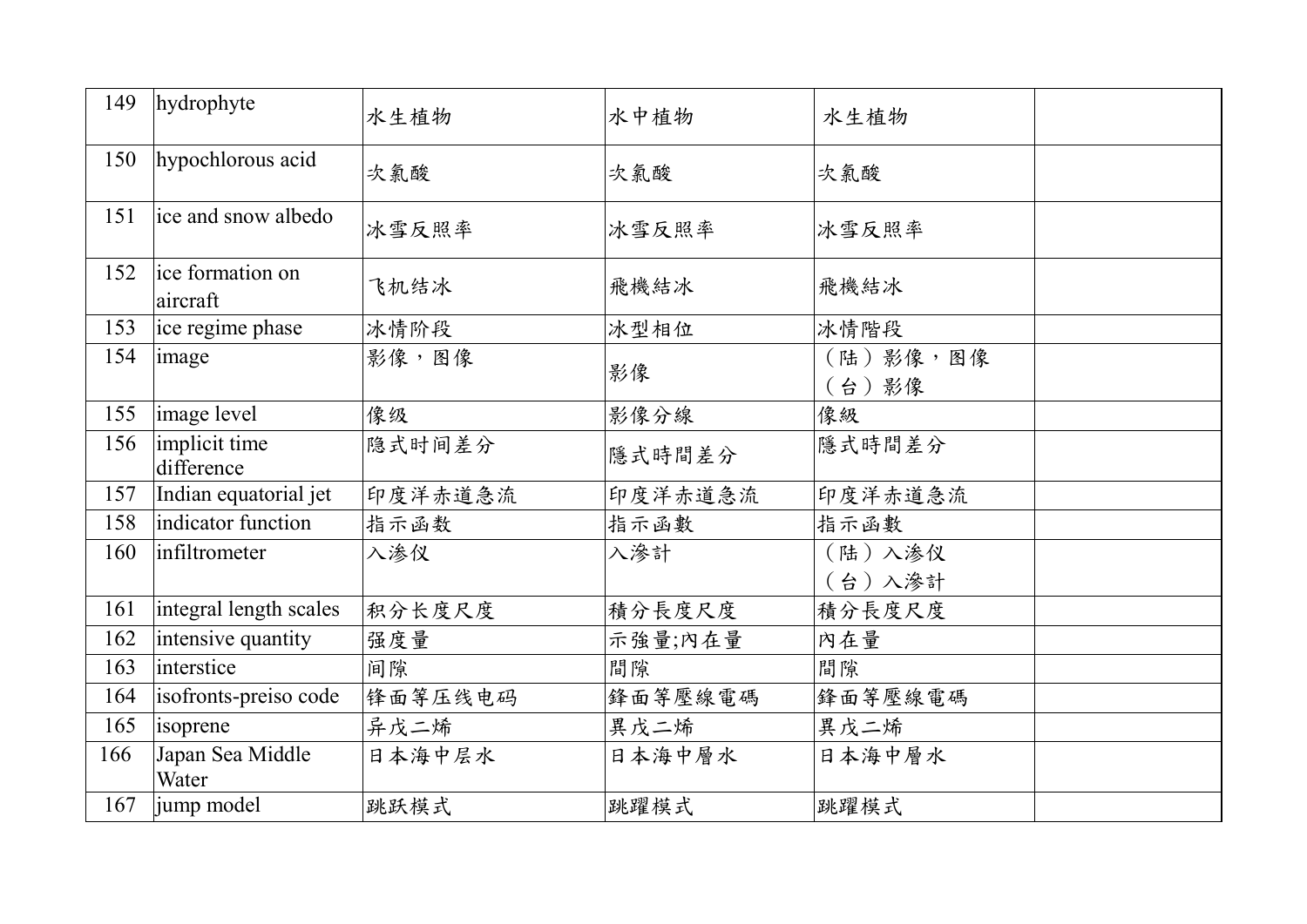| 168 | Kamchatka Current                 | 勘察加海流                       | 堪察加海流    | 勘察加海流         |  |
|-----|-----------------------------------|-----------------------------|----------|---------------|--|
| 169 | ketones                           | 酮                           | 酮        | 酮             |  |
| 170 | khamsin                           | 喀新风                         | 喀新風      | 喀新風           |  |
| 171 | knowledge-based<br>system         | 知识库系统                       | 知識庫系統    | 知識庫系統         |  |
| 172 | L band                            | L 波段                        | L 波段     | L 波段          |  |
| 173 | Lagrangian current<br>measurement | 拉格朗日洋流测量                    | 拉格朗日洋流測量 | 拉格朗日洋流測量      |  |
| 174 | Lagrangian timescale              | 拉格朗日时间尺度                    | 拉格朗日時間尺度 | 拉格朗日時間尺度      |  |
| 175 | Langmuir circulation              | 朗缪尔环流                       | 蘭牟而環流    | (陆)朗缪尔环流      |  |
|     |                                   |                             |          | (台)蘭牟而環流      |  |
| 176 | Laplacian operator                | 拉普拉斯算子                      | 拉蔔拉士運算元  | (陆)拉普拉斯操作数    |  |
|     |                                   |                             |          | (台)拉蔔拉士運算元    |  |
| 180 | LAC (local area                   | AVHRR 全分辨率资料记   AVHRR 全解析度資 |          | (陆) AVHRR 全分辨 |  |
|     | coverage)                         | 录                           | 料記錄      | 率数据记录         |  |
|     |                                   |                             |          | (台) AVHRR 全解析 |  |
|     |                                   |                             |          | 度資料記錄         |  |
| 181 | loop rating                       | 回线率定                        | 廻線率定     | 回線率定          |  |
| 182 | luminous contrast                 | 光[亮]对比                      | 光對比      | (陆) 光[亮]对比    |  |
|     |                                   |                             |          | (台)光對比        |  |
| 183 | magnetic dipole                   | 磁偶极[子]                      | 磁偶極      | (陆)磁偶极[子]     |  |
|     |                                   |                             |          | (台)磁偶極        |  |
| 184 | map spotting                      | 填图                          | 填圖       | 填圖            |  |
| 185 | Marfa front                       | 玛尔法锋,干线                     | 乾線       | (陆)干线, 玛尔法锋   |  |
|     |                                   |                             |          | (台)乾線         |  |
| 186 | mast                              | [观测]杆                       | [氣象]桿柱   | [觀測]杆         |  |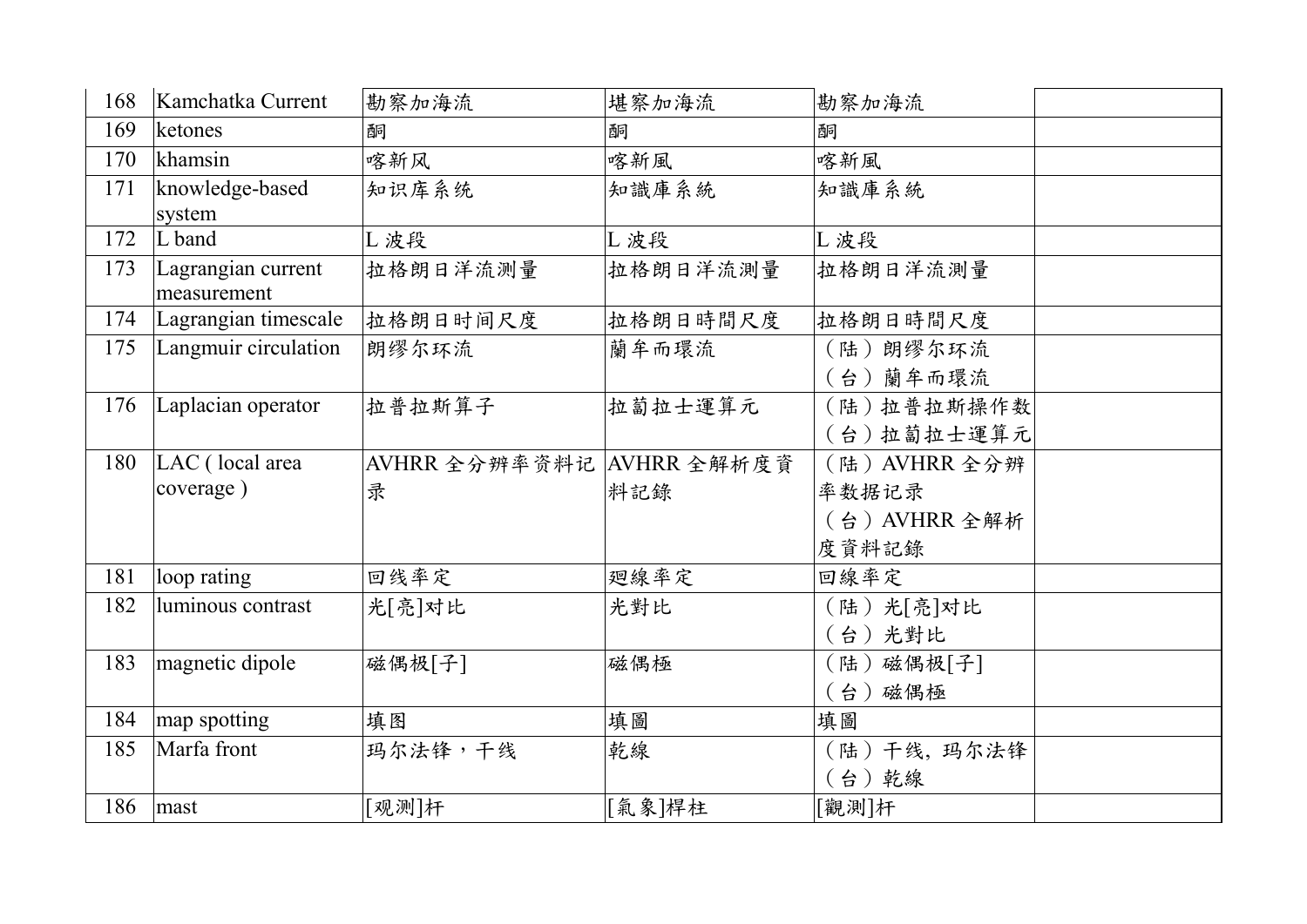| 188 | mean wind velocity                 | 平均风速      | 平均風速            | 平均風速      |  |
|-----|------------------------------------|-----------|-----------------|-----------|--|
| 189 | mechanical dispersion              | 机械弥散      | 機械分散            | 機械頻散      |  |
| 191 | mesophyte                          | 中生植物      | 中生植物            | 中生植物      |  |
| 192 | meteorological forecast 气象预报       |           | 氣象預報            | 氣象預報      |  |
| 194 | methanol                           | 甲醇        | 甲醇              | 甲醇        |  |
| 195 | metsat                             | 气象卫星      | 氣象衛星            | 氣象衛星      |  |
| 197 | mixed-layer models                 | 混合层模式     | 混合層模式           | 混合層模式     |  |
| 199 | molecular dissipation              | 分子耗散      | 分子消散            | (陆)分子耗散   |  |
|     |                                    |           |                 | (台)分子消散   |  |
| 200 | NACA standard                      | NACA 标准大气 | NACA 標準大氣       | NACA 標準大氣 |  |
|     | atmosphere                         |           |                 |           |  |
| 201 | natural flow                       | 自然流量      | 自然流量            | 自然流量      |  |
| 202 | net balance                        | 净平衡       | 淨平衡             | 淨平衡       |  |
| 203 | Newton's law of<br>cooling         | 牛顿冷却定律    | 牛頓冷卻定律          | 牛頓冷卻定律    |  |
| 204 | noise temperature                  | 噪声温度      | 雜訊溫度            | (陆) 噪声温度  |  |
|     |                                    |           |                 | (台) 雜訊溫度  |  |
| 205 | Norwegian Sea Deep<br><u>Water</u> | 挪威海深层水    | 挪威海深層水          | 挪威海深層水    |  |
| 206 | observation well                   | 观测井       | 觀測井             | 觀測井       |  |
| 207 | ogive                              | 冰川弧拱      | 尖型冰拱;冰川汙線帶 冰川弧拱 |           |  |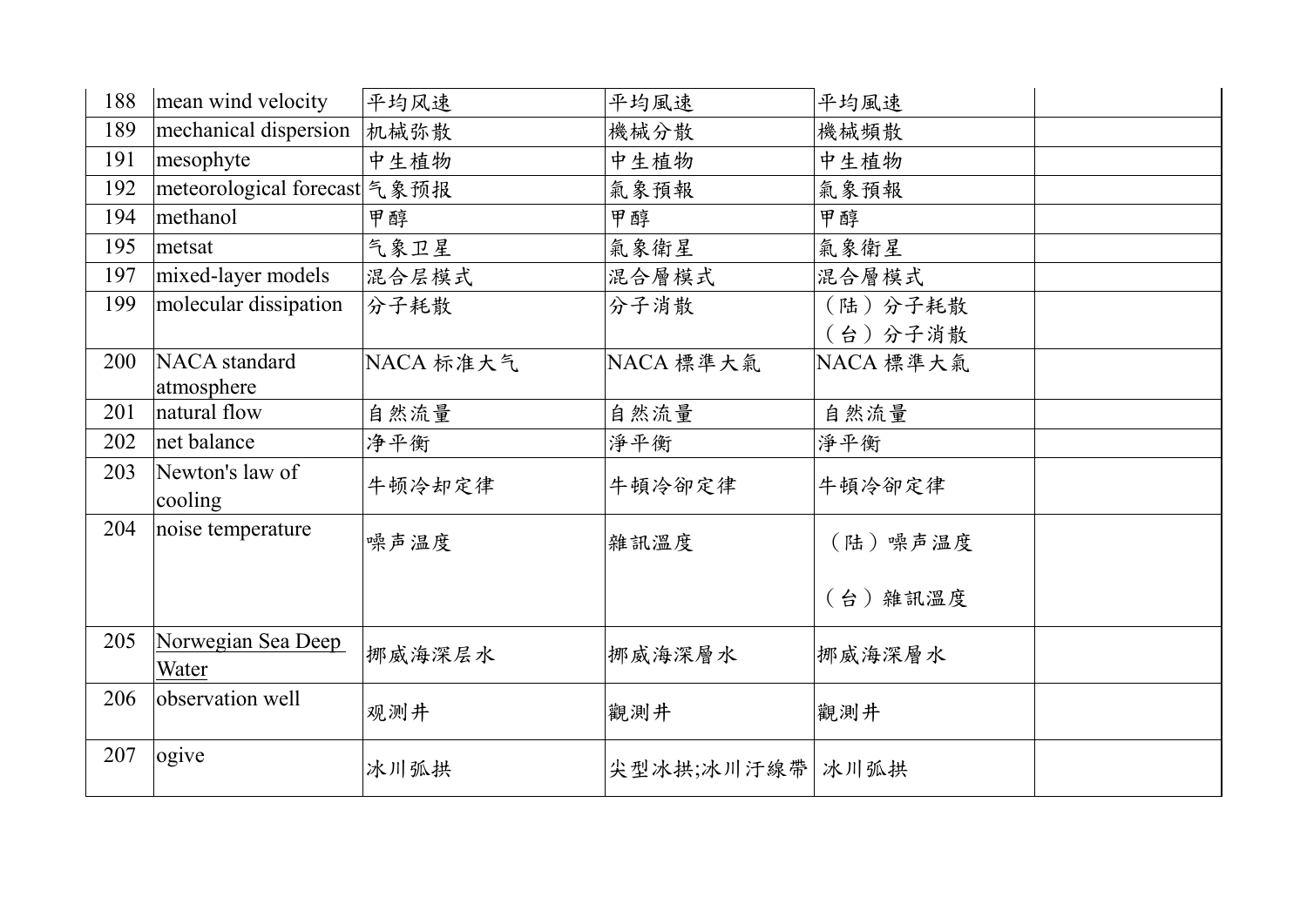| 208 | open-cell cumulus            | 圈状积云                  | 開放胞積雲    | 開放胞積雲    |  |
|-----|------------------------------|-----------------------|----------|----------|--|
| 209 | organic peroxides            | 有机过氧化物                | 有機過氧化物   | 有機過氧化物   |  |
| 210 | orographic                   | 地形                    | 地形       | 地形       |  |
| 211 | outer layer                  | 外层                    | 外層       | 外層       |  |
| 212 | outer vortex                 | (台风)外涡                | 外渦[旋]    | 外渦       |  |
| 213 | outlook                      | 展望                    | 展望       | 展望       |  |
| 216 | oxygen band                  | 氧气带                   | 氧氣帶      | 氧氣帶      |  |
| 217 | Pacific subarctic<br>current | 太平洋副北极海流, 阿留 太平洋副北極海流 |          | 太平洋副北極海流 |  |
|     |                              | 申海流                   |          |          |  |
| 218 | pair production              | 成双产物                  | 成雙產物     | 成雙產物     |  |
| 219 | pan evaporation              | 蒸发皿蒸发[量]              | 蒸發皿      | 蒸發皿蒸發    |  |
| 221 | patterned ground             | 成型地面                  | 圖案地;定式地面 | 成型土      |  |
| 222 | peak discharge               | 洪峰流量                  | 洪峰流量     | 洪峰流量     |  |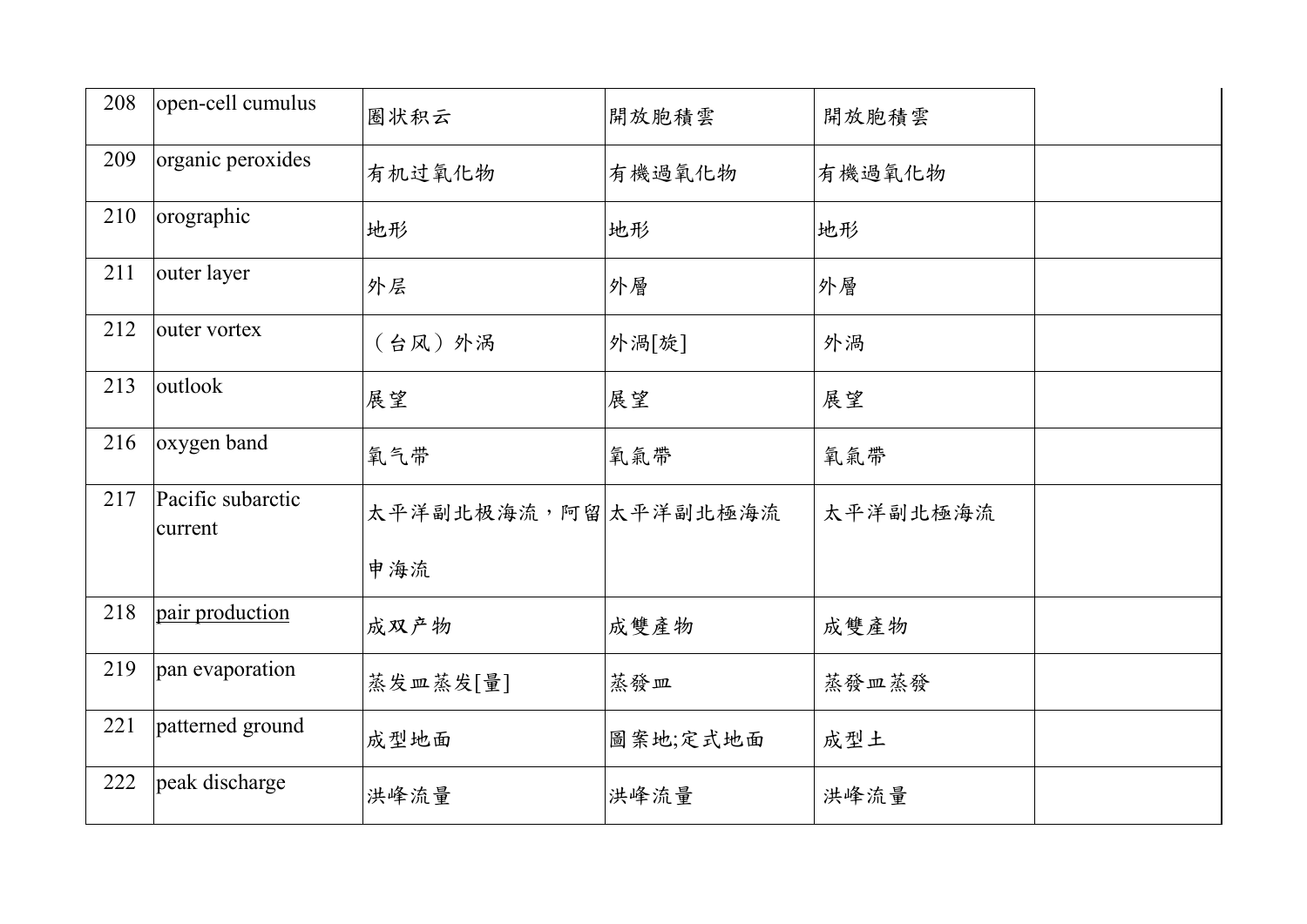| 223 | perched stream                    | 地上河     | 棲止河    | (陆)地上河  | 遺留 |
|-----|-----------------------------------|---------|--------|---------|----|
|     |                                   |         |        | (台)棲止河  |    |
| 224 | perigean range                    | 近地点潮差   | 近地點潮差  | 近地點潮差   |    |
| 225 | Persian Gulf Water                | 波斯湾[海]水 | 波斯灣海水  | 波斯灣[海]水 |    |
| 226 | phase averaging                   | 相平均     | 相平均    | 相平均     |    |
| 227 | photon flux                       | 光子通量    | 光子通量   | 光子通量    |    |
| 228 | pixel value                       | 像素值     | 圖元值    | 圖元值     |    |
| 229 | plotting board                    | 填图板     | 填圖板    | 填圖板     |    |
| 230 | polar air depression              | 极地低压    | 極地低壓   | 極地低壓    |    |
| 231 | pole tide                         | 极潮      | 極潮     | 極潮      |    |
| 232 | practical salinity<br>units (psu) | 实用盐度单位  | 實用鹽度單位 | 實用鹽度單位  |    |
| 233 | principal plane                   | 主[平]面   | 主平面    | 主平面     |    |
| 234 | Q band                            | Q频段     | Q頻帶    | Q頻段     |    |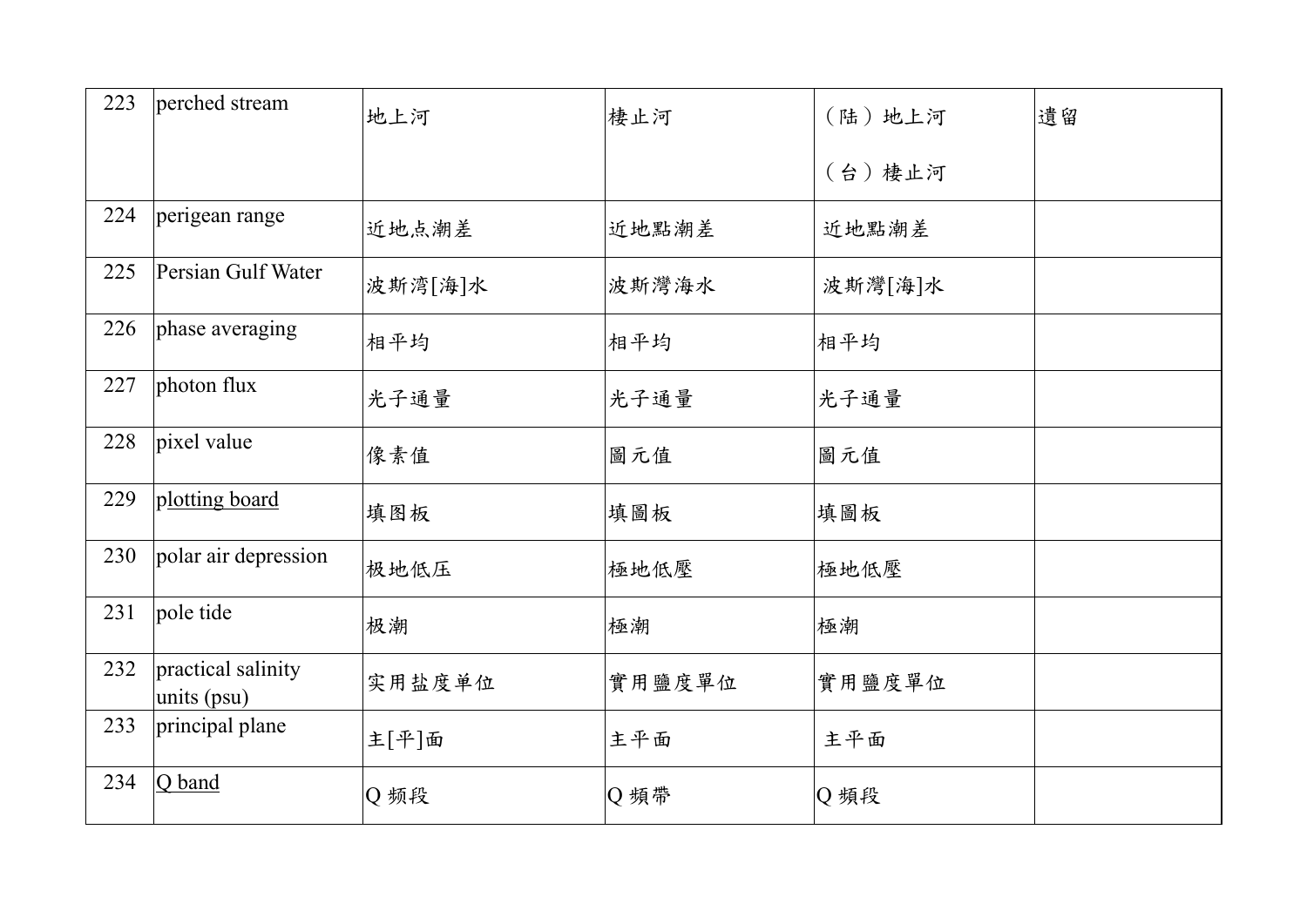| 235 | Q channel                          | Q通道        | Q通道     | Q通道          |          |
|-----|------------------------------------|------------|---------|--------------|----------|
| 236 | quadrant analysis                  | 象限分析       | 象限分析    | 象限分析         | 與 531 重複 |
| 238 | quantum theory                     | 量子理论       | 量子說     | (陆)量子理论      |          |
|     |                                    |            |         | (台)量子說       |          |
| 239 | radar hydrology                    | 雷达水文学      | 雷達水文學   | 雷達水文學        |          |
| 240 | radiant                            | 1.辐射 2.极光点 | 輻射      | 1. 輻射 2. 極光點 |          |
| 241 | radiation model                    | 辐射模式       | 輻射模式    | 輻射模式         |          |
| 242 | radioactive-particle<br>ionization | 放射性粒子电离    | 放射性粒子電離 | 放射性粒子電離      |          |
| 243 | radiosonde system                  | 无线电探空仪系统   | 雷送系統    | (陆)无线电探空仪系   |          |
|     |                                    |            |         | 统            |          |
|     |                                    |            |         | (台)雷送系統      |          |
| 244 | radio source                       | 射电源        | 電波源     | 無線電源         |          |
| 245 | randomness                         | 随机性        | 隨機性     | 隨機性          |          |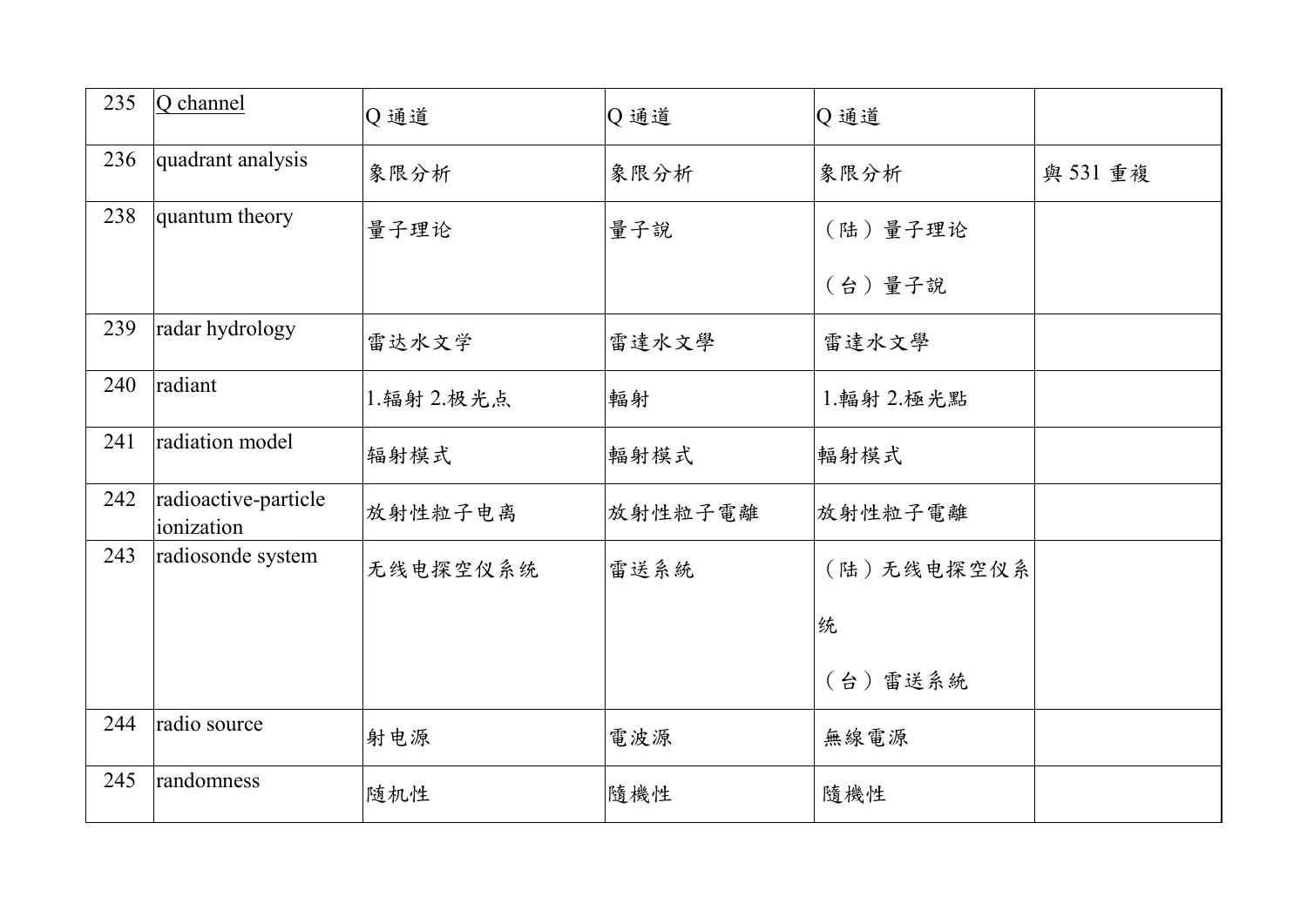| 246 | rating flume                      | 检定槽,标定槽 | 率定槽        | 率定槽           |  |
|-----|-----------------------------------|---------|------------|---------------|--|
| 247 | raw moment                        | 原始矩     | 原始矩,原始動差   | (陆)原始矩        |  |
|     |                                   |         |            | (台)原始矩,原始動    |  |
|     |                                   |         |            | 差             |  |
| 248 | reaction kinetics                 | 反应动力学   | 反應動力學      | 反應動力學         |  |
| 249 | recharge area                     | 补水区     | 補給區        | 補水區           |  |
| 250 | recovery time                     | 恢复时间    | 恢復時間       | 恢復時間          |  |
| 251 | reduced grid                      | 约化网格    | 約化網格       | 約化網格          |  |
| 252 | regional air pollution            | 区域空气污染  | 區域空[氣]汗[染] | (陆)区域空气污染     |  |
|     |                                   |         |            | (台)區域空[氣]汙[染] |  |
| 253 | Regional<br>Meteorological Center | 区域气象中心  | 區域氣象中心     | 區域氣象中心        |  |
| 255 | representativeness                | 代表性     | 代表性        | 代表性           |  |
| 256 | residual mass curve               | 累积偏差曲线  | 殘值累積曲線     | (陆)累积偏差曲线     |  |
|     |                                   |         |            | (台)殘值累積曲線     |  |
| 257 | resonance fluorescence   共振荧光     |         | 共振螢光       | 共振螢光          |  |
| 258 | retention storage                 | 持水量     | 保水量        | (陆)持水量        |  |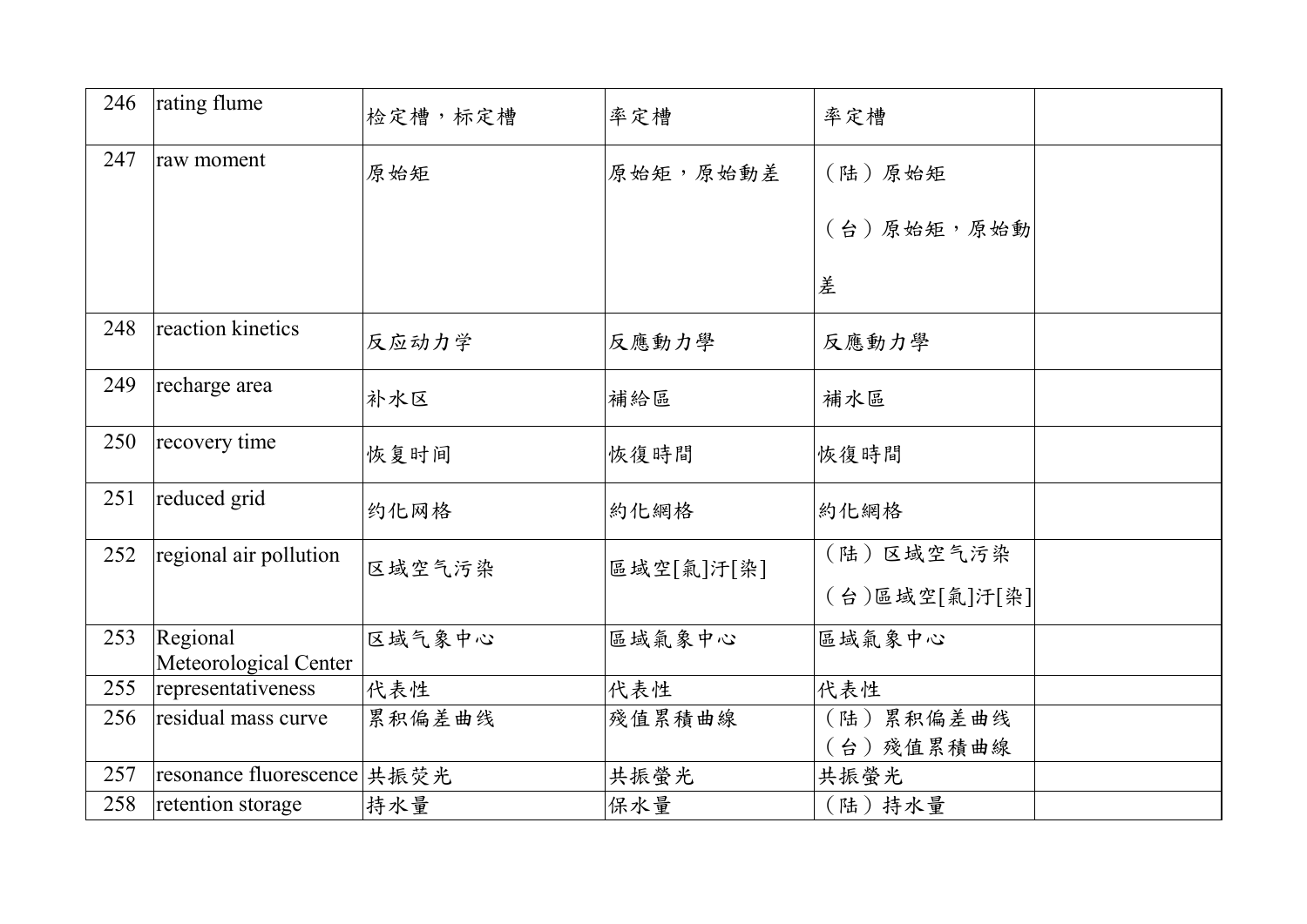|     |                        |         |         | (台)保水量     |
|-----|------------------------|---------|---------|------------|
| 259 | reverse flow           | 回流式温度表罩 | 回流式溫度計罩 | (陆)回流式温度表罩 |
|     | thermometer housing    |         |         | (台)回流式溫度計罩 |
| 260 | Ringelmann shades      | 林格曼图    | 林治曼圖    | (陆)林格曼图    |
|     |                        |         |         | (台)林治曼圖    |
| 261 | rising limb            | 涨水段     | 上升翼;漲水翼 | 上升翼;漲水翼    |
| 263 | roughness sublayer     | 粗糙次层    | 粗糙次層    | 粗糙次層       |
| 264 | rule-of-thumb          | 经验法则    | 經驗法則    | 經驗法則       |
| 266 | sailing directions     | 航路指南    | 航行指南    | (陆) 航路指南   |
|     |                        |         |         | (台) 航行指南   |
| 267 | salt content           | 含盐量     | 鹽含量     | (陆)含盐量     |
|     |                        |         |         | (台)鹽含量     |
| 268 | satellite image        | 卫星影像导航  | 衛星影像導航  | 衛星影像導航     |
|     | navigation             |         |         |            |
| 269 | satellite subpoint     | [卫星]星下点 | 星下點     | 星下點        |
| 270 | saturation temperature | 饱和温度    | 飽和溫度    | 飽和溫度       |
| 271 | scavenging by          | 降水清除    | 雨除      | (陆)降水清除    |
|     | precipitation          |         |         | (台)雨除      |
| 272 | Schumann resonance     | 舒曼共振    | 舒曼共振    | 舒曼共振       |
| 273 | Sciron                 | 史凯隆风    | 史凱隆風    | 史凱隆風       |
| 274 | seawater intrusion     | 海水入侵    | 海水入侵    | 海水入侵       |
| 275 | sediment-carrying      | 沉积物负荷量  | 沉積物負荷量  | 沉積物負荷量     |
|     | capacity               |         |         |            |
| 276 | sediment grading       | 沉积物分级   | 沉積物分級   | 沉積物分級      |
| 277 | sediment yield         | 沉积物输送量  | 輸沙量     | 沉積物輸送量     |
| 278 | seepage spring         | 渗流泉     | 渗流泉     | 滲流泉        |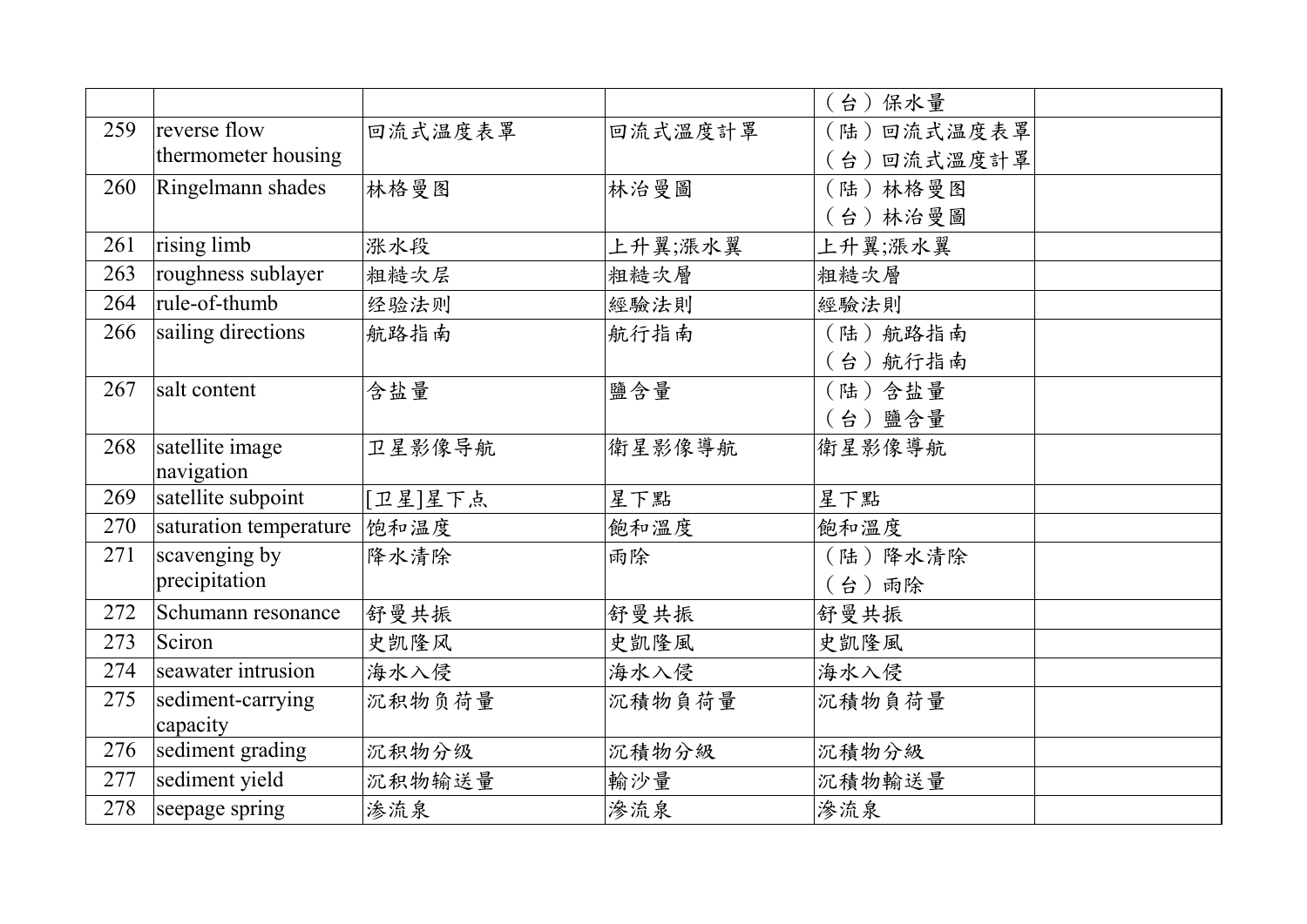| 280 | serial communications 串行通信   |              | 串列通信         | (陆)串行通信<br>(台)串列通信 |          |
|-----|------------------------------|--------------|--------------|--------------------|----------|
| 281 | shale ice                    | 薄碎冰群 (河、湖)   | 薄碎冰群(河、湖)    | 薄碎冰群 (河、湖)         |          |
| 282 | shelf waves                  | 陆架波          | [大]陸棚波       | (陆)陆架波             |          |
|     |                              |              |              | (台)[大]陸棚波          |          |
| 283 | shoaling                     | 浅水作用         | 淺化;趨淺        | 淺化效應               |          |
|     |                              |              |              |                    |          |
| 284 | sigma-t                      | 条件密度         | 條件密度         | 條件密度               |          |
| 285 | Temperature – Salinity       | 温盐曲线         | 溫鹽曲線         | 溫鹽曲線               |          |
|     | curve, T-S curve             |              |              |                    |          |
| 286 | Taiwan warm current          | 台湾暖流         | 台灣暖流         | 臺灣暖流               |          |
| 288 | Taylor polynomial            | 泰勒多项式        | 泰勒多項式        | 泰勒多項式              |          |
| 289 | telegraphic equation         | 电报方程         | 電報方程         | 電報方程               |          |
| 290 | temperature coefficient 温度系数 |              | 溫度係數         | 溫度係數               |          |
| 292 | $\theta$ coordinate system   | $\theta$ 坐标系 | $\theta$ 坐標系 | $\theta$ 坐標系       |          |
| 293 | thermal infrared             | 热红外          | 熱紅外線         | (陆)热红外             |          |
|     |                              |              |              | (台)熱紅外[線]          |          |
| 294 | thermal internal             | 热力内边界层       | 熱力內邊界層       | 熱力內邊界層             |          |
|     | boundary layer               |              |              |                    |          |
| 296 | thermoperiodicity            | 温周期性         | 感溫週期性        | 感溫週期性              |          |
| 297 | three-dimensional            | 三维模式         | 三維模式         | 三維模式               | 與 633 重複 |
|     | model                        |              |              |                    |          |
| 298 | concentration time           | 汇流时间         | 匯流時間         | 匯流時間               |          |
| 300 | toxic pollutants             | 毒性污染物        | 有毒污染物        | 毒性污染物,有毒污染奥 647重複  |          |
|     |                              |              |              | 物                  |          |
| 301 | transport processes          | 输送过程         | 傳送過程         | (陆) 输送过程           |          |
|     |                              |              |              | (台)傳送過程            |          |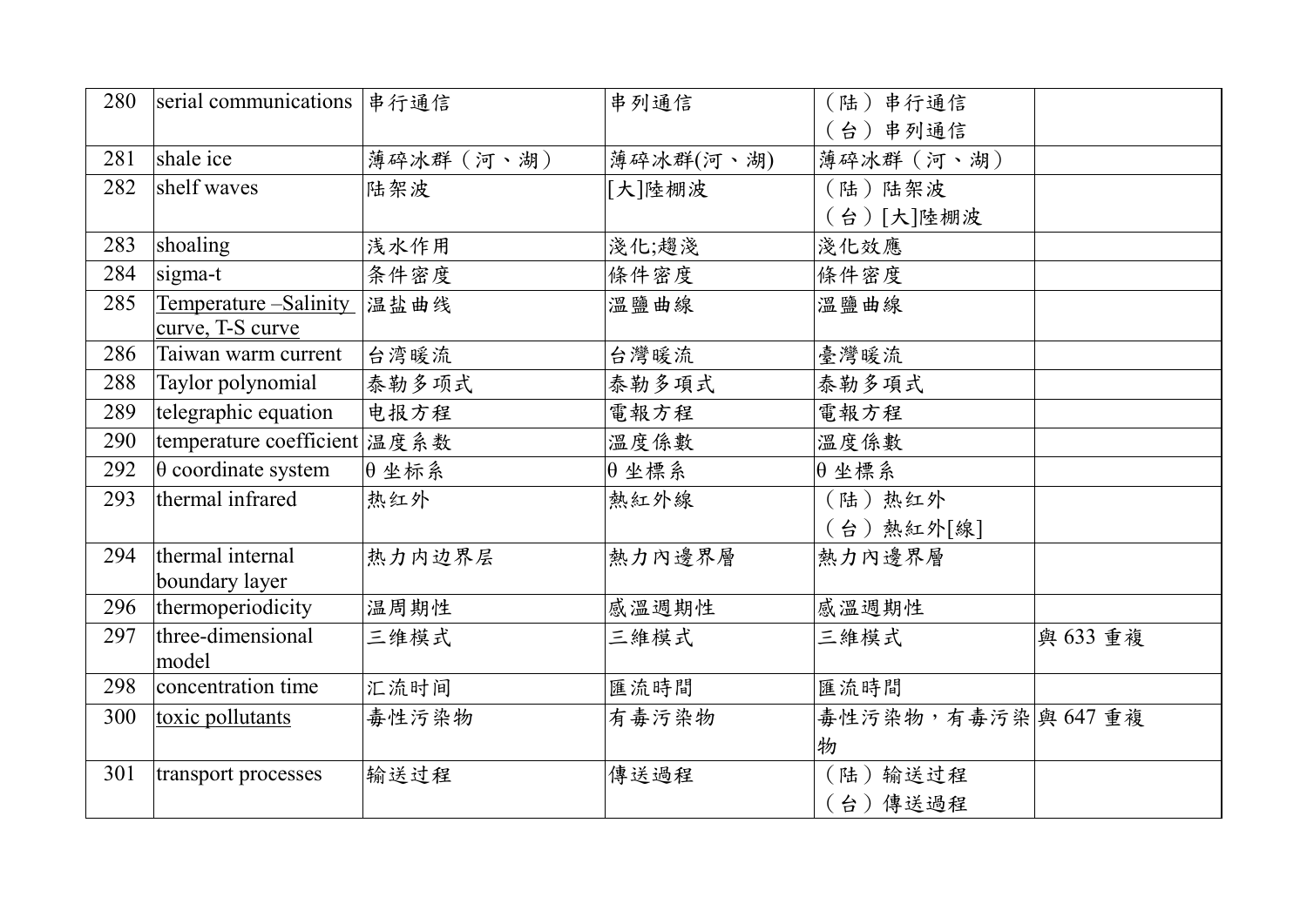| 302 | ultrafine particles   | 超细颗粒     | 超細顆粒           | 超細顆粒         |    |
|-----|-----------------------|----------|----------------|--------------|----|
| 303 | universal functions   | 通用函数     | 通用函數           | 通用函數         |    |
| 304 | upper-air cyclone     | 高空气旋     | 高空氣旋           | 高空氣旋         |    |
| 305 | upper-level rainband  | 高空雨带     | 高空雨帶、高層雨帶 高層雨帶 |              |    |
| 306 | V-band                | V频段      | V 頻帶           | (陆) V 频段     |    |
|     |                       |          |                | (台) V 頻帶     |    |
| 307 | velocity curve        | 速度曲线     | 速度曲線           | 速度曲線         |    |
| 308 | vertical coordinate   | 垂直坐标系    | 垂直坐標系          | 垂直坐標系        |    |
|     | system                |          |                |              |    |
| 309 | VFR weather           | 目视飞行规则天气 | 目視飛行天氣         | (陆)目视飞行规则天   |    |
|     |                       |          |                | 气            |    |
|     |                       |          |                | (台)目視飛行天氣    |    |
| 310 | virtual impactor      | 虚拟冲击器    | 虛擬撞擊器          | 虛擬衝擊器        |    |
| 311 | void ratio            | 孔隙比,空隙比  | 孔隙比,空隙比        | 孔隙比,空隙比      |    |
| 312 | volume medium         | 体积中值直径   | 體積中數直徑         | (陆)体积中值直径    |    |
|     | diameter              |          |                | (台)體積中數直徑    |    |
| 313 | volatiles             | 挥发物      | 揮發[性]的         | 揮發物          |    |
| 314 | wastewater            | 废水       | 廢水             | 廢水           |    |
| 315 | water hammer          | 水锤现象     | 水錘作用           | (陆)水锤现象      | 遺留 |
|     |                       |          |                | (台)水錘作用      |    |
| 316 | water need            | 需水量      | 需水量            | 需水量          |    |
| 317 | water structure       | 水结构      | 水結構            | 水結構          |    |
| 318 | water-supply forecast | 供水预报     | 供水預報           | 供水預報         |    |
| 319 | waterlogged           | 浸满水的     | 積水的            | 浸滿水的         |    |
| 320 | weather forecaster    | 天气预报员    | 天氣預報員          | 天氣預報員        |    |
| 321 | weighing rain gauge   | 称重[式]雨量计 | 衡重雨量計          | (陆) 称重[式]雨量计 |    |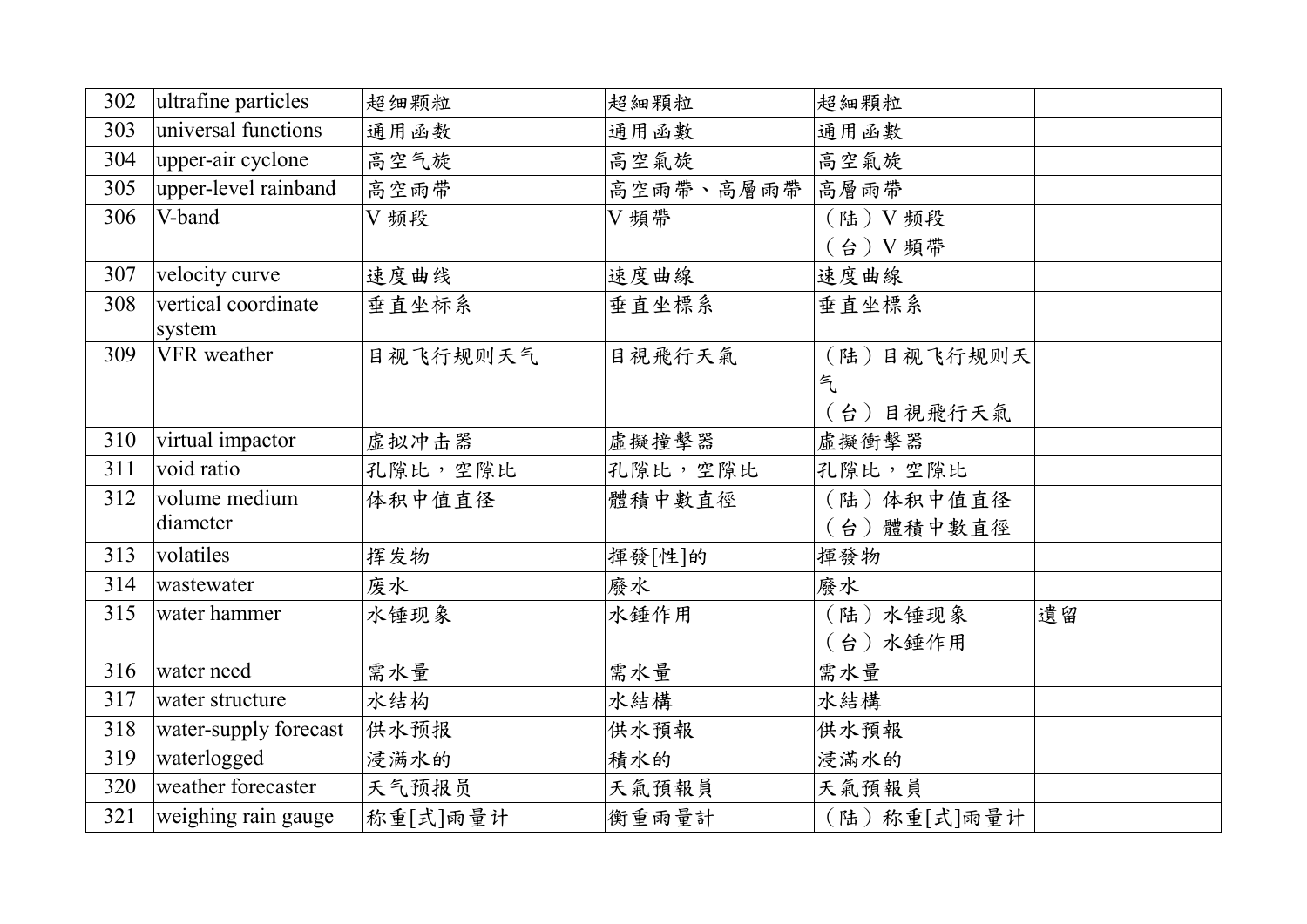|     |                                           |                 |       | 衡重雨量計<br>台)               |          |
|-----|-------------------------------------------|-----------------|-------|---------------------------|----------|
| 322 | weir                                      | 堰,坝             | 壩;堰   | 堰,壩                       |          |
| 323 | <b>West Antarctic Ice</b><br><b>Sheet</b> | 西南极冰盖           | 西南極冰棚 | 西南極冰蓋                     |          |
| 324 | wet air                                   | 湿空气             | 溼空氣   | 濕空氣                       |          |
| 325 | White cell                                | 怀特池             | 懷特胞   | (陆)怀特池<br>台)懷特胞           | 遺留       |
| 326 | winds-aloft<br>observation                | 高空风观测           | 高空風觀測 | 高空風觀測                     |          |
| 328 | <b>Yellow Sea Warm</b><br>Current         | 黄海暖流            | 黄海暖流  | 黃海暖流                      |          |
| 329 | Z time                                    | 世界时,格林尼治标准时 世界時 |       | 世界時                       | 與 735 重複 |
| 330 | zone time                                 | 区时              | 區[域]時 | 区时<br>〔陆 )<br>區[域]時<br>台) |          |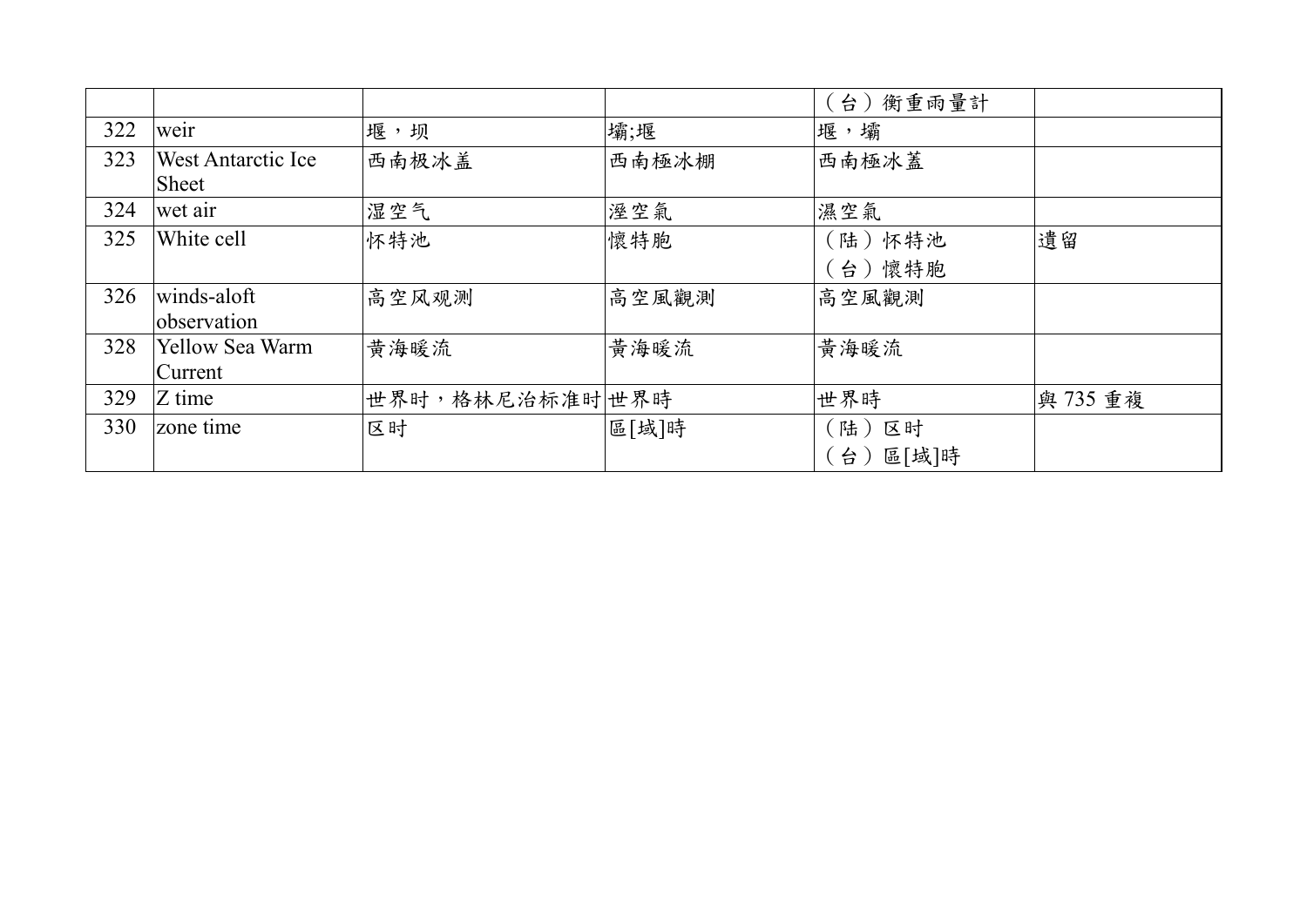## 第 **9** 屆海峽兩岸大氣科學名詞研討會剩餘詞條

備註: 第9屆會議因時間關係,臺灣提供新詞只進行至字母 E, 第10屆由字母 F 開始討論

| 英<br>$\ddot{\mathcal{X}}$<br>文  | 大陸推薦名     | 台灣推薦名 | 共同推薦名        | 備考        |
|---------------------------------|-----------|-------|--------------|-----------|
| $\overline{3}17$ field capacity | 田间持水量     | 田間容水量 | 田间持水量<br>(陆) |           |
|                                 |           |       | (台)田間容水量     |           |
| 318 flare echo                  | 耀斑回波      | 閃焰回波  | 雹焰回波         | 遺留        |
| 319 flashy stream               | 暴洪河流      | 驟漲河川  | 暴洪河流,驟漲河川    |           |
| 320 float barograph             | 浮子气压计     | 浮秤氣壓計 | (陆)浮子气压计     |           |
|                                 |           |       | (台) 浮秤氣壓計    |           |
| 321 flood irrigation            | 漫灌        | 淹水灌溉  | (陆)漫灌        | 遺留 (臺灣確認) |
|                                 |           |       | (台)淹水灌溉      |           |
| 323 flood routing               | 洪水演算,调洪演算 | 洪路測定  | 洪水演算         |           |
| 324 flood wave                  | 洪水波       | 洪水波   | 洪水波          |           |
| 325 flux adjustment             | 通量调整      | 通量調整  | 通量調整         |           |
| 326 flux aggregation            | 通量聚集      | 通量聚合  | 通量聚集,通量聚合    |           |
| 327 flux emissivity             | 通量发射率     | 通量發射率 | 通量發射率        |           |
| 328 flux transmittance          | 通量透射比     | 通量透射率 | (陆)通量透射比     |           |
|                                 |           |       | (台)通量透射率     |           |
| 329 foehn bank                  | 焚风堤       | 焚風堤   | 焚風堤          |           |
| 330 foehn gap                   | 焚风隙       | 焚風隙   | 焚風隙          |           |
| 331 formation fluid             | 地层流体      | 地層流體  | 地層流體         |           |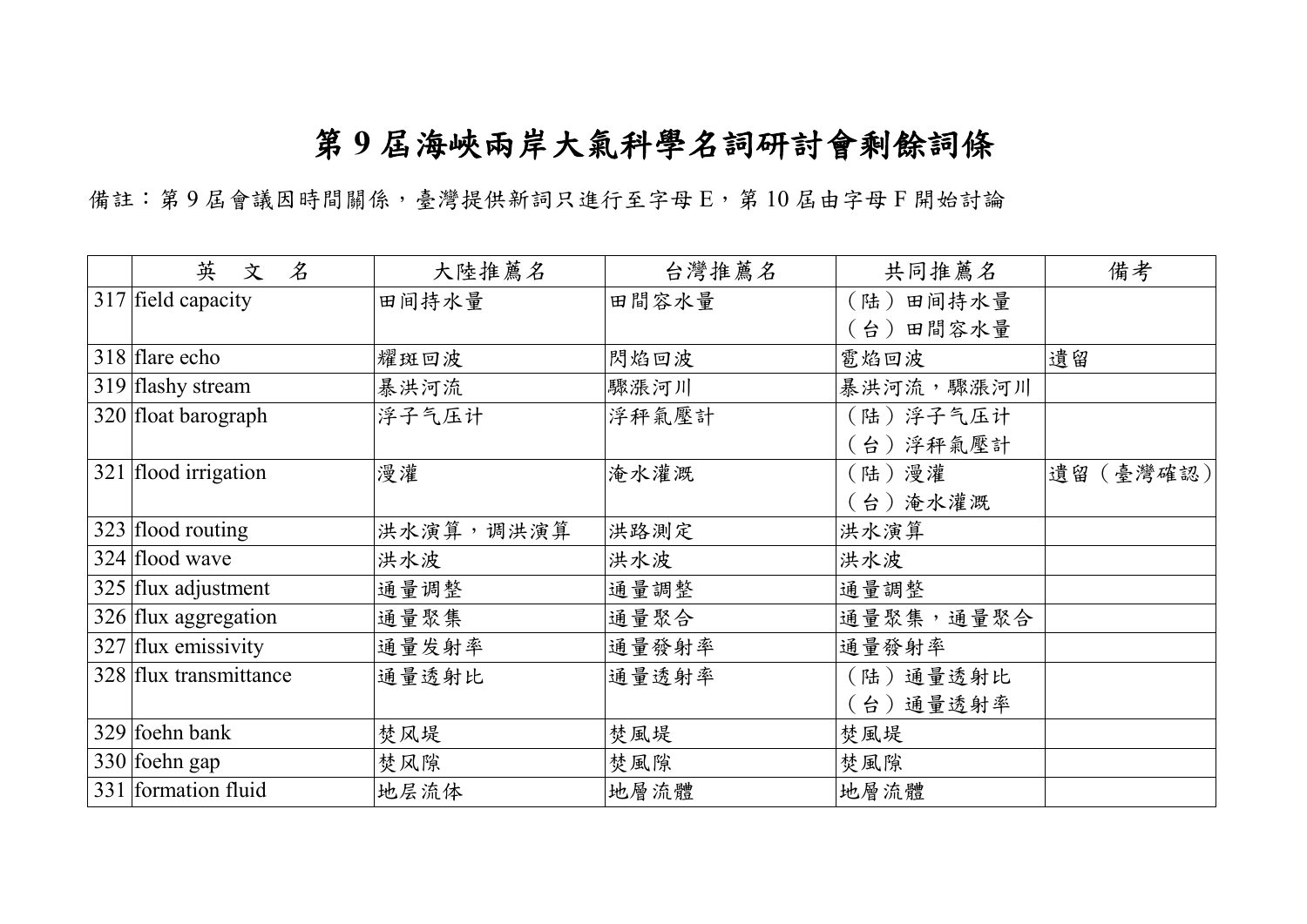|     | $332$ frank                             | 平坦风               | 穩定風     | (陆)平坦风    |
|-----|-----------------------------------------|-------------------|---------|-----------|
|     |                                         |                   |         | 〔台〕穩定風    |
| 333 | fraternal twin integrations             | 不同模式双子积分[试]<br>验] | 雙義積分    | 雙模式攣生積分   |
|     | 334 free convection scaling             | 自由对流尺度            | 自由對流尺度化 | 自由對流尺度化   |
|     | 335 free nappe                          | 自由水舌,通气水舌         | 自由水舌    | 自由水舌      |
|     | 336 freeze probability curve            | 冻结概率曲线            | 凍結機率曲線  | (陆)冻结概率曲线 |
|     |                                         |                   |         | (台)凍結機率曲線 |
|     | 337 frequency agility                   | 频率捷变              | 頻率靈敏度   | 頻率捷變      |
|     | 338 friction head                       | 摩擦水头              | 摩擦頭     | 摩擦水頭      |
|     | $339$ frost depth                       | 冰冻深度/霜[透]深[度]     | [霜]凍深   |           |
|     | 340 frost zone                          | 霜区                | 凍區      |           |
|     | 341 frozen-in-field                     | 冻结场               | 凍結磁場    |           |
|     | $\overline{342}$ fully penetrating well | 完整井,完全贯入井         | 全穿透井    |           |
|     | 343 funneling                           | 狭管效应              | 狹管效應    |           |
|     | $\overline{344}$ gaining stream         | 盈水河,地下水补给河        | 湧入流     |           |
|     | 345 geologic thermometer                | 地质温度表             | 深地溫計    |           |
|     | $346$ geyser                            | 间歇泉               | 間歇泉     |           |
|     | 347 glacial trough                      | 1冰蚀槽2冰川槽          | 冰河槽     |           |
|     | 348 glacier berg                        | [冰川]冰山            | 冰山      |           |
|     | $349$ glacier flow                      | 冰川运动,冰川移动         | 冰[川]流   |           |
|     | 350 gradient transport theory           | 梯度输送理论            | 梯度傳送理論  |           |
|     | 351 gravimetric hygrometry              | 重量测湿法,称重测湿        | 去溼術     |           |
|     |                                         | 法                 |         |           |
|     | 352 gravitational head                  | 重力落差              | 重力頭     |           |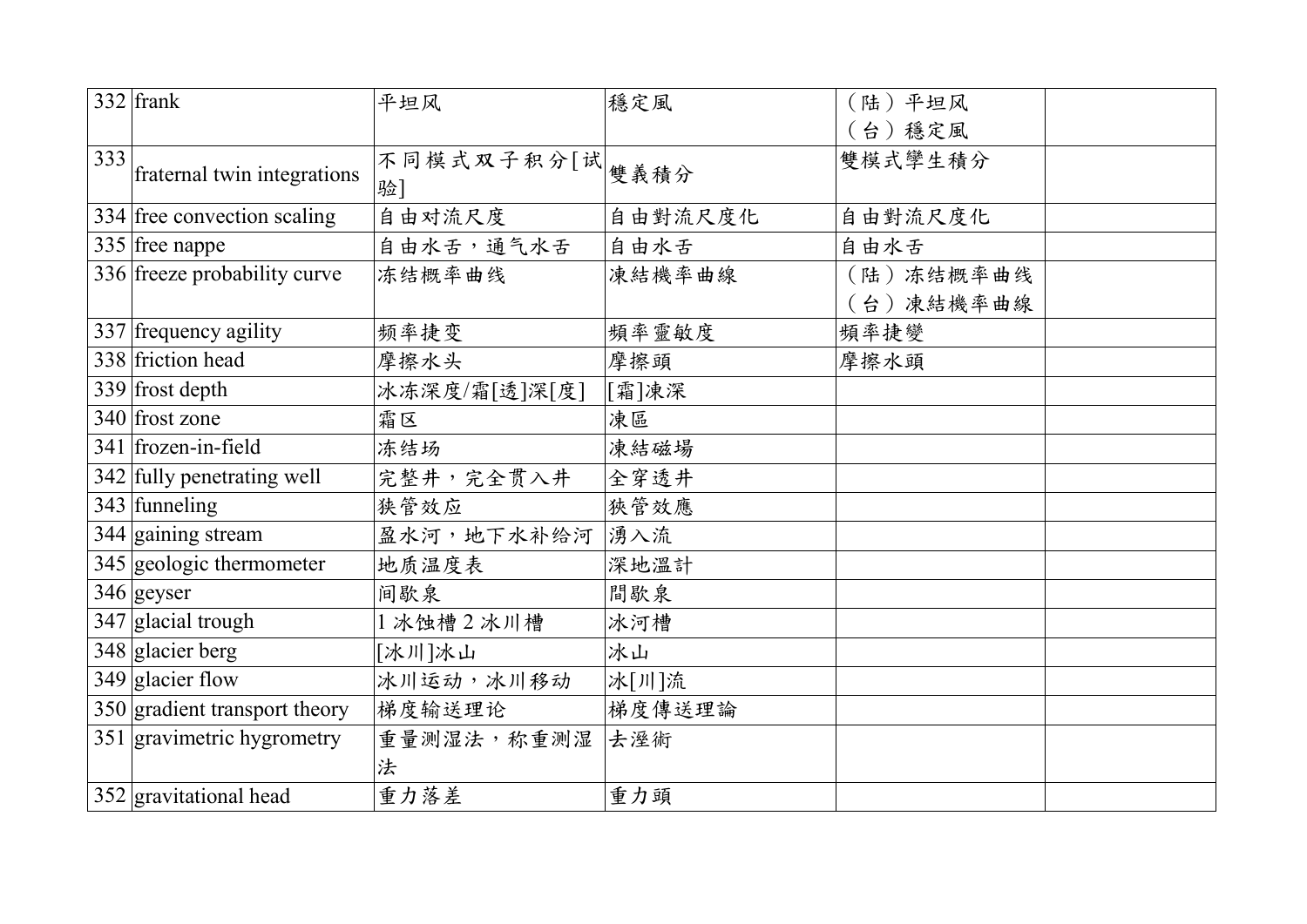|     | 353 gravity flow                    | 异重流/重力流,无压         | 重力流        |  |
|-----|-------------------------------------|--------------------|------------|--|
|     |                                     | 流,自流               |            |  |
|     | 354 gravity wave drag               | 重力波拖曳参数化           | 重力波曳力參數化   |  |
|     | parameterization                    |                    |            |  |
|     | $355$ gray absorber                 | 灰色吸收体,灰体           | 灰吸收體       |  |
|     | $356$ gray ice                      | 灰冰                 | 灰冰         |  |
|     | $357$ green iceberg                 | 绿冰山                | 綠冰山        |  |
|     | 358 greenhouse gas<br>stabilization | 温室气体稳定【化】          | 溫室氣體穩定[作用] |  |
|     | $359$ grid turbulence               | 栅屏湍流               | 網格亂流       |  |
|     | $360$ ground flash                  | 地闪                 | 地面閃光       |  |
|     | $361$ ground flux                   | 地[面]通量             | 地面通量       |  |
|     | 362 groundwater basin               | 地下水盆地              | 地下水盆地      |  |
|     | 363 groundwater dam                 | 地下水坝               | 地下水壩       |  |
|     | 364 groundwater dating              | 地下水定年 (确定地下  地下水定年 |            |  |
|     |                                     | 水存在的年龄)            |            |  |
| 365 |                                     | 地下水超采,过度抽取         | 地下水超抽      |  |
|     | groundwater mining                  | 地下水                |            |  |
|     | 366 groundwater mound               | 地下水隆起              | 地下水丘       |  |
|     | 367 groundwater runoff              | 地下水径流              | 地下水逕流      |  |
|     | 368 growing degree-hour             | 生长度-时              | 生長度時       |  |
|     | (GDH)                               |                    |            |  |
|     | $369$ gyro-frequency                | 回转频率               | 迴轉頻率       |  |
|     | 370 half-order closure              | 半阶闭合               | 半階閉合       |  |
|     | 371 harbor oscillations             | 海港[水位]起伏           | 港灣振盪       |  |
|     | 372 heat capacity method            | 热容量方法              | 熱容法        |  |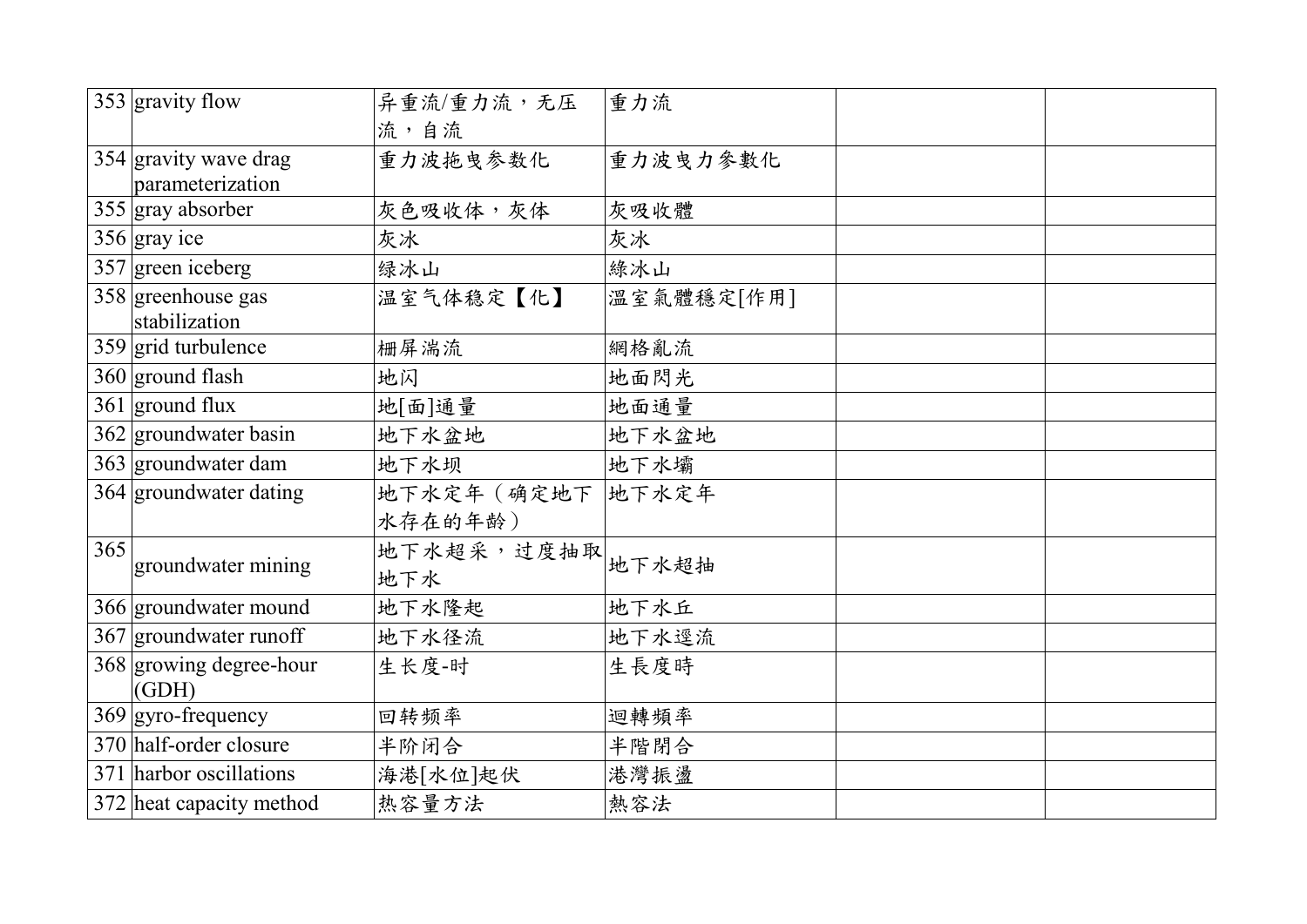| 373 helioseismology            | 日震学                  | 日震學    |  |
|--------------------------------|----------------------|--------|--|
| 374 hemispheric flux           | 半球通量                 | 半球通量   |  |
| 375 heterogeneous chemistry    | 多相化学,非均相化学 不勻化學      |        |  |
| 376 high-based thunderstorm    | 高空雷暴(雷暴底部约           | 高空雷雨   |  |
|                                | 在 2400m 以上)          |        |  |
| 377 high-frequency radar       | 高频雷达                 | 高頻雷達   |  |
| 378 highest astronomical tide  | 最高天文潮位               | 最高天文潮位 |  |
| 379 homogeneous turbulence     | 均匀湍流                 | 均匀亂流   |  |
| 380 homogeneous wave           | 均匀波,均质波              | 均匀波    |  |
| 381 humidity mixing ratio      | 湿度混合比                | 溼度混合比  |  |
| 382 hybrid vertical coordinate | 混合垂直坐标               | 混合垂直坐標 |  |
| 383 hydraulic conductivity     | 水力传导度/导水性,导 等水度;透水係數 |        |  |
|                                | 水率                   |        |  |
| 384 hydrodynamic dispersion    | 水动力弥散/流体动力学 流體動力頻散   |        |  |
|                                | 扩散                   |        |  |
| 385 hydrogeological boundary   | 水文地质边界               | 水文地質邊界 |  |
| 386 hydrologic budget          | 水分收支,水量收支            | 水文收支   |  |
| 387 hydrologic properties      | 水文[学]性质,水文属性 水文特性    |        |  |
| 388 hydrological warning       | 水文预警                 | 水文警報   |  |
| $389$ hyetal                   | 降雨的,雨量的              | 雨的     |  |
| 390 hygroscopic moisture       | 土壤水分,湿存水             | 平衡水分   |  |
| 391 hygroscopic nucleus        | 吸湿性核                 | 吸水核    |  |
| 392 hygrothermometer           | 温湿表                  | 溫溼計    |  |
| $393$ ice apron                | 破冰体/冰覆面(Athin        | 冰裙     |  |
|                                | mass of snow and ice |        |  |
|                                | adhering to a        |        |  |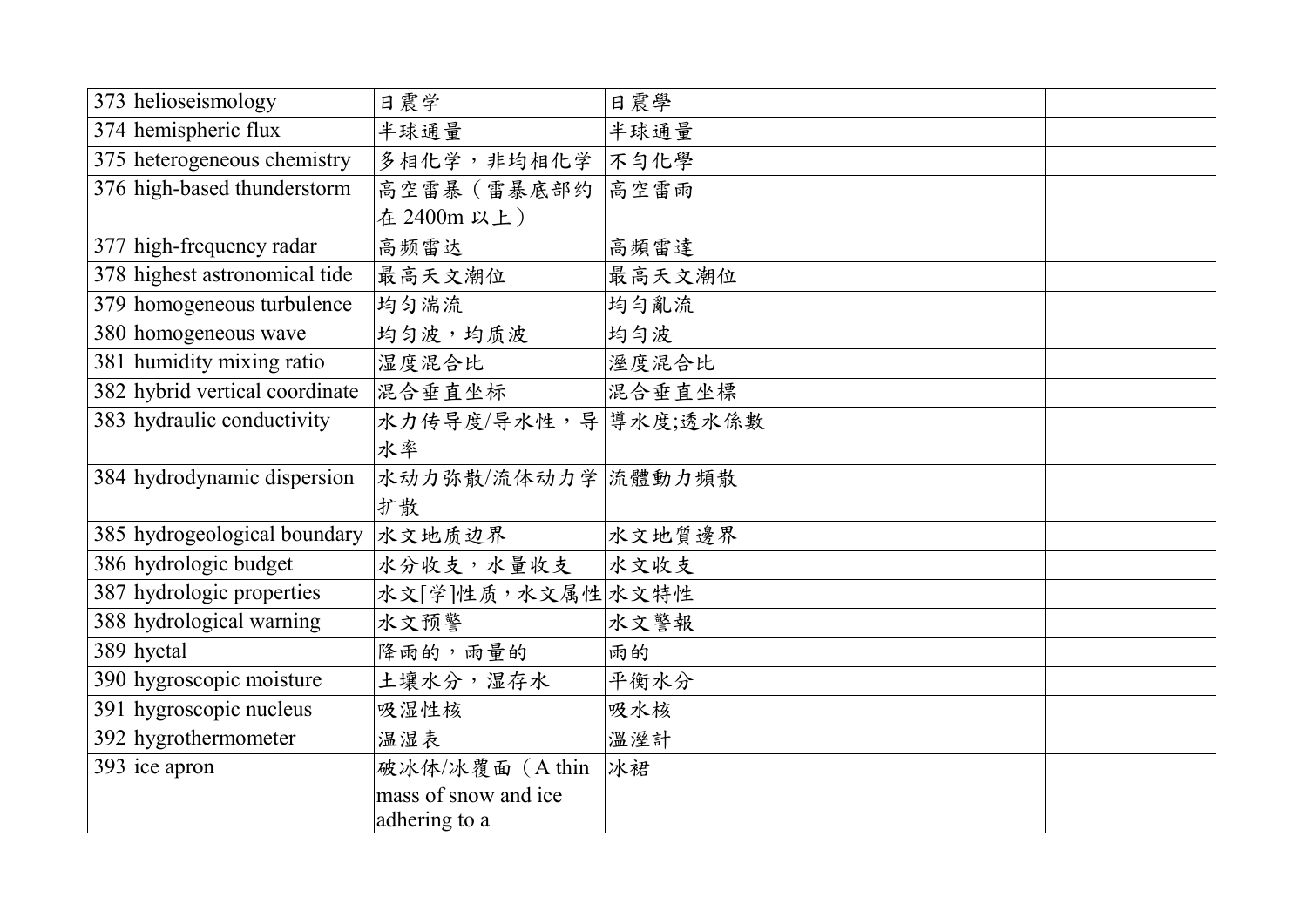|                                       | mountainside)    |        |  |
|---------------------------------------|------------------|--------|--|
| $394$ ice breakup                     | 解冻,开冻            | 冰崩裂    |  |
| $395$ ice drift                       | 流冰,漂冰,淌凌         | 冰漂     |  |
| $396$ ice edge                        | 冰缘线,冰缘,冰块间       | 冰綠     |  |
|                                       | 隙                |        |  |
| $397$ ice keel                        | 冰底,冰龙骨           | 冰脊     |  |
| $398$ ice raft                        | 浮冰排,冰筏           | 浮冰     |  |
| $399$ ice rise                        | 冰丘               | 冰丘     |  |
| $400$ ice water mixing ratio          | 冰水混合比            | 冰水混合比  |  |
| $\overline{401}$ inaccuracy           | 不准确度             | 不準度    |  |
| 402 incident solar flux               | 入射太阳通量           | 入射太陽通量 |  |
| 403 inertia wave                      | 惯性波              | 慣性波    |  |
| 404 inertial-convective               | 惯性-对流副区          | 慣性對流次區 |  |
| subrange                              |                  |        |  |
| 405 inertial current                  | 惯性流              | 慣性流    |  |
| 406 inertial-diffusive subrange       | 惯性-扩散副区          | 慣性擴散次區 |  |
| 407 inertial sublayer                 | 惯性次层             | 慣性次層   |  |
| 408 infiltration coefficient          | 渗透系数             | 入滲係數   |  |
| $\overline{409}$ infiltration gallery | 渗渠/集水廊道(地下水)入滲坑道 |        |  |
| 410 infiltration index                | 渗润指数,入渗指数        | 入滲指數   |  |
| 411 infrared spectrometer             | 红外分光仪            | 紅外分光計  |  |
| 412 infrared spectroscopy             | 红外光谱学            | 紅外光譜學  |  |
| 423 inland sea breeze                 | 内陆海风             | 內陸海風   |  |
| 414 inner eyewall                     | 内[层]眼壁           | 內眼牆    |  |
| $\overline{415}$ intertropical front  | 热带锋              | 間熱帶鋒   |  |
| 416 intrinsic permeability            | 内通透性/1 内禀渗透率     | 固有滲透率  |  |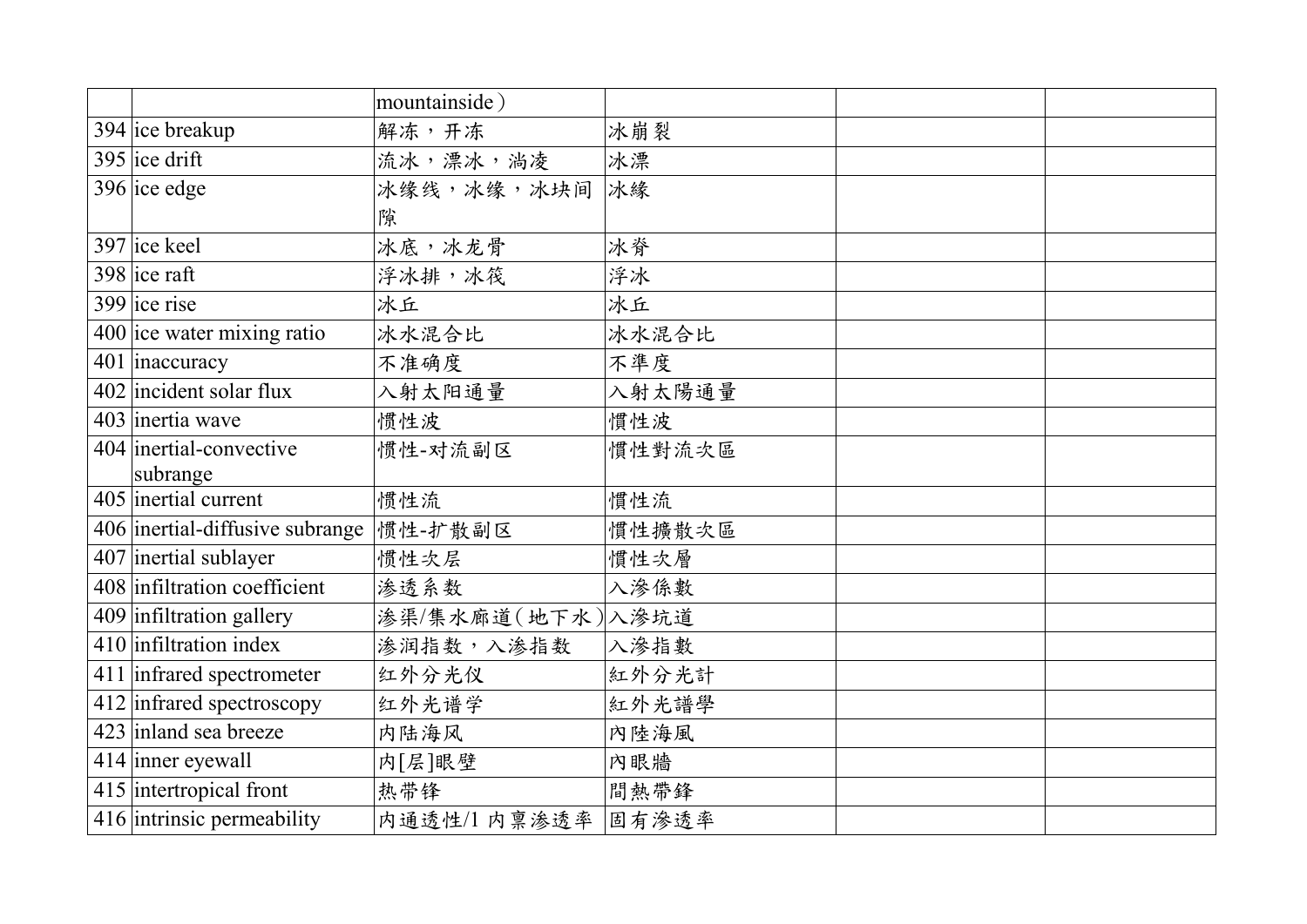|                            | 2 内禀磁导率         |       |          |
|----------------------------|-----------------|-------|----------|
| 417 irrigation return flow | 灌溉回流            | 灌溉回流  |          |
| 418 isobaric mixing        | 等压混合            | 等壓混合  |          |
| 419 isobaric tube          | 等压管             | 等壓管   |          |
| 420 isoceraunic            | 1年雷暴日百分频率等      | 等雷頻   |          |
|                            | 值线2等雷雨 (次数核     |       |          |
|                            | 强度)线            |       |          |
| $421$ isoclinic line       | 等倾线             | 等傾線   |          |
| $422$ isoecho              | 等回波强度线          | 等回波線  |          |
| 423 isohyetal map          | 等雨量线图           | 等雨量線圖 |          |
| 424 isohypsic              | 等高[度]的          | 等高面   |          |
| $425$ isonival             | 等雪量的, 等雪量线      | 等雪深線  |          |
| 426 isosteric              | 等比容的            | 等比容   |          |
| 427 isothermal             | 等温[线]的          | 等溫的   |          |
| jetogenetical function     |                 | 噴生函數  | 第9屆刪除,劉廣 |
|                            |                 |       | 英委員建議恢復  |
| 428 kinematic flux         | 运动学通量           | 運動通量  |          |
| 429 kite observation       | 风筝观测            | 風箏觀測  |          |
| 430 kite sounding          | 风筝探测            | 風箏探空  |          |
| 431 Kolmogorov constant    | 科尔莫戈罗夫常数,科 科莫常數 |       |          |
|                            | 尔氏常数            |       |          |
| 432 Kolmogorov scale       | 科尔莫戈罗夫尺度        | 科莫尺度  |          |
| 433 land evaporation       | 陆面蒸发            | 陸面蒸發  |          |
| 434 large eddy model       | 大涡旋模式           | 大渦流模式 |          |
| 435 lateral inflow         | 侧向来水,旁侧入流       | 侧向内流  |          |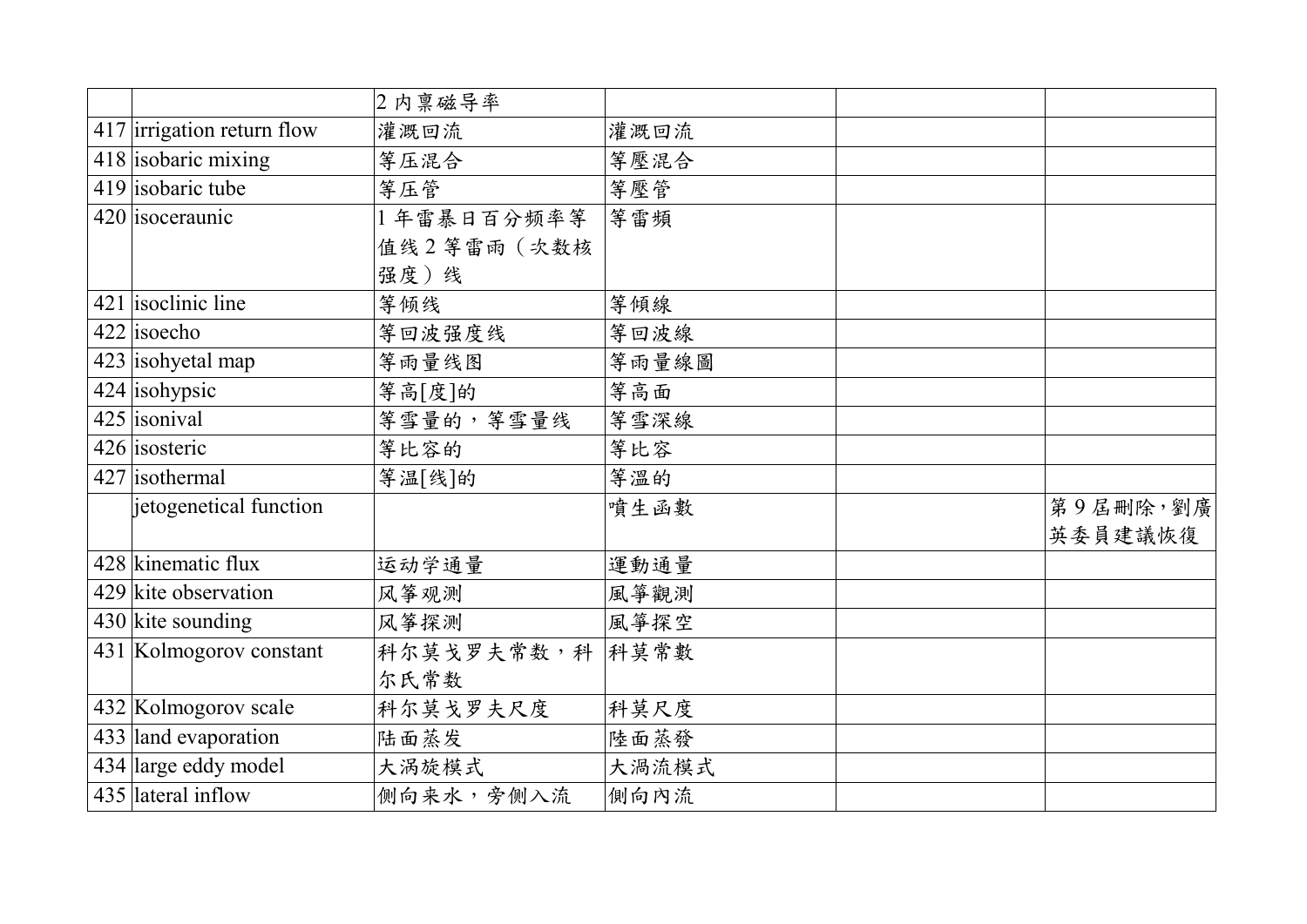| 436 leakage                    | 渗漏(农学、植物学);渗漏     |          |          |
|--------------------------------|-------------------|----------|----------|
|                                | 层间越流 (地质学)        |          |          |
| 437 leakage coefficient        | 1 渗漏系数,漏水系数2 滲漏係數 |          |          |
|                                | 漏磁系数              |          |          |
| 438 leaky aquifer              | 漏水含水层,漏水蓄水 滲漏含水層  |          |          |
|                                | 层                 |          |          |
| Le Chtelier' principle         |                   | 協氏定則     | 第9屆刪除,劉廣 |
|                                |                   |          | 英委員建議恢復  |
| 439 lee-wave separation        | 背风波分离             | 背風波分離    |          |
| 440 liquid thermometer         | 液体温度表             | 液體溫度計    |          |
| 441 liquid water mixing ratio  | 液态水混合比            | 液態水混合比   |          |
| 442 liquid water potential     | 液态水位温             | 液態水位溫    |          |
| temperature                    |                   |          |          |
| 443 liquid water static energy | 液态水静力能            | 液態水靜能    |          |
| 444 local free-convection      | 局地自由对流相似性         | 局部自由對流相似 |          |
| similarity                     |                   |          |          |
| 445 local storm                | 局地风暴              | 局部風暴     |          |
| 446 longitudinal roll vortices | 纵 向 滚涡            | 縱向滾渦     |          |
| 447 lowest astronomical tide   | 最低天文潮位            | 最低天文潮位   |          |
| 448 maelstrom                  | 大涡旋               | 大漩渦      |          |
| 449 marine radar               | 航海雷达/海洋雷达         | 船用雷達     |          |
| 450 mass accommodation         | 质量调节系数            | 質量調節係數   |          |
| coefficient                    |                   |          |          |
| 451 mass concentration         | 质量浓度(质量与体积        | 質量濃度     |          |
|                                | 纸币,同密度)           |          |          |
| 452 mass transport             | 质量输送,质量输运         | 質量傳送     |          |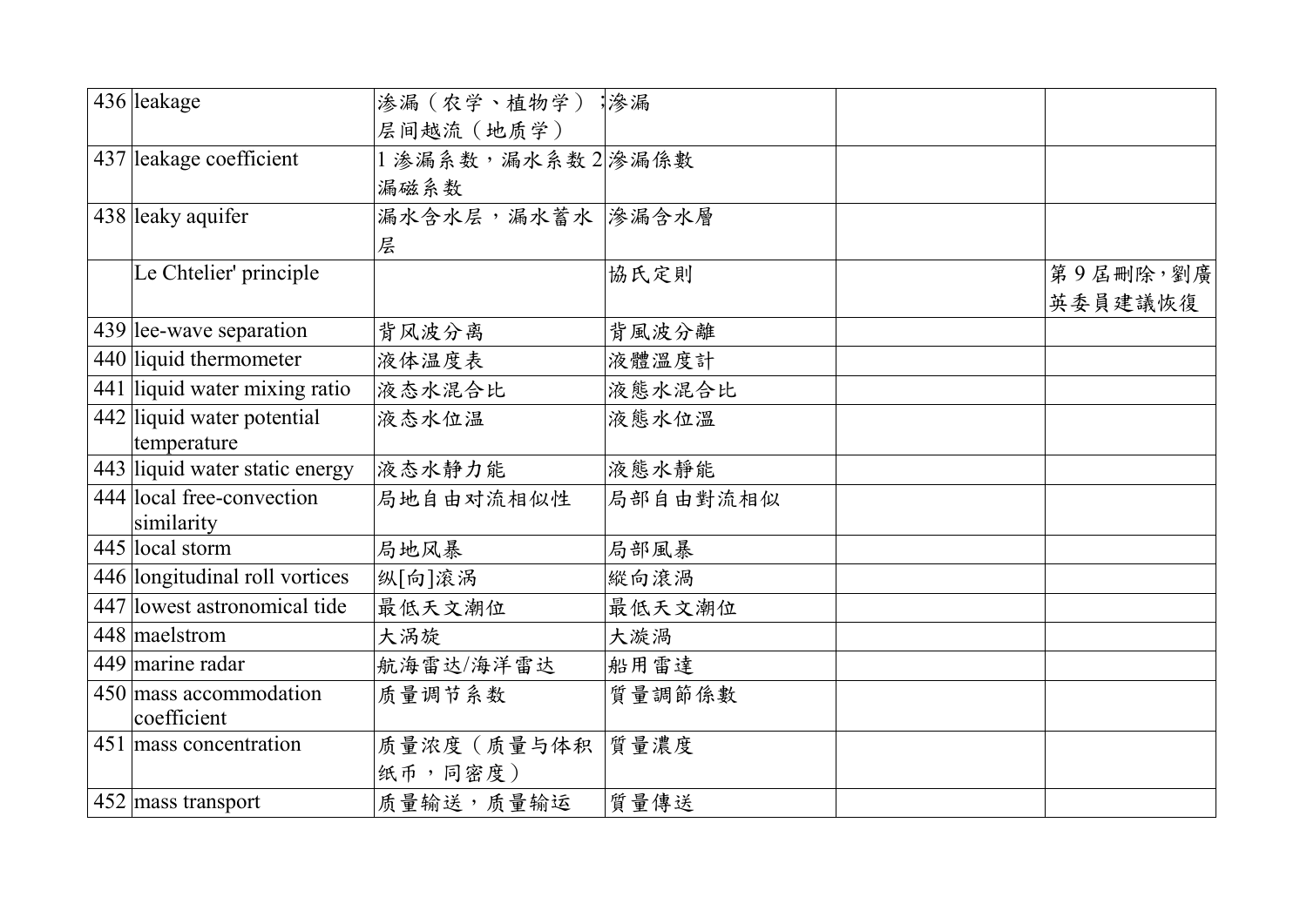| $453$ max-wind and shear chart                   | 最大风速核风切变图           | 最大風速風切圖   |  |
|--------------------------------------------------|---------------------|-----------|--|
| 454 max-wind level                               | 最大风速层               | 最大風高度     |  |
| 455 maximum possible flood                       | 最大可能洪水              | 最大可能洪水    |  |
| 456 mean day-to-day variation                    | 平均逐日变化,平均日          | 平均日際變化    |  |
|                                                  | 际变化                 |           |  |
| 457 mean sea level trends                        | 平均海平面趋势             | 平均海平面趨勢   |  |
| 458 mechanical internal<br>boundary layer (MIBL) | 机械内边界层              | 機械內邊界層    |  |
| 459 mechanical mixing                            | 机械混合                | 機械性混合     |  |
| 460 mesoanticyclone                              | 中[尺度]反气旋            | 中[尺度]反氣旋  |  |
| 461 mesocyclone signature                        | 中[尺度]气旋回波特征         | 中[尺度]氣旋標記 |  |
| $462$ microfront                                 | 微锋(数十厘米至数米          | 微鋒[面]     |  |
|                                                  | 宽度内达几摄氏度的温          |           |  |
|                                                  | 差)                  |           |  |
| 463 midget tropical cyclone                      | 小型热带气旋 (半径约  小型熱帶氣旋 |           |  |
|                                                  | 为 100~200km)        |           |  |
| 464 mitigation                                   | 减轻,减缓               | 減災        |  |
| 465 mixed-layer evolution                        | 混合层演变               | 混合層演變     |  |
| 466 mixed-layer similarity                       | 混合层相似性              | 混合層相似性    |  |
| $467$ mixing cloud                               | 混合云                 | 混合雲       |  |
| $468$ mixing-length theory                       | 混合长理论               | 混合長度理論    |  |
| 469 mixing potential                             | 混合势                 | 混合位[勢]    |  |
| 470 monostatic radar                             | 单基地雷达 (电子学.雷 單站雷達   |           |  |
|                                                  | 达与电子对抗)             |           |  |
| 471 mountain-plains wind                         | 山地平原风系              | 高山平原風系    |  |
| systems                                          |                     |           |  |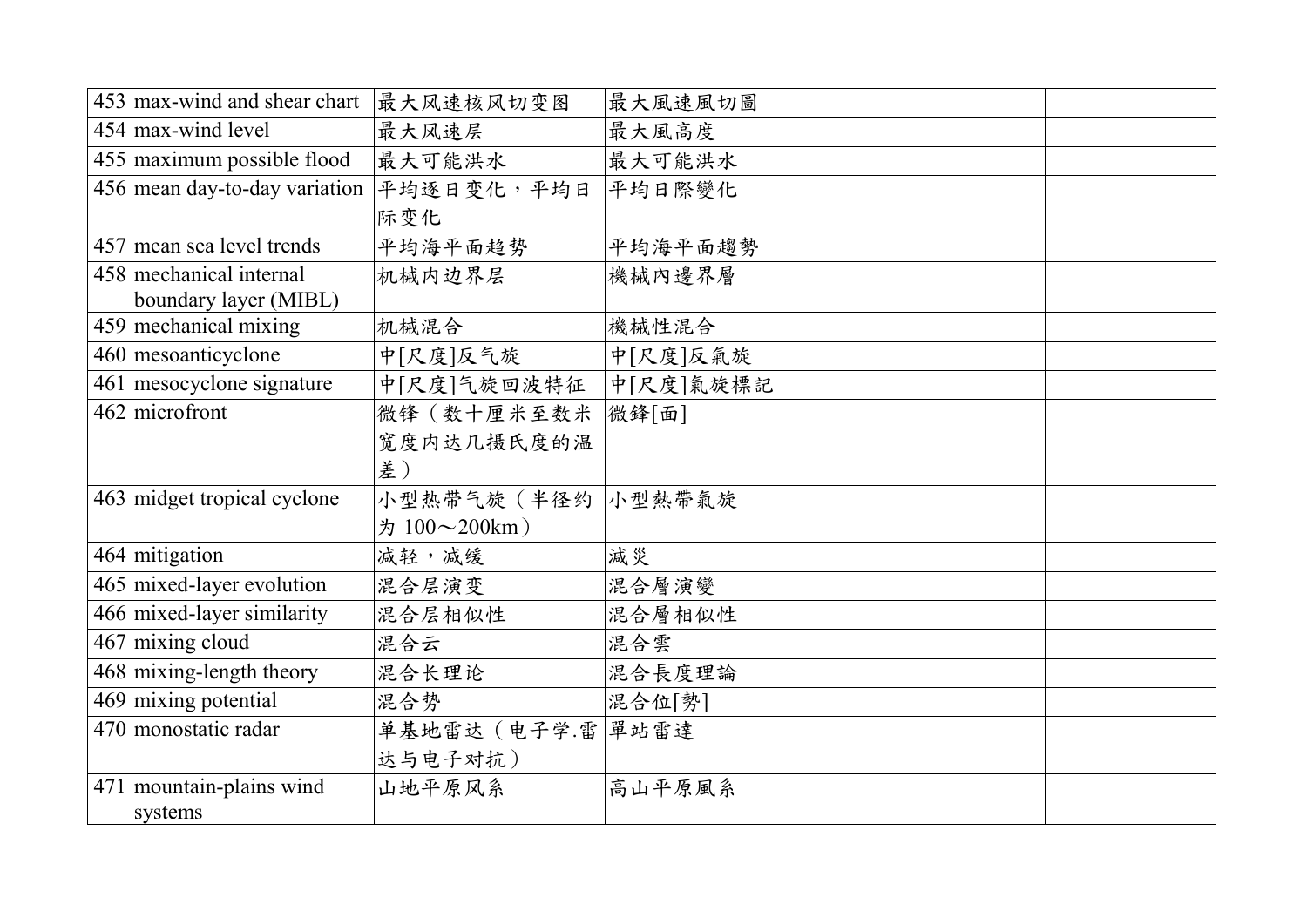| 472 mountain-valley wind               | 山谷风系             | 山谷風系    |  |
|----------------------------------------|------------------|---------|--|
| systems                                |                  |         |  |
| 473 mountain-wave cloud                | 山地波状云            | 山[嶽]波狀雲 |  |
| 474 muggy                              | 湿热的,闷热的          | 悶熱      |  |
| 475 multicell convective storm 多单体对流风暴 |                  | 多胞對流風暴  |  |
| 476 multichannel sea surface           | 多通道海面温度(遥感       | 多頻道海面溫度 |  |
| temperature                            | 算法)              |         |  |
| $477$ multiyear ice                    | 多年冰              | 多年冰     |  |
| 478 net outgoing ir                    | 净射出红外辐射          | 淨地球輻射   |  |
| 479 net storm rain                     | 净暴雨量             | 淨雨量     |  |
| 480 nonlocal static stability          | 非局地静力稳定度         | 非局地靜力穩度 |  |
| 481 nonsupercell tornado               | 非超级单体龙卷          | 非超大胞龍捲風 |  |
| $482$ normal map                       | 标准图              | 標準圖     |  |
| 483 numerical instability              | 数值不稳定性           | 數值不穩度   |  |
| 484 obstruction to vision              | 能见度变坏(大气现象  視程障礙 |         |  |
|                                        |                  |         |  |
|                                        | 所造成), 视程障碍       |         |  |
| 485 operational numerical              | 业务数值模式           | 作業數值模式  |  |
| model                                  |                  |         |  |
| 486 optical pathlength                 | 光程长[度]           | 光程      |  |
| 487 orographic isobar                  | 地形等压线            | 地形等壓線   |  |
| 488 osmosis                            | 渗透作用             | 滲透作用    |  |
| 489 outlet glacier                     | 溢出冰川/出流冰川,注 注入冰川 |         |  |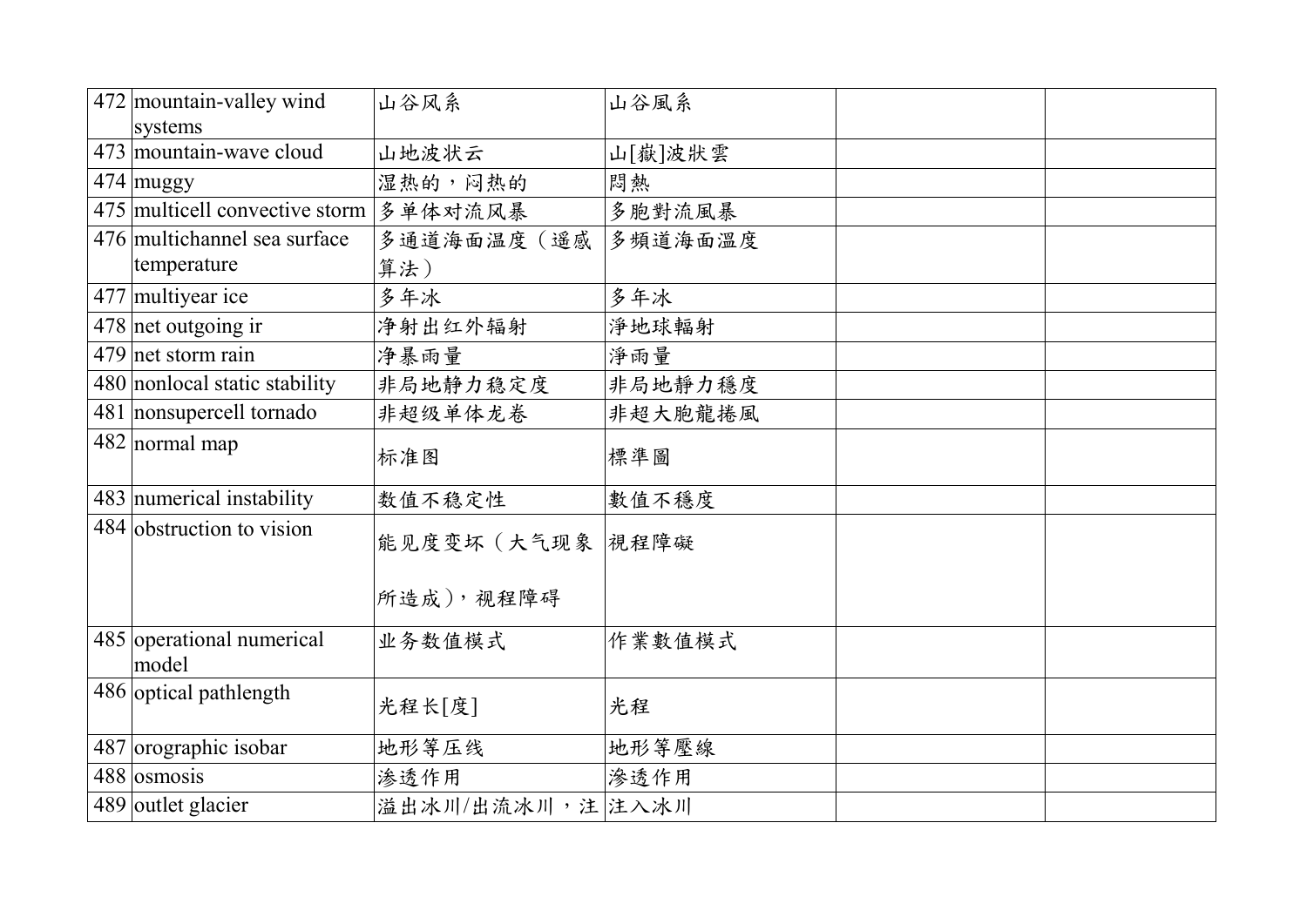|                                                 | 出冰川              |        |  |
|-------------------------------------------------|------------------|--------|--|
| 490 overland flow                               | 坡面流/地面径流,地表 漫地流  |        |  |
|                                                 | 漫流               |        |  |
| 491 $P-E$ index                                 | 降水有效性指数          | 降水有效指數 |  |
| 492 $\vert$ P-E ratio                           | 降水蒸发比            | 降水蒸發比  |  |
| 493 pampas                                      | 阿根廷草原 (植物学) 未草原  |        |  |
|                                                 | 潘帕斯群落 (地理学)/     |        |  |
|                                                 | 南美大草原            |        |  |
| 494 passive cloud                               | 被动[隔断]云          | 不活躍雲   |  |
| 495 pellicular water                            | 薄膜水              | 附著水    |  |
| 496 permeability coefficient                    | 渗透系数             | 渗透係數   |  |
| 497 perturbation motion                         | 扰动运动, 微扰动        | 擾盪運動   |  |
| 498 photodecomposition                          | 光解               | 光解[作用] |  |
| 499 phreatic line                               | 浸润线/地下水位线        | 地下水線   |  |
| 500 piezometric head                            | 承压水头 (地质);测 水頭差壓 |        |  |
|                                                 | 压水头 (土木工程);      |        |  |
|                                                 | 测压管水头 (水利科技      |        |  |
|                                                 | 电力)              |        |  |
| $501$ PIREP                                     | 飞行员天气报告          | 飛行員報告  |  |
|                                                 |                  |        |  |
| $502$ plane albedo                              | 平面反照率            | 平面反照率  |  |
| 503 plant climate zone                          | 植物气候区            | 植物氣候帶  |  |
| $504$ playa                                     | 干盐湖              | 乾鹽湖    |  |
| 505 point precipitation                         | 点降水量/[站]点降水      | 定點降水   |  |
| 506 polar cap absorption<br>events (PCA events) | 极盖吸收事件           | 極冠吸收事件 |  |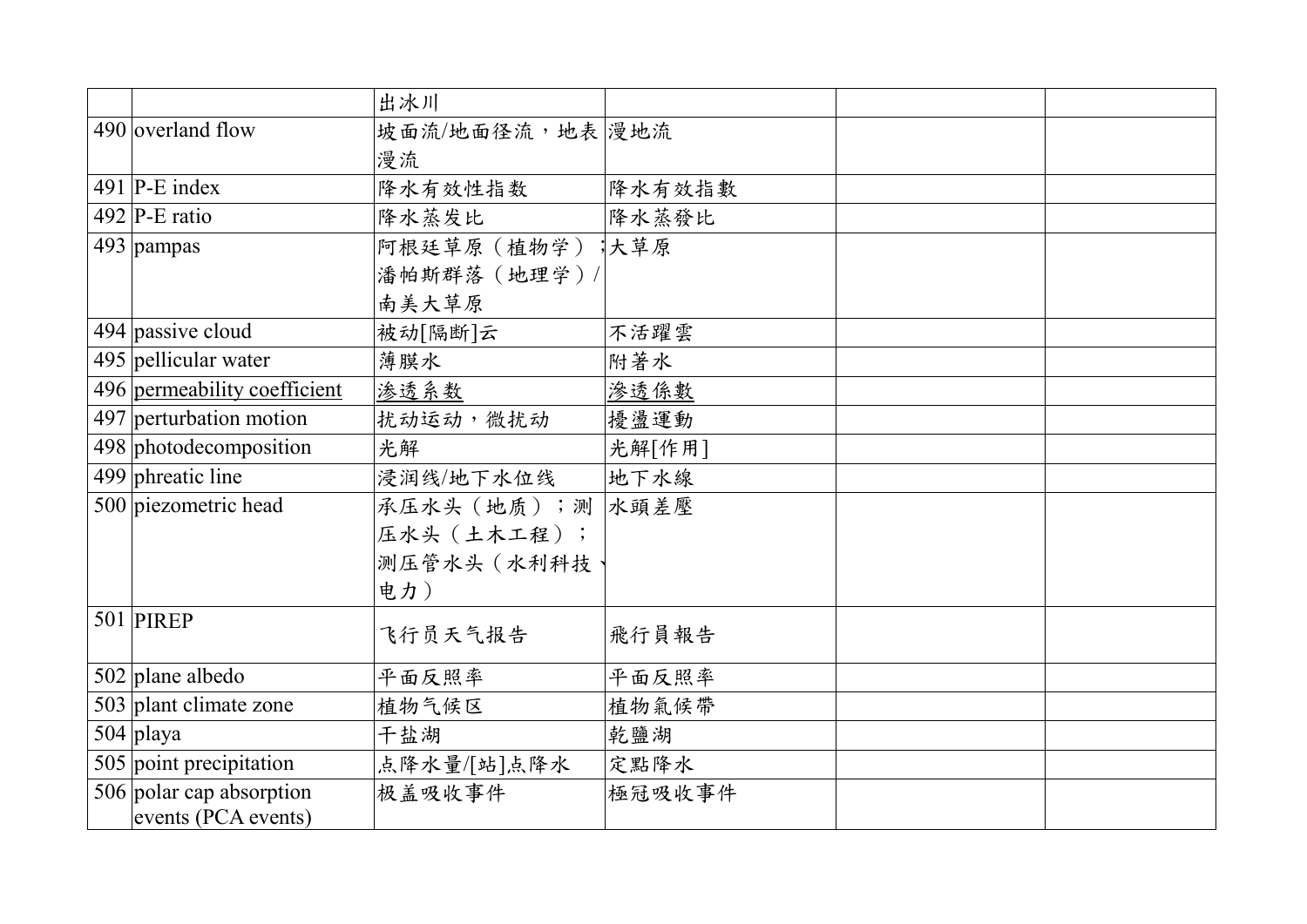| 507 polar frontal zone                  | 极锋区                                              | 極鋒帶     |  |
|-----------------------------------------|--------------------------------------------------|---------|--|
| 508 polar invasion                      | 寒潮                                               | 寒潮      |  |
| $509$ polar maritime air                | 极地海洋气团,极地海 極地海洋氣團                                |         |  |
|                                         | 洋空气                                              |         |  |
| 510 polar mesospheric clouds<br>(PMC)   | 极地中间层云                                           | 極地中氣層雲  |  |
| 511 polar stratospheric clouds<br>(PSC) | 极地平流层云                                           | 極地平流層雲  |  |
| 512 polar westerlies                    | 极地西风带                                            | 極地西風帶   |  |
| $513$ porosity                          | 孔隙度(地质、电工、<br>海洋、石油、力学);<br>孔隙率(公路、化学、<br>化工、水利) | 孔隙度;孔隙率 |  |
| 514 potential equivalent<br>temperature | 相当位温                                             | 相當位溫    |  |
| 515 potential evaporation rate          | 潜在蒸发率                                            | 位蒸發率    |  |
| 516 potential refractivity              | 潜折射本领                                            | 位折射率    |  |
| 517 precipitation band                  | 降水带                                              | 降水帶     |  |
| 518 pressure coordinates                | 气压坐标                                             | 氣壓坐標    |  |
| 519 pressure jump detector              | 气压涌升探测器                                          | 氣壓躍動探測器 |  |
| 520 pressure spectrum                   | 气压谱                                              | 壓譜      |  |
| 521 pressure vertical<br>coordinates    | 气压垂直坐标                                           | 氣壓垂直坐標  |  |
| 522 probable maximum flood              | 可能最大洪水                                           | 可能最大洪水  |  |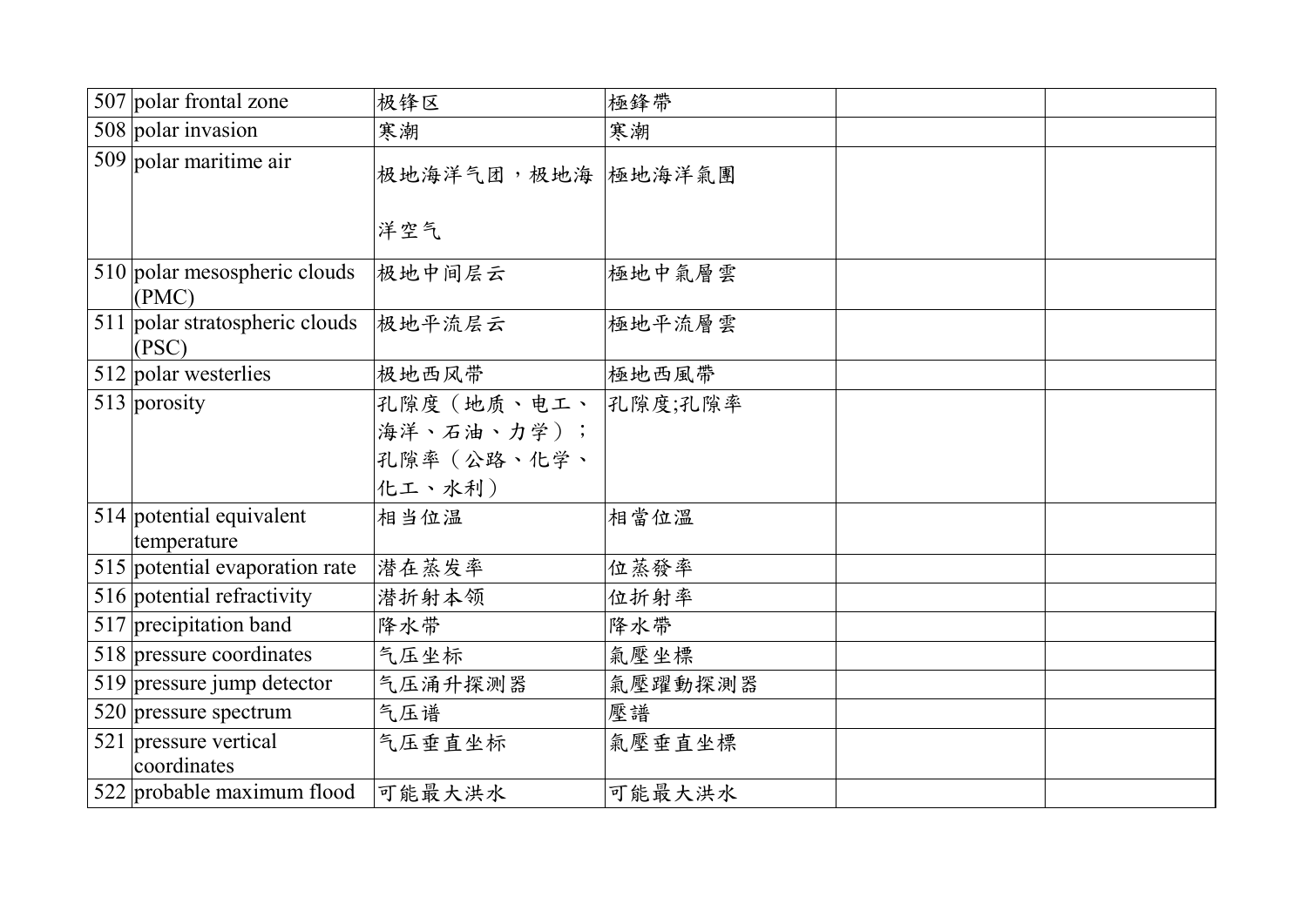| 523 profile similarity      | 廓线相似[性]    | 剖線相似       |  |
|-----------------------------|------------|------------|--|
| 524 propagation effect      | 传播效应       | 傳播效應       |  |
| 525 propeller-type current  | 旋桨式流速仪     | 螺旋槳型流速計    |  |
| meter                       |            |            |  |
| 526 propeller-vane          | 旋桨式风标风速计   | 螺[旋]槳風標風速計 |  |
| anemometer                  |            |            |  |
| 527 pseudorandom numbers    | 伪随机数       | 假隨機數       |  |
| 528 pulse compression       | 脉冲压缩       | 脈衝壓縮       |  |
| $529$ pyrolysis             | 热解         | 熱解作用       |  |
| $530$ Q code                |            |            |  |
|                             | Q 电码 (航空)  | Q電碼        |  |
| 531 quadrant analysis       |            |            |  |
|                             | 象限分析       | 象限分析       |  |
| 532 quasi steady state      | 准稳定态       | 準恆定態       |  |
| 533 radar hygrometer        | 雷达湿度计      | 雷達溼度計      |  |
| 534 radar interferometry    | 雷达相干测量法    | 雷達干涉術      |  |
| 535 radar polarimetry       | 雷达偏振测量[法]  | 雷達偏極化術     |  |
| 536 radiational tide        | 辐射潮        | 輻射潮        |  |
| 537 radiative flux density  | 辐射通量密度     | 輻射通量       |  |
| 538 radioactive dating      | 放射性鉴年法     | 放射定年       |  |
| 539 radioactive decay       | 放射性衰变      | 放射性衰減      |  |
| 540 radio direction finding | 无线电测向      | 無線電定向      |  |
| (RDF)                       |            |            |  |
| 541 rain-rate gauge         | 雨强计        | 雨率計        |  |
| 542 rain simulator          | 降雨模拟机,模拟降雨 | 降雨模擬器      |  |
|                             | 装置         |            |  |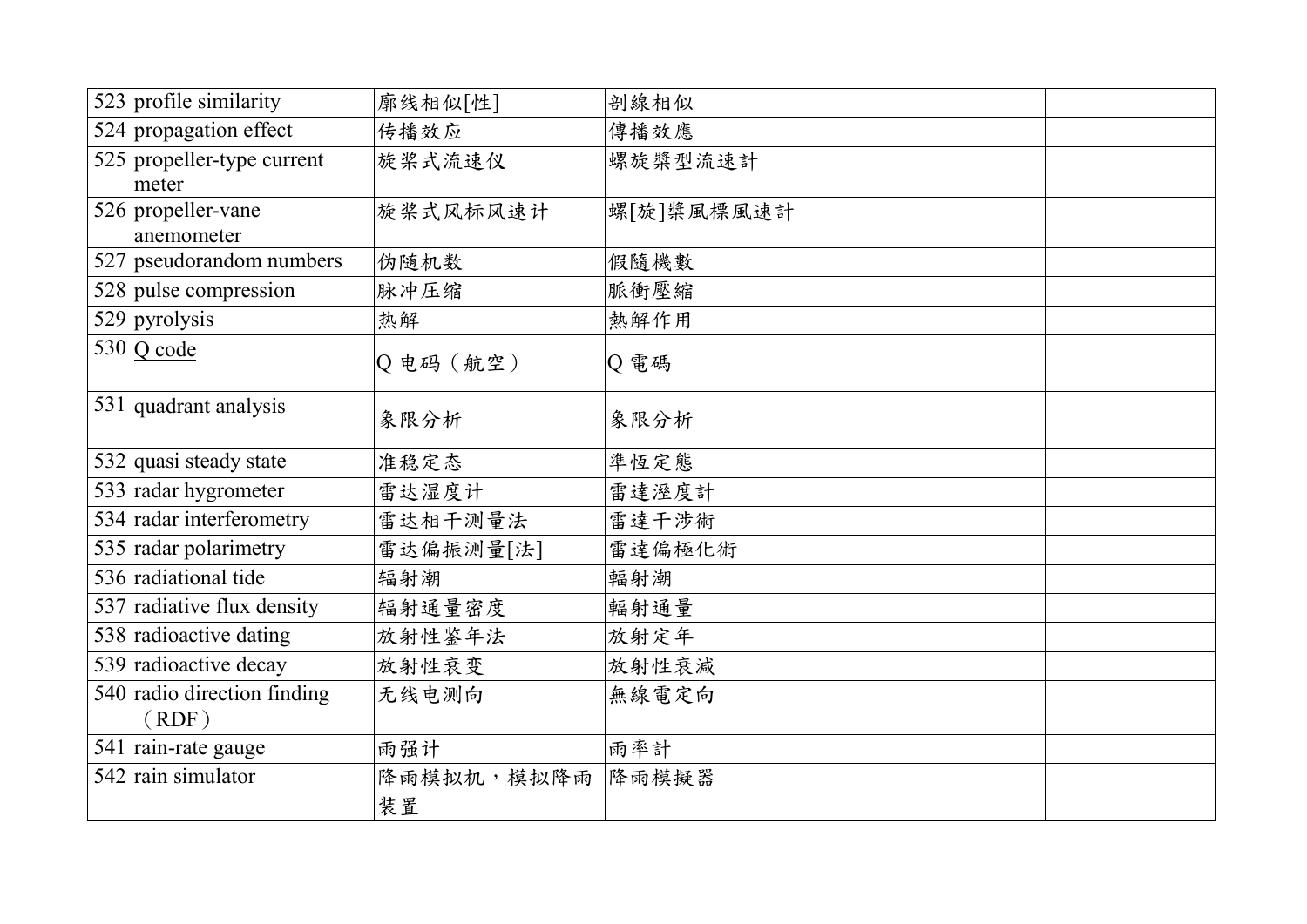| 543 random sea                            | 随机海[况]            | 不規則海面;隨機海浪   |  |
|-------------------------------------------|-------------------|--------------|--|
| 544 rare optical phenomenon               | 奇异光学现象,罕见光象 稀有光象  |              |  |
| 545 recharge capacity                     | 回灌容量,补水容量         | 補注能力(指地下水);再 |  |
|                                           |                   | 充容量          |  |
| 546 rectilinear current                   | 往复流               | 往復流          |  |
| 547 regional analysis                     | 区域分析              | 區域分析         |  |
| 548 regional climate model                | 区域气候模式            | 區域氣候模式       |  |
| $\overline{549}$ relative permeability    | 相对渗透率/相对磁导率 相對滲透率 |              |  |
| $\overline{550}$ relative permittivity    | 相对电容率             | 相對電容率        |  |
| 551 relative sea level                    | 相对海平面             | 相對海平面        |  |
| 552 representative basin                  | 代表流域              | 代表性流域        |  |
| 553 retention curve                       | 保持曲线 (心理学,参 保水曲線  |              |  |
|                                           | 考意义不大) /持水曲线      |              |  |
| 554 reversible moist-adiabatic            | 可逆湿绝热过程           | 可逆溼絕熱過程      |  |
| process                                   |                   |              |  |
| 555 revolving storm                       | 旋转风暴              | 旋風暴          |  |
| 556 $\text{rime}$ rod                     | 雾凇探棒              | 霧淞探針         |  |
| 557 rogue wave                            | 奇异波,怪异波           | 異常波;畸形波      |  |
| 558 Rossby number similarity              | 罗斯贝数相似            | 羅士比數相似性      |  |
| 559 rotation Reynolds number              | 旋转雷诺数             | 旋轉雷諾數        |  |
| 560 rough air                             | 颠簸空气              | 顛簸氣流         |  |
| 561 runoff coefficient                    | 径流系数              | 逕流係數         |  |
| 562 saltwater intrusion                   | 盐侵【海洋】,海水入        | 鹽水入侵         |  |
|                                           | 侵                 |              |  |
| 563 sastruga                              | 单个雪面波纹脊           | 雪脊;雪面波紋      |  |
| 564 scattering efficiency factor   散射效率因子 |                   | 散射效率因數       |  |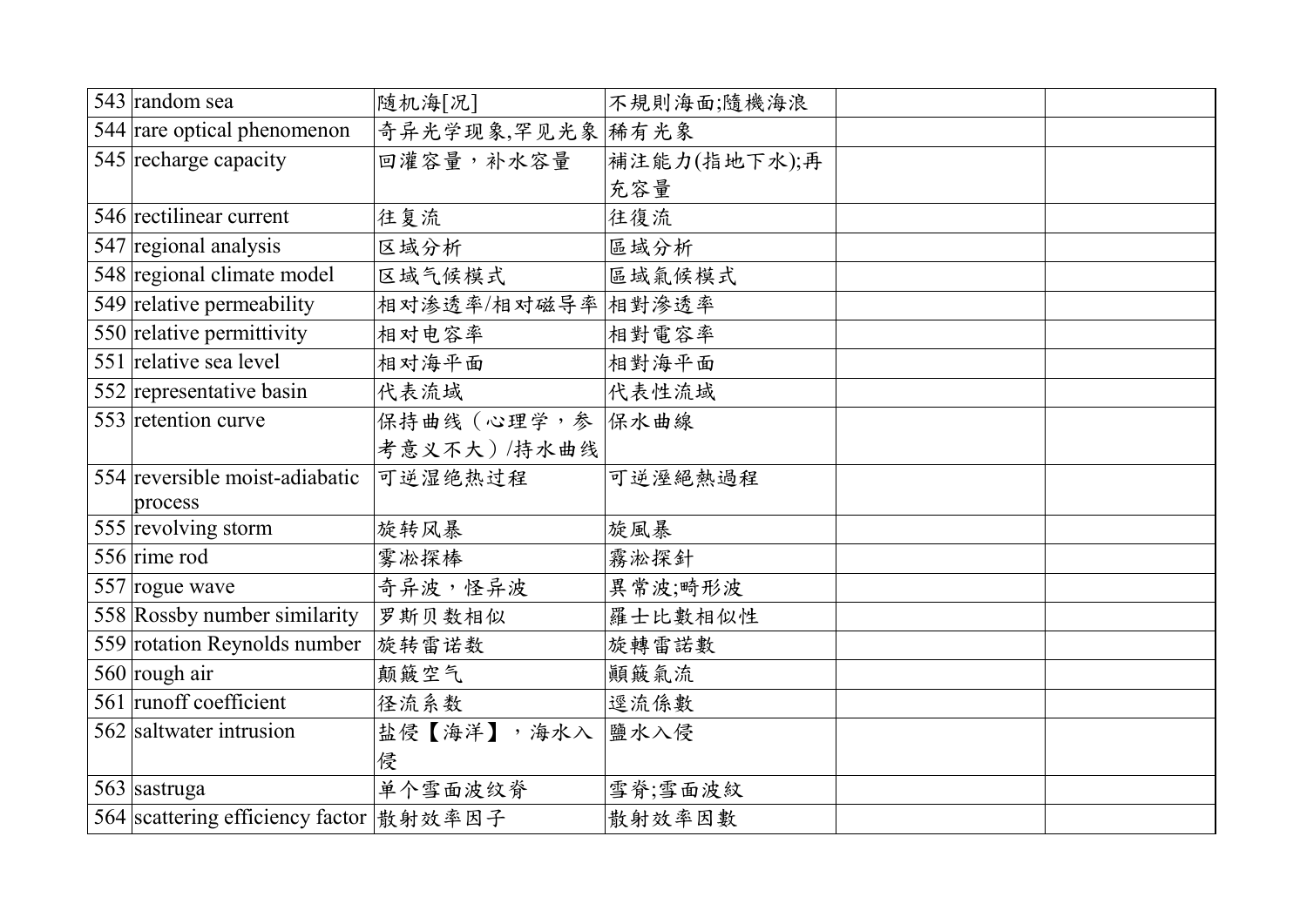| 565 scattering matrix                     | 散射矩阵       | 散射矩陣         |  |
|-------------------------------------------|------------|--------------|--|
| 566 second-order reaction                 | 二级反应       | 二階反應         |  |
| 567 seepage face                          | 渗漏面,渗流面    | 滲流面          |  |
| 568 seepage velocity                      | 渗流速度       | 滲流速度         |  |
| 569 semiconfined aquifer                  | 半承压含水层,漏水含 | 半受壓含水層       |  |
|                                           | 水层         |              |  |
| 570 severe-storm observation              | 强风暴观测      | 劇烈風暴觀測       |  |
| 571 sferics observation                   | 天电观测       | 天電觀測         |  |
| 572 sferics source                        | 天电源        | 天電源          |  |
| 573 shearing wave                         | 切变波        | 風切波;切變波      |  |
| 574 sheet erosion                         | 片蚀         | 表層侵蝕         |  |
| 575 sheet wash                            | 片蚀,表面冲蚀    | 面蝕[作用]       |  |
| 576 shelf cloud                           | 板架云        | 棚雲           |  |
| 577 significant wave height               | 有效波高       | 顯著波高         |  |
| 578 significant weather chart             | 重要天气图      | 顯著天氣圖        |  |
| 579 silver-disk pyrheliometer             | 银盘绝对日射表    | 銀盤日射強度計      |  |
| 580 silver iodide seeding                 | 碘化银云催化     | 碘化銀種雲        |  |
| 581 similarity theory of                  | 湍流相似理论     | 亂流相似理論       |  |
| turbulence                                |            |              |  |
| 582 single observer forecasting 单站预报,单点预报 |            | 單站預報         |  |
| 583 single-scatter albedo                 | 单次散射反照率    | 散射反照率        |  |
| 584 single-scattering                     | 单次散射近似     | 單次散射         |  |
| 585 single scattering                     | 单粒子散射[假设]  | 單次散射         |  |
| 586 site characterization                 | 测站表征       | 場址特性描述       |  |
| 587 skin drag                             | 表面拖曳       | 表面曳力         |  |
| $588$ slake                               | [石灰]熟化,减弱  | 1風化破碎2熟化3潮解, |  |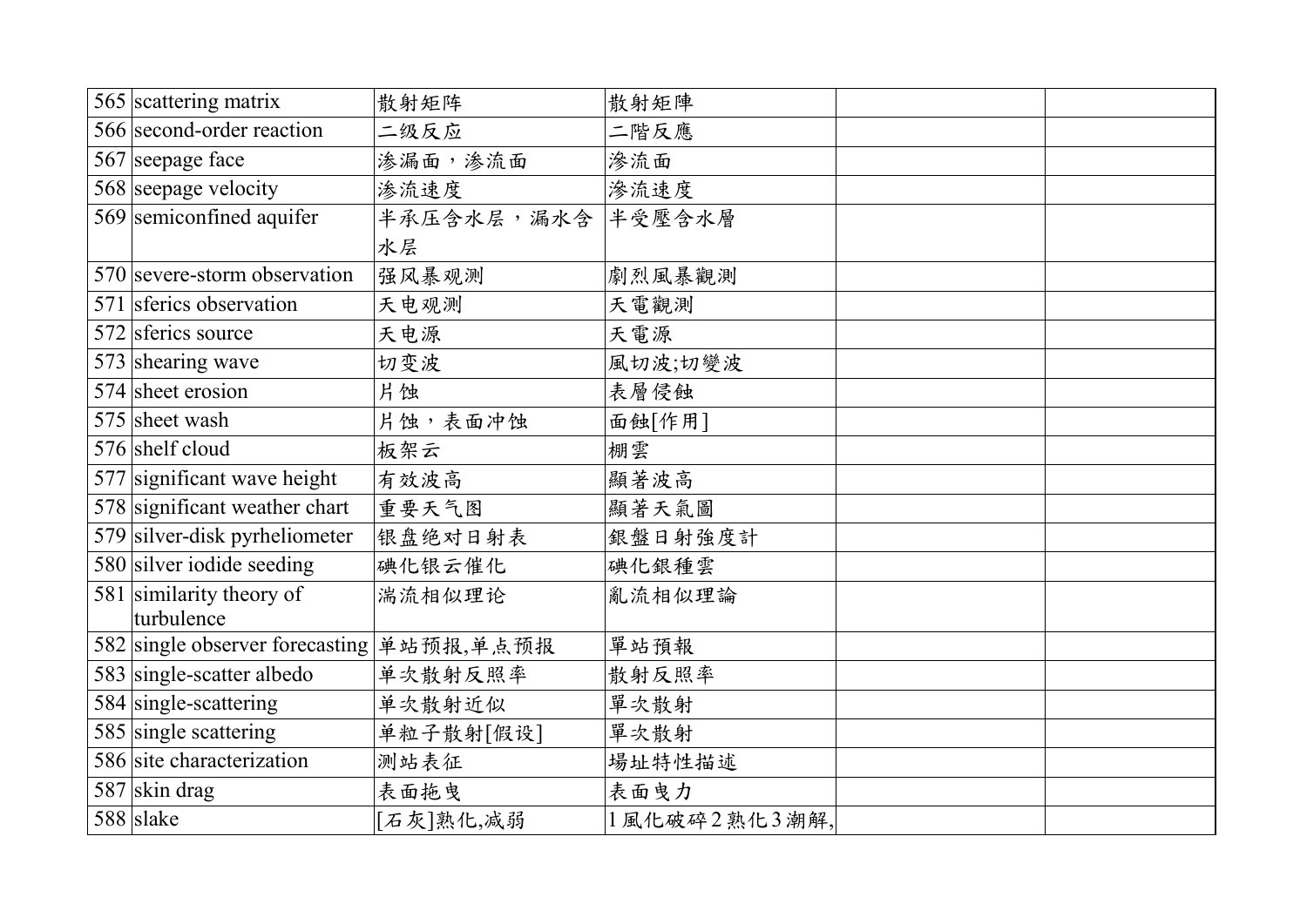|                                      |                      | 散脫     |  |
|--------------------------------------|----------------------|--------|--|
| 589 slope flow                       | 坡度流                  | 坡流     |  |
| 590 slope windstorm                  | 下坡风暴                 | 坡風暴    |  |
| 591 snowmelt flood                   | 融雪洪水                 | 融雪洪水   |  |
| 592 soil moisture content            | 土壤含水量 (农学);  土壤水分含量  |        |  |
|                                      | 土壤含水率 (水利科技)         |        |  |
|                                      | /土壤水[分]含量            |        |  |
| 593 soil moisture profile            | 土壤湿度廓线               | 土壤水分剖線 |  |
| 594 soil moisture tension            | 土壤水分张力               | 土壤水分張力 |  |
| 595 soil-water pressure              | 土壤水压                 | 土壤水壓   |  |
| 596 sounder                          | 测深仪/探空仪,探测器  測深儀;探測器 |        |  |
| 597 specific storage                 | 单位贮水量 (地下水)          | 比蓄水量   |  |
| 598 spherical harmonic               | 球面调和函数,球谐函 球諧波       |        |  |
|                                      | 数                    |        |  |
| 599 spline function                  | 样条函数                 | 仿樣函數   |  |
| 600 stability categories             | 稳定度分类                | 穩度類別   |  |
| $\overline{601}$ stack effect        | 烟囱效应                 | 煙囪效應   |  |
| 602 stagnation area                  | 滞留区                  | 滯性區    |  |
| 603 station identifier               | 区站号                  | 測站識別碼  |  |
| 604 stationary orbit                 | 平稳轨道,静止轨道            | 靜止軌道   |  |
| 605 stationary-state hypothesis 定态假设 |                      | 平穩態假說  |  |
| 606 storage coefficient              | 储水系数 (土木工程)          | 蓄水係數   |  |
|                                      | 贮水系数(地质学);           |        |  |
|                                      | 库容系数 (电力、资源          |        |  |
|                                      | 科技)/蓄水系数             |        |  |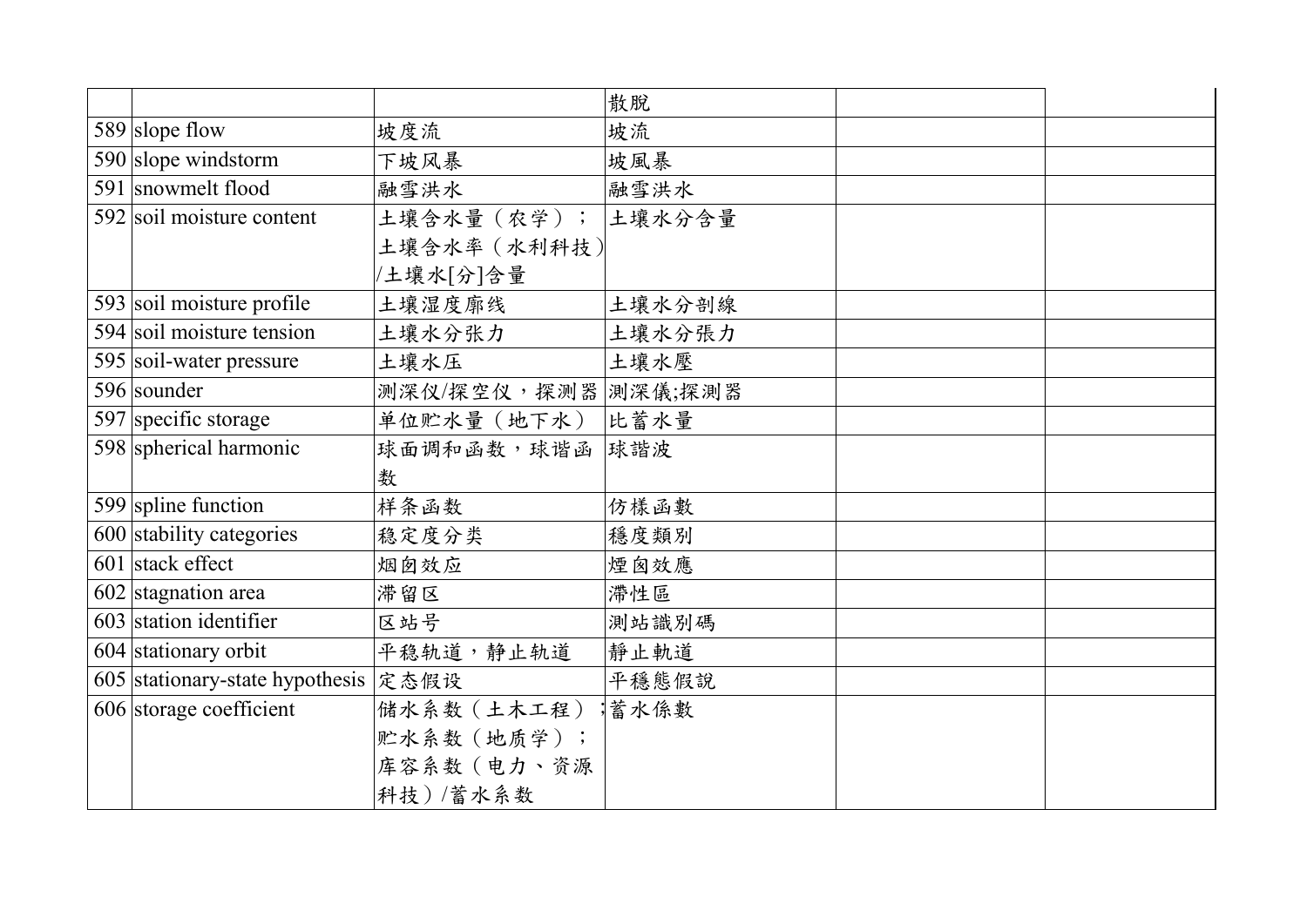| 607 storativity                | 释水系数 (地质学); 當水率 |         |       |
|--------------------------------|-----------------|---------|-------|
|                                | 储水系数(土木工程)/     |         |       |
|                                | 蓄水率,储水系数,给      |         |       |
|                                | 水度              |         |       |
| 608 storm tide                 | 风暴潮(因风暴所引起      | 風暴潮     |       |
|                                | 的海洋波浪)          |         |       |
| 609 subsurface storm flow      | 次表层暴雨流          | 地下暴流    |       |
| subtractive primary color      |                 | 主色      | 陳正平老師 |
| 610 subtropical convergence    | 副热带辐合带          | 副熱帶輻合   |       |
| 611 subtropical countercurrent | 副热带逆流           | 副熱帶反流   |       |
| 612 subtropical jet stream     | 副热带急流           | 副熱帶噴流   |       |
| 613 subtropical mode water     | 副热带模态水          | 副熱帶模態水  |       |
| 614 supplemental observations  | 补充观测            | 輔助觀測    |       |
| 615 supplementary features     | 附加特征            | 輔助特徵    |       |
| 616 supplementary station      | 补充站             | 輔助測站    |       |
| $617$ surf zone                | 碎波带,碎浪带         | 碎波帶;磯波帶 |       |
| 618 surface synoptic chart     | 地面天气图           | 地面綜觀圖   |       |
| $619$ surficial creep          | 表层蠕动            | 地表蠕動    |       |
| 620 synchronous detection      | 同步检波            | 同步檢測    |       |
| 621 tail doppler radar         | 机尾多普勒雷达         | 機尾都卜勒雷達 |       |
| 622 tangential wind            | 切向风             | 切線風     |       |
| 623 teardrop balloon           | 泪珠状气球           | 滴形氣球    |       |
| 624 telephotometry             | 光度遥测法           | 光度遙測術   |       |
| 625 telethermoscope            | 遥测温度器           | 遙測示溫器   |       |
| 626 thermal inversion          | 热逆温             | 逆溫      |       |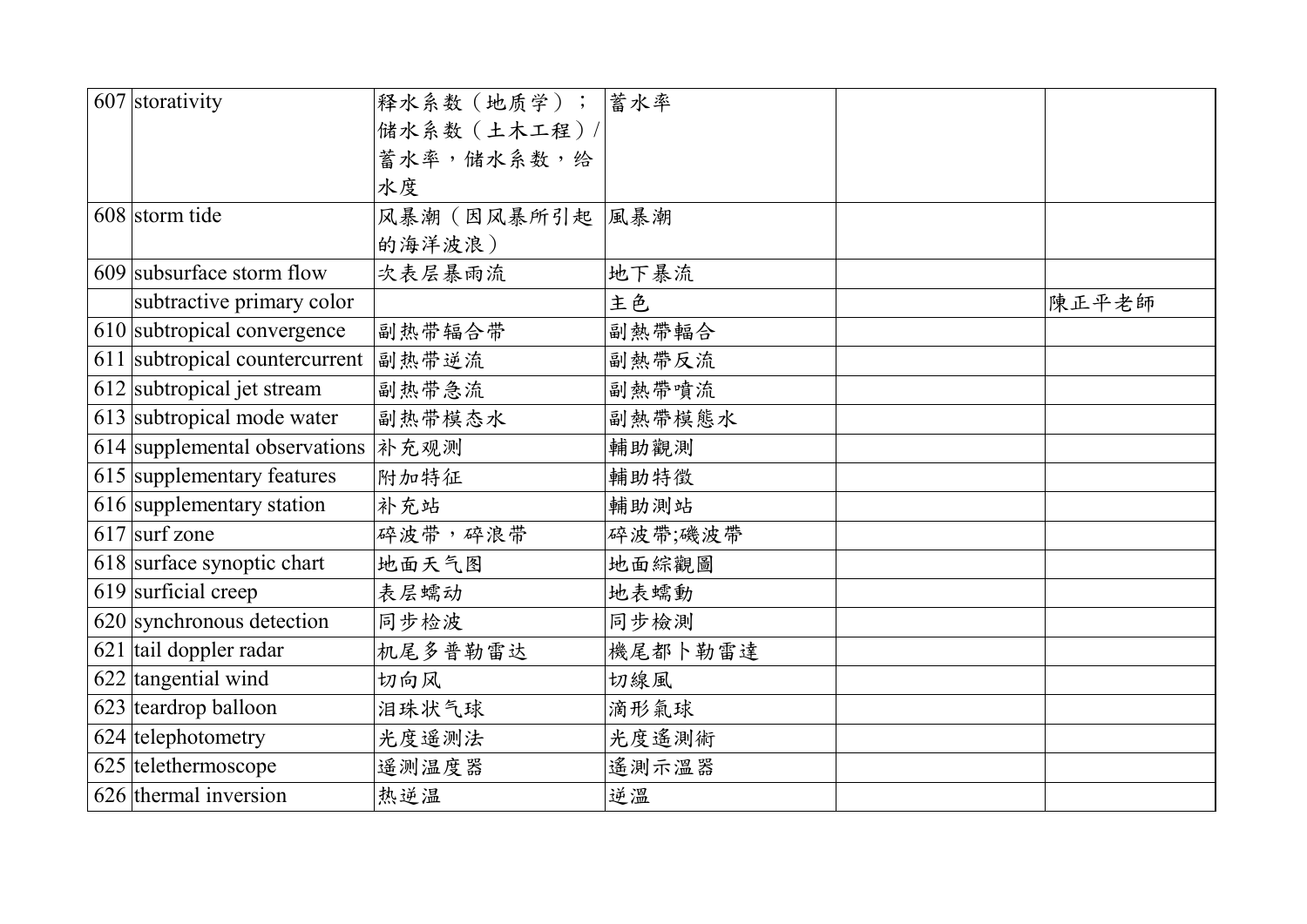| $627$ thermal jet                | 热成风急流       | 熱噴流       |      |  |
|----------------------------------|-------------|-----------|------|--|
| 628 thermal steering             | 热引导         | 熱力駛引      |      |  |
| 629 thermoisopleth               | 等温线         | 溫度等值線     |      |  |
| 630 thermoneutral zone           | 热力中性带       | 適溫區       |      |  |
| 631 third-order closure          | 三阶闭合        | 三階閉合      |      |  |
| 632 thirty-day forecast          | 三十天预报       | 三十日預報     |      |  |
| 633 three-dimensional model      | 三维模式        | 三維模式      |      |  |
| 634 throughfall                  | 透冠雨/贯穿降雨[量] | 穿葉降水      |      |  |
|                                  | (穿过植被而到达地面  |           |      |  |
|                                  | 的降雨部分       |           |      |  |
| 635 thundersnow                  | 雷暴雪         | 雷雪        |      |  |
| 636 thunderstorm charge          | 雷暴电荷        | 雷雨電荷      |      |  |
| 637 thunderstorm                 | 雷暴起电        | 雷雨帶電      |      |  |
| electrification                  |             |           |      |  |
| 638 thunderstorm initiation      | 雷暴启动机制,雷暴触  | 雷雨引發機制    |      |  |
| mechanism                        | 发机制         |           |      |  |
| 639 tidal glacier                | 入海冰川,有潮冰川   | 入海冰川      |      |  |
| 640 tidal marsh                  | 潮沼,盐泽       | 潮沼        |      |  |
| 641 TIROS Operational            | 泰罗斯卫星业务系统   | 泰洛斯衛星作業系統 | 納入縮寫 |  |
| System (TOS)                     |             |           |      |  |
| 642 topographic amplification    | 地形放大因子      | 地形放大因數    |      |  |
| factor                           |             |           |      |  |
| 643 topographic waves            | 地形波         | 地形波       |      |  |
| 644 total potential energy       | 总势能         | 總位能       |      |  |
| 645 total solar irradiance (TSI) | 全日射 (在地球大气外 | 總太陽輻照度    |      |  |
|                                  | 界,日地平均距离上与  |           |      |  |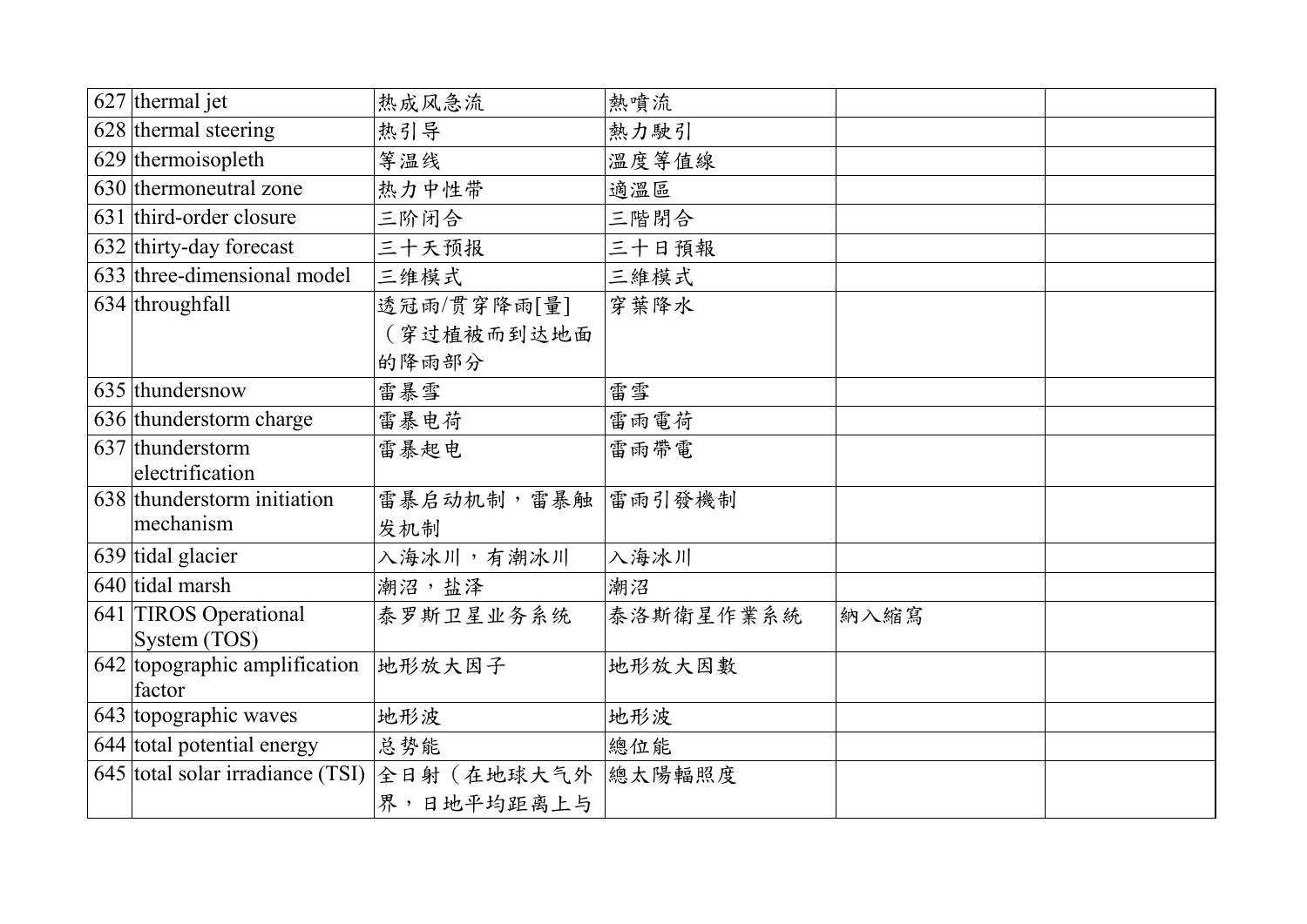|                                                          | 入射辐射垂直的单位表                |         |      |  |
|----------------------------------------------------------|---------------------------|---------|------|--|
|                                                          | 面上所接受的太阳辐射                |         |      |  |
|                                                          | 量,常取值为                    |         |      |  |
|                                                          | $1368$ W/m <sup>2</sup> ) |         |      |  |
| 646 totalizer rain gauge                                 | 累计雨量器                     | 累積雨量計   |      |  |
| 647 toxic pollutants                                     | 毒性污染物                     | 有毒污染物   |      |  |
| 648 tractive force                                       | 牵引力,曳引力                   | 曳力      |      |  |
| 649 trailing front                                       | 曳式锋/拖曳锋                   | 拖曳鋒     |      |  |
| 650 transient thermocline                                | 瞬变温跃层                     | 過渡斜溫[層] |      |  |
| 651 transverse velocity                                  | 横向速度                      | 横向速度    |      |  |
| 652 triple-Doppler analysis                              | 三维多普勒分析                   | 三重都蔔勒分析 |      |  |
| $653$ tropical front                                     | 热带锋                       | 熱帶鋒     |      |  |
| 654 tropical rainfall measuring   热带降雨测量[卫星], 热 熱帶降雨量測任務 |                           |         | 列入縮寫 |  |
| mission (TRMM)                                           | 带测量任务[卫星]                 |         |      |  |
| 655 tropospheric scatter                                 | 对流层散射                     | 對流層散射   |      |  |
| 656 turbulence closure                                   | 湍流闭合                      | 亂流閉合    |      |  |
| 657 turbulence length scales                             | 湍流长度尺度                    | 亂流長度尺度  |      |  |
| 658 turbulent shear stresses                             | 湍流切应力                     | 亂流切應力   |      |  |
| 659 turbulent transfer                                   | 湍流传输系数                    | 亂流傳送係數  |      |  |
| coefficients                                             |                           |         |      |  |
| 660 turbulent transport                                  | 湍流输运                      | 亂流傳送    |      |  |
| $661$ two-dimensional eddies                             | 二维涡旋                      | 二維渦流    |      |  |
| 662 two-dimensional model                                | 二维模式                      | 二維模式    |      |  |
| 663 unconfined aquifer                                   | 非承压含水层,自由含 不受壓供水層         |         |      |  |
|                                                          | 水层                        |         |      |  |
| 664 unit storm                                           | 单体雷暴                      | 單位降雨    |      |  |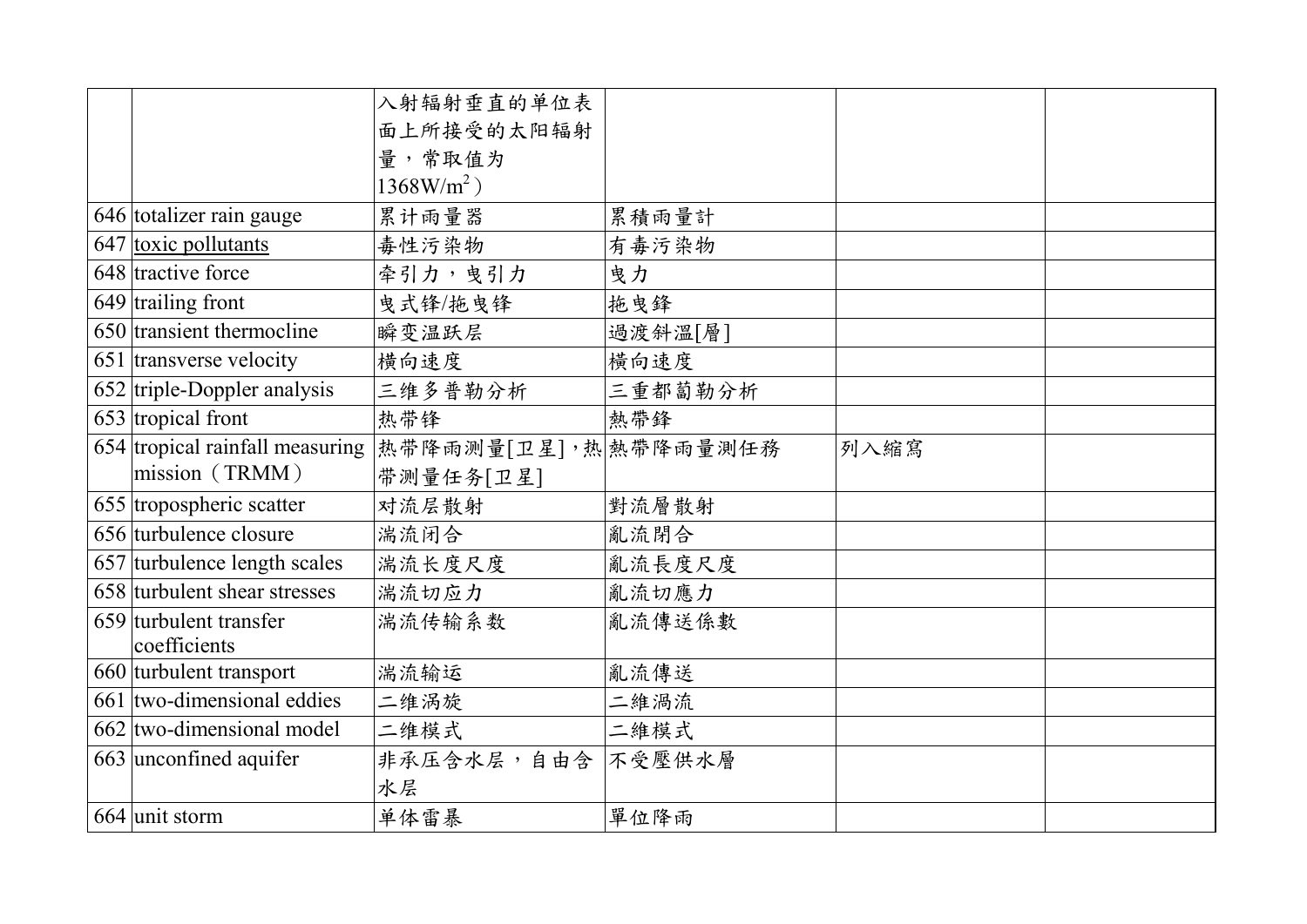| 665 universal rain gauge         | 通用雨量计               | 通用雨量計     |      |  |
|----------------------------------|---------------------|-----------|------|--|
| 666 unsaturated flow             | 未饱和气流               | 未飽和水流     |      |  |
| 667 upper-air                    | 1高空2高层空气            | 高空        |      |  |
| 668 Upper Atmosphere             | 高层大气研究卫星            | 高層大氣研究衛星  | 列入縮寫 |  |
| <b>Research Satellite (UARS)</b> |                     |           |      |  |
| 669 urban hydrology              | 城市水文学 (水利、地 都市水文學   |           |      |  |
|                                  | 理、生态学)              |           |      |  |
| $670$ urban plume                | 城市烟羽                | 都市煙流      |      |  |
| $671$ urban runoff               | 城市径流                | 都市逕流      |      |  |
| 672 vadose water                 | 渗流水                 | 滲流水       |      |  |
| 673 vadose zone                  | 渗水区                 | 滲流帶       |      |  |
| 674 validation                   | 确认【计】,验证,检          | 驗證        |      |  |
|                                  | 验                   |           |      |  |
| $675$ valley exit jet            | 谷口急流                | 出穀噴流      |      |  |
| 676 valley outflow jet           | 山谷泻流                | 出穀噴流      |      |  |
| 677 valley storage               | 河谷贮水[量]             | 河谷蓄水;穀槽蓄水 |      |  |
| 678 varied flow                  | 非均匀流,变流             | 變流        |      |  |
| 679 velocity entrainment         | 速度夹卷                | 逸入速度      |      |  |
| 680 velocity shear               | 速度切变                | 速度切變      |      |  |
| 681 ventilated thermocline       | 通风温跃层               | 透氣斜溫層     |      |  |
| 682 vernalization                | 春化作用 (农学、植物  春化[作用] |           |      |  |
|                                  | 学);春化现象(资源          |           |      |  |
|                                  | 科技)                 |           |      |  |
| 683 vertical-axis anemometer     | 垂直风速表               | 垂直軸風速計    |      |  |
| 684 vertical wind velocity       | 垂直风速                | 垂直風速      |      |  |
| 685 viscous-convective           | 黏性对流副区              | 黏性對流次區    |      |  |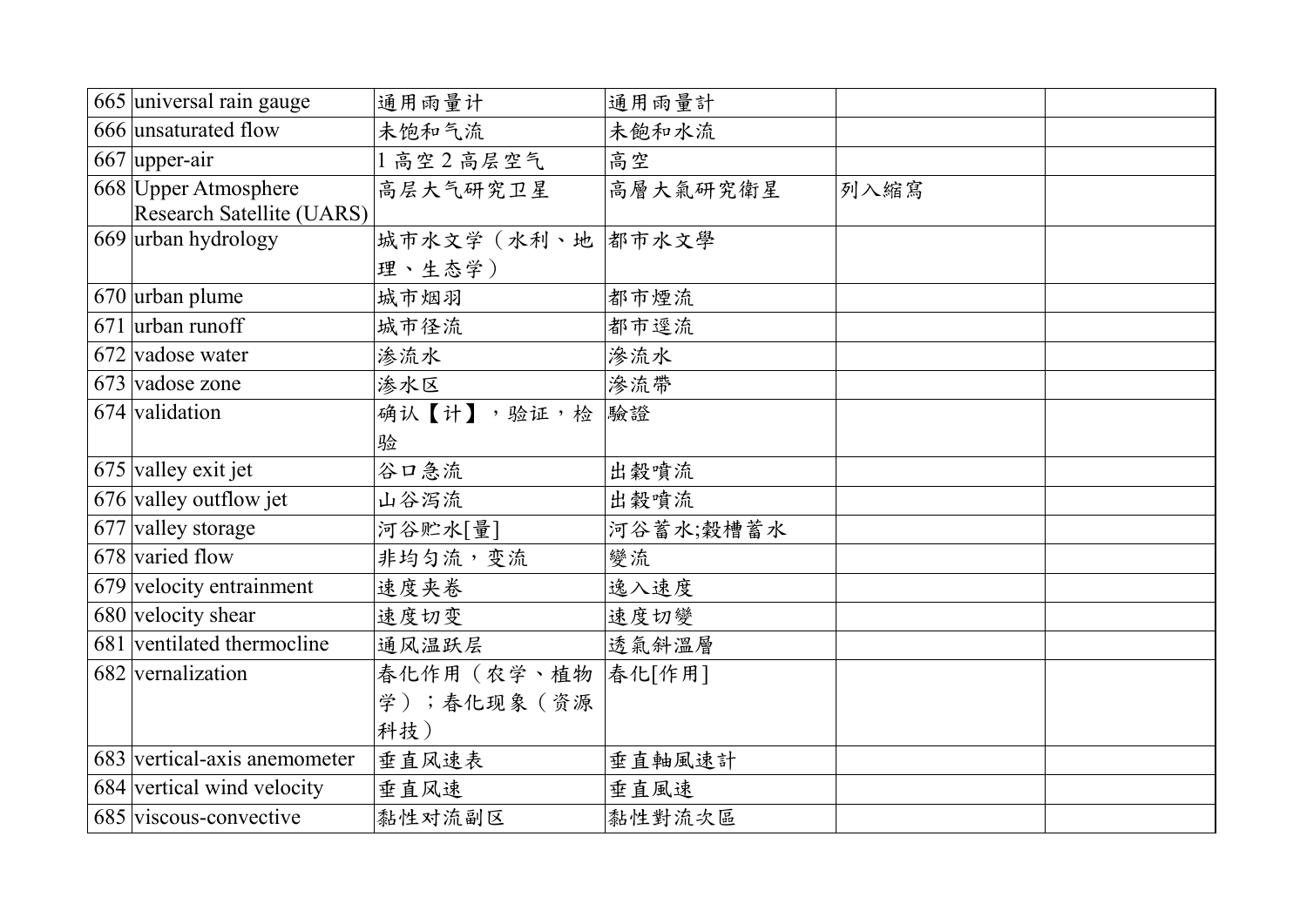| subrange                     |             |        |  |
|------------------------------|-------------|--------|--|
| 686 viscous subrange         | 黏性副区        | 黏性次區   |  |
| 687 visibility object        | 能见度目标物      | 能見度目標  |  |
| 688 visibility recorder      | 能见度表        | 能見度記錄器 |  |
| 689 visible imagery          | 可见光图像       | 可見光影像  |  |
| 690 volcanic aerosol         | 火山气溶胶       | 火山氣膠   |  |
| 691 voluntary observer       | 志愿观测者       | 自願觀測員  |  |
| 692 washout coefficient      | 冲洗系数,冲刷系数   | 除洗係數   |  |
| 693 water-level recorder     | 自记水位计/水位计   | 水位計    |  |
| 694 water-supply sensitivity | 供水敏感性       | 供水敏感度  |  |
| 695 water vapor imagery      | 水汽图像        | 水氣雲圖   |  |
| 696 water vapor winds        | 水汽[推导]风     | 水氣風    |  |
| 697 wave-current interaction | 波流交互作用      | 波流交互作用 |  |
| 698 wave diffraction         | 波浪衍射 (海洋科技) | 波繞射    |  |
|                              | 波浪绕射 (水利科技、 |        |  |
|                              | 土木工程)/波衍射   |        |  |
| 699 wave dispersion          | 波扩散         | 波頻散    |  |
| 700 wave dissipation         | 波消          | 波消     |  |
| 701 wave forecasting         | 波浪预报        | 波浪預報   |  |
| $702$ wave generation        | 波生          | 起浪     |  |
| $703$ wave group             | 波群          | 波群     |  |
| $704$ wavelength             | 波长          | 波長     |  |
| 705 wave modeling            | 波动模拟        | 波模擬    |  |
| 706 wavenumber               | 波数          | 波數     |  |
| 707 wave propagation         | 波传播地震 (石油)  | 波傳播    |  |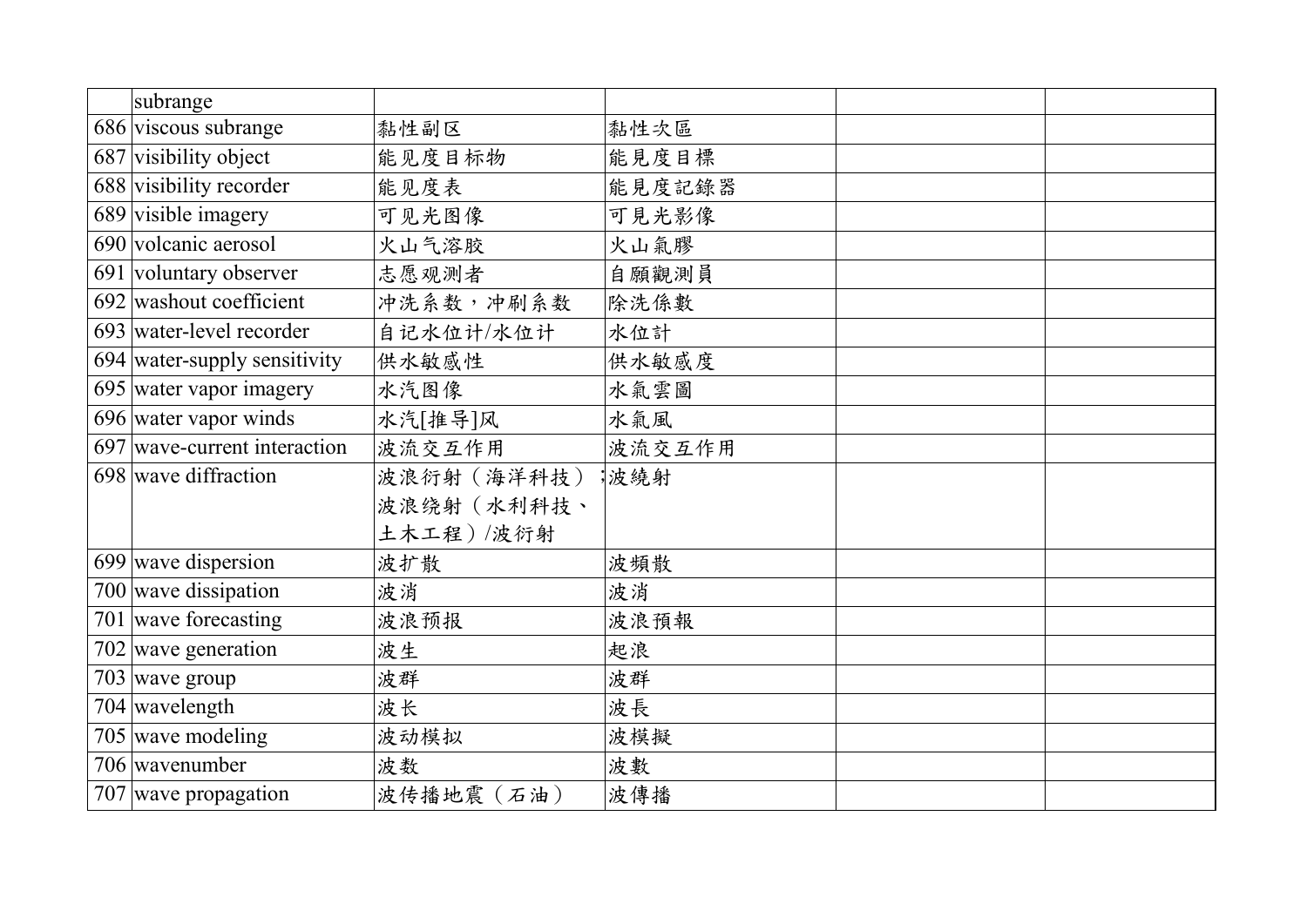| 708 weather derivatives       | 天气合同                 | 天氣保險   |  |
|-------------------------------|----------------------|--------|--|
| 709 weather minima            | 最低气象条件               | 最低天氣條件 |  |
| $710$ weather patrol ship     | 气象侦察艇                | 氣象巡邏船  |  |
| 711 weather warning bulletin  | 天气预警公报               | 天氣警報通告 |  |
| $712$ weather watch           | 天气监视                 | 天氣守視   |  |
| 713 Weddell gyre boundary     | 威德尔旋涡边界              | 威德轉子邊界 |  |
| $\sqrt{714}$ well-mixed layer | 完全混合层                | 全混合層   |  |
| 715 west-east transport       | [西]东向输送(指有西向向東傳送     |        |  |
|                               | 东风向的输送)              |        |  |
| 716 wetlands                  | 湿地                   | 溼地     |  |
| $717$ wet-line correction     | 湿线订正                 | 溼線校正   |  |
| 718 wet-equivalent potential  | 湿相当位温                | 溼相當位溫  |  |
| temperature                   |                      |        |  |
| 719 wetted area               | 浸润面积/过水断面面积  溼面積     |        |  |
| 720 wetting front             | 湿锋,湿润界面              | 溼介面    |  |
| 721 White cell                | 怀特[吸收]池              | 華特胞    |  |
| 722 wideband radar            | 宽带雷达                 | 寬帶雷達   |  |
| 723 wind barb                 | 风羽                   | 風羽     |  |
| $\sqrt{724}$ wind daily run   | 风日程,每日风行程            | 日風程    |  |
| $725$ wind flurry             | 风飑                   | 驟風     |  |
| $726$ wind lull               | 风速暂减                 | 風歇     |  |
| $727$ wind mixing             | 风混合                  | 風混合    |  |
| $728$ wind sea                | 风浪                   | 風浪     |  |
| $729$ wind setup              | 风增水,气象潮              | 風潮     |  |
| 730 wind turbine              | 风力机/风力涡轮             | 風渦輪機   |  |
| 731 Wolf-Wolfer number        | 沃尔夫数【天】,[相对] 沃夫[黑子]數 |        |  |